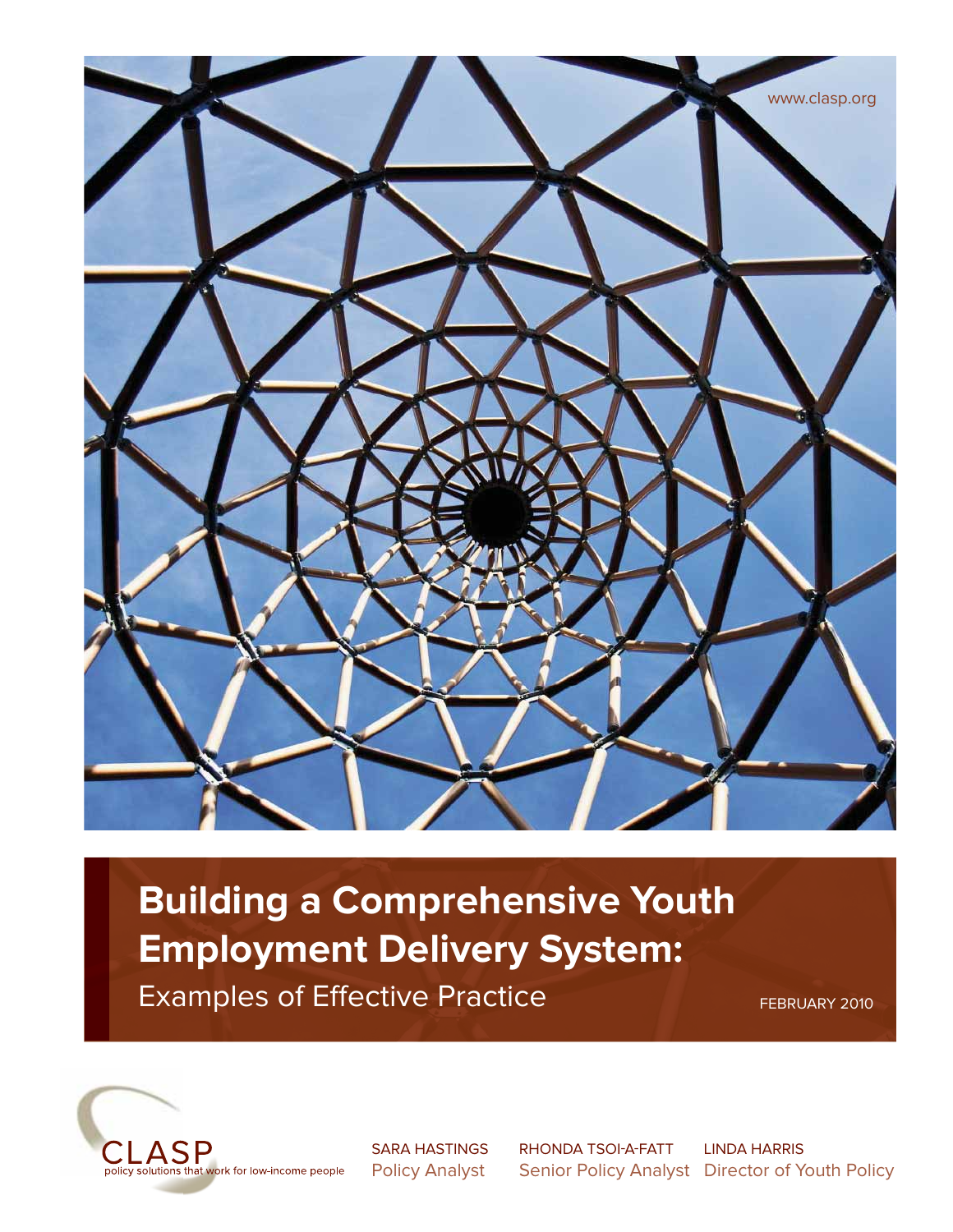# **Building a Comprehensive Youth Employment Delivery System:**

# **Examples of Effective Practice**

SARA HASTINGS Policy Analyst

RHONDA TSOI-A-FATT Senior Policy Analyst

LINDA HARRIS Director of Youth Policy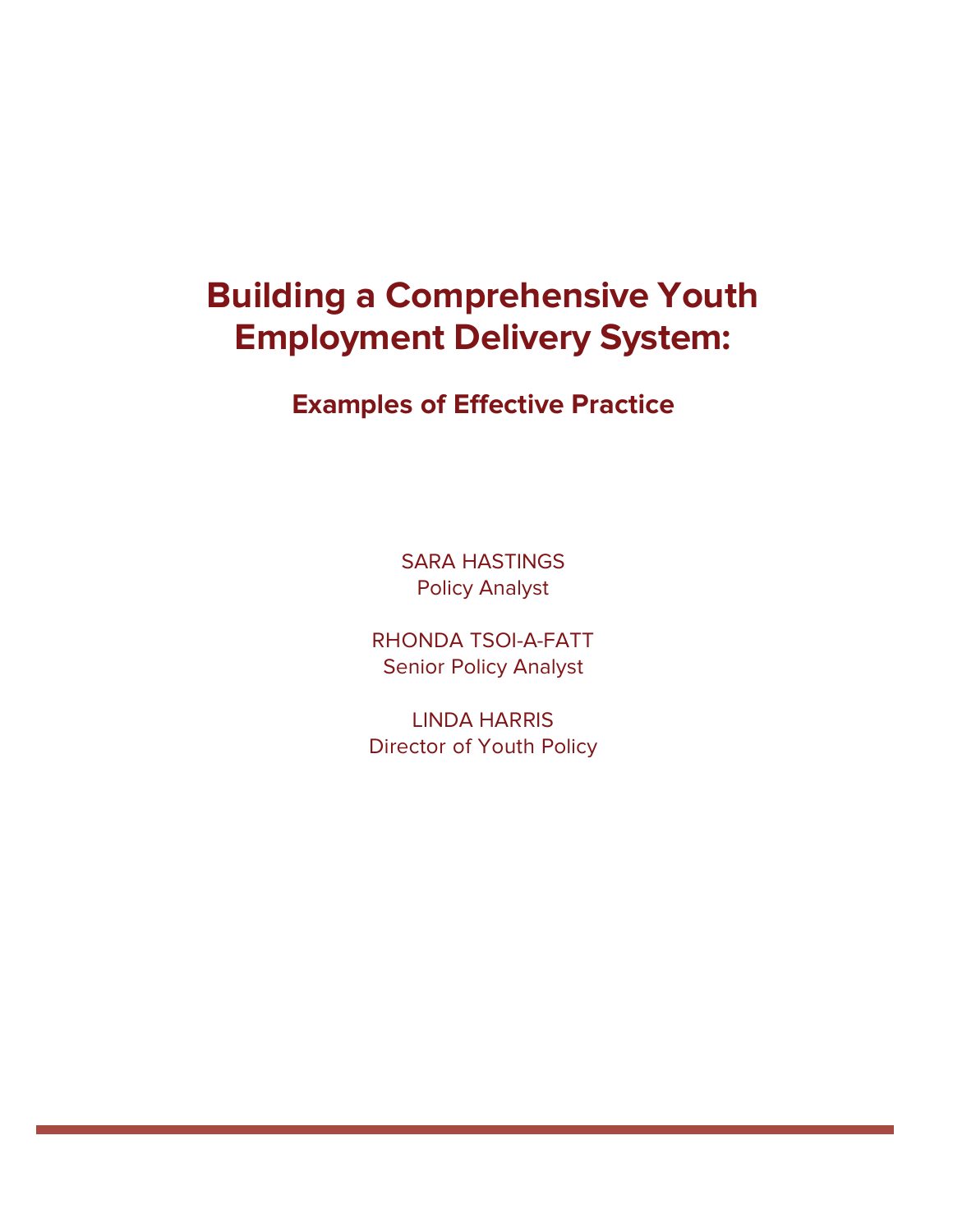# **Table of Contents**

| <b>Introduction</b>                                                                                           | 1                                |
|---------------------------------------------------------------------------------------------------------------|----------------------------------|
| <b>Convening Entity</b>                                                                                       | 3                                |
| <b>Effective Administrative Agent</b>                                                                         | 8                                |
| <b>Case Management</b>                                                                                        | 12                               |
| <b>Effective Collaboration Across Systems</b><br><b>Education</b><br>Juvenile Justice<br><b>Child Welfare</b> | 16<br>16<br>19<br>23             |
| <b>Workforce Preparation and Employer</b><br><b>Engagement</b>                                                | 25                               |
| <b>Appendix</b><br><b>Baltimore</b><br><b>Boston</b><br><b>Hartford</b><br>Philadelphia<br>San Diego          | 29<br>30<br>35<br>39<br>44<br>47 |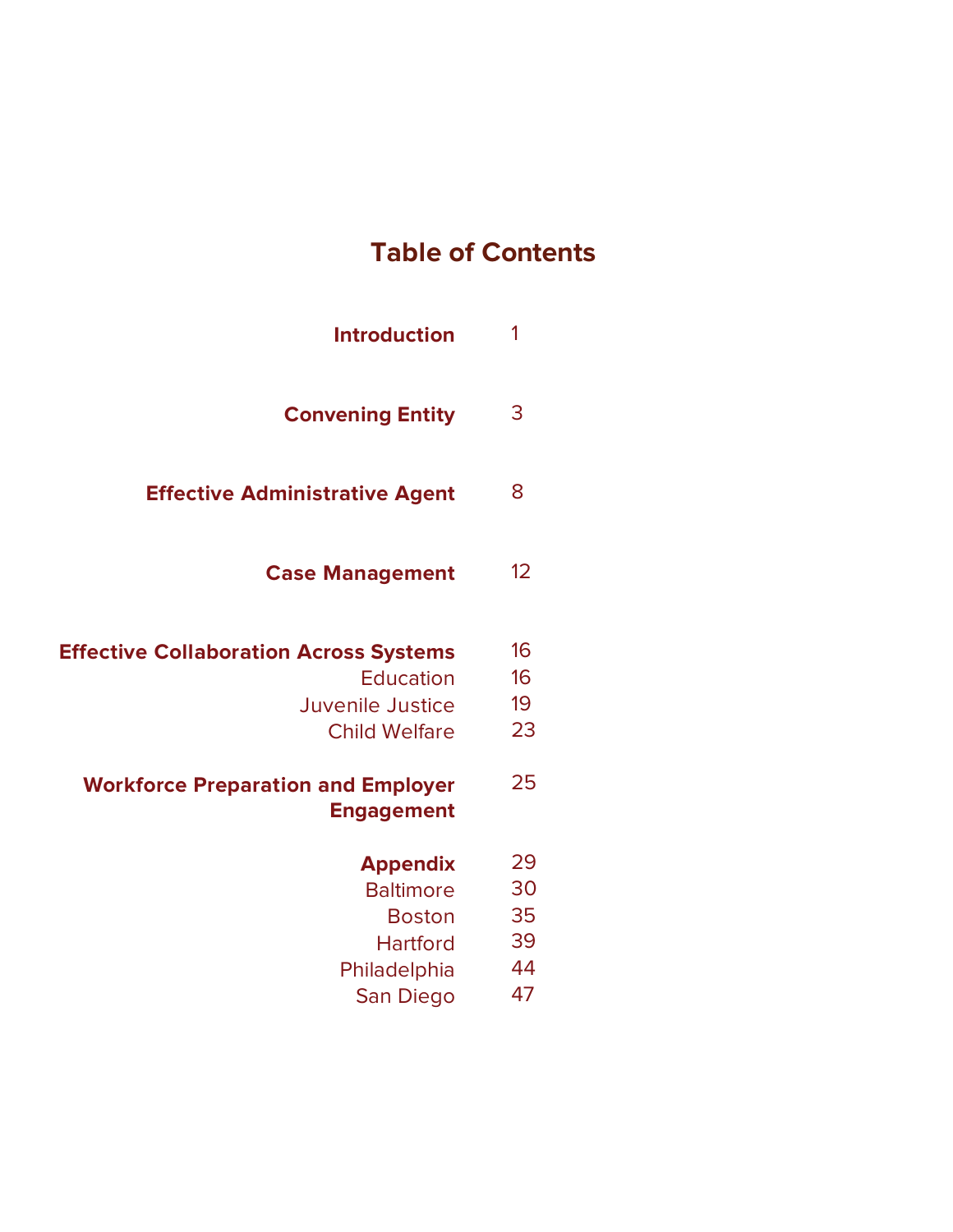work for low-income people

#### **Introduction**

The situation for young people in many of our nation's communities of high poverty and high youth distress is a tragic one. Exposed to a tremendous number of risks and negative environmental factors, their passage to adult success is often impeded. For a significant proportion of these youth, academic failure and detachment from school predominate the middle school years culminating in high dropout rates in high school. Without the academic skills and credentials and with few options in the labor force, so many of these youth spiral downward resulting in increasing involvement in gang or criminal activity, involvement with drugs, and early childbearing. This describes the landscape for youth in many of the high poverty urban communities across the country.

Across the nation, only about 7 in 10 young people graduate from high school on time. In many distressed communities, less than half of students who begin the 9<sup>th</sup> grade will graduate 4 years later.<sup>i</sup> For African American and Hispanic youth, the scenario is much the same. It is estimated that 8% of teens ages 16-19, or 1.4 million youth, are not working and not in school, with no education credential and few skills. $\frac{ii}{i}$  There is no question that young people want to work judging from the millions of youth who sign up for employment programs in the summer, though many are turned away due to lack of sufficient resources. The question is whether the subset of youth who have dropped out of school and lack the skills to be viable in the labor market, can be better served if that summer job served as a portal to a range of education, training and support services that would prepare them for adult success as civically engaged community residents, responsible parents and skilled workers.

Many communities have shown a tremendous commitment to youth employment as evidenced by their quick response in implementing a high quality jobs program in the summer of 2009, extending service to older out of school youth. The return on that investment and effort, however, can be greatly multiplied if summer funding is used in tandem with other federal youth funds, discretionary funding, resources from other youth serving systems, and community resources to build a comprehensive youth employment support system for those youth in more vulnerable situations for which a summer job alone is simply not enough.

> A comprehensive youth employment delivery system pulls together the resources and funding streams public, private, and foundation – in a strategic way and draws on the strength of public systems and community providers to create supported pathways that provide youth with the education, skills, and access to good jobs and successful careers. Many communities have some good programs, effective youth practitioners, and well-intentioned efforts scattered throughout the city. The challenge is that when dealing with a situation at the scale and complexity of the youth problem seen in many lowincome communities, the solution lies beyond a group of independently operated programs each doing its own thing for youth. If the landscape of education and labor market outcomes is to be substantially altered for youth who are disconnected or at high risk, all of a community's sectors, systems, and resources must come together in a more strategic way to form a youth employment service delivery system of considerable comprehension and scale.

> Such a system must have a broad range of options, considerable depth in support services, and the nimbleness and flexibility to connect youth to the most appropriate set of services, including integrated education, skills training, and work experience leading to secondary and/or occupational credentials; postsecondary education and training opportunities;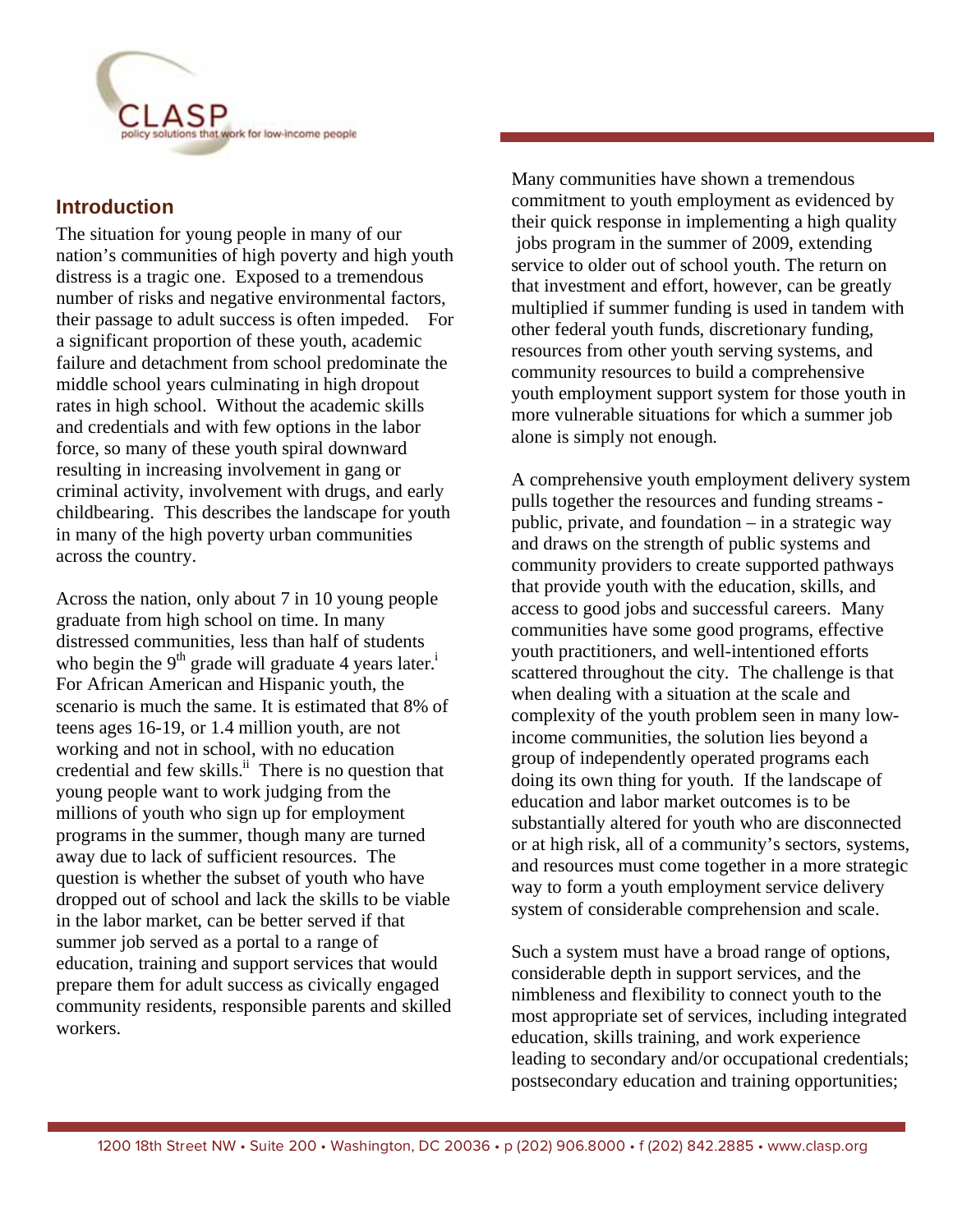

applied skills such as teamwork, leadership, oral and written communication, and ethical responsibility. Several urban communities have worked for a number of years to develop such a cross-system approach to the youth challenge. Drawing from their experience, CLASP has identified some of the common elements of a successful youth employment services delivery system. They include:

- I. **A strong convening entity** to amass stakeholders, shape a community vision, maximize resource sharing, and hold systems accountable to that vision.
- II. **An effective administrative agent** to work in partnership with the education system, other youth systems, and community providers to assure that the vision of the convening entity is effectively implemented.
- III. **A well-trained case management arm** which is responsible for engaging youth by identifying and meeting needs in the areas of education, employment, basic skills, and wrap-around supports.
- IV. **Strong partnerships across systems that serve youth**, such as education, juvenile justice and child welfare systems, to share resources and provide additional support to very vulnerable youth.
- V. **High quality work experience and career exposure components** which provide handson exposure to the work place, instill appropriate work behaviors and ethics, and allow for exploration of various occupations and career options.

#### **Methodology**

CLASP was tasked with identifying and documenting effective practices in youth employment service delivery from communities across the country, with particular focus on the function and effectiveness of the workforce investment system and its collaborative relationship with other systems that serve at-risk and disconnected youth. CLASP first defined the components of an effective youth service delivery system, which are discussed in detail throughout this report. CLASP then developed an assessment tool that identified communities where these effective practices exist. Once the communities were identified, CLASP conducted comprehensive site visits, telephone interviews and internet-based research to gather relevant information. The findings from these activities are presented in this section of the report. The profiles and examples presented in this report are based on visits and interviews with program administrators and providers in Baltimore, Boston, Hartford, Los Angeles, New York, Philadelphia, Portland and San Diego.

### L. **I. Convening Entity**

When we speak of a convening entity, we mean a strong and credible coordinating body that assembles the key stakeholders and focuses attention on a collective vision and approach to the development of a comprehensive and high quality youth delivery system. Creating and sustaining such a system is dependent on the strength and integrity of the convening process, which generates the community's strategy for youth employment and establishes many of the partnerships necessary for the system to function and be sustained. An effective convening process requires the buy-in from the community's elected officials, corporate leadership, youth serving-systems, and community providers. Moving a community-wide agenda requires that the Mayor or chief elected official, Workforce Investment Board and corporate leaders,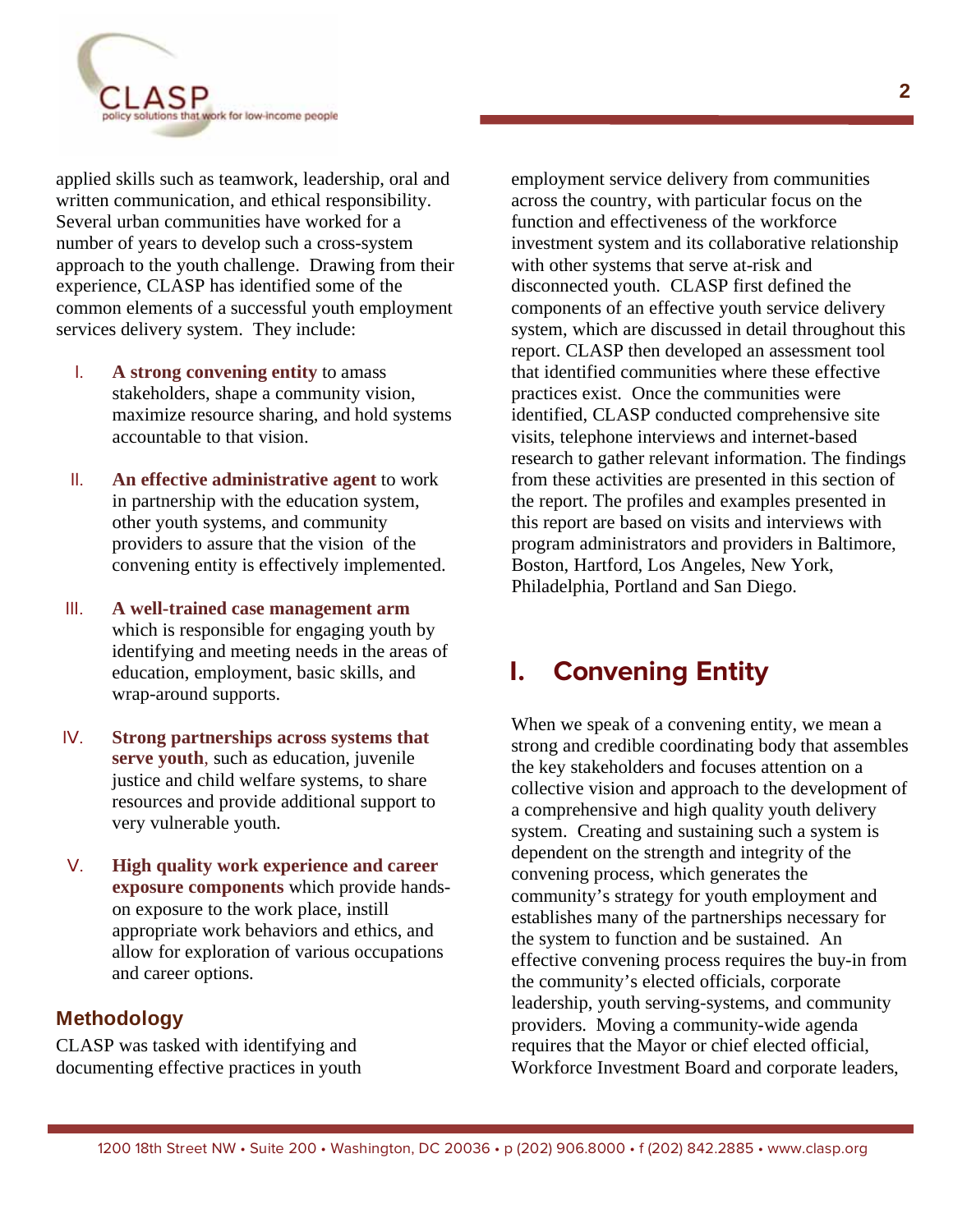and school superintendents carry the message and signal to all involved that this agenda has priority. Without engagement of public agencies, the process would most likely not leverage sufficient agency buy-in to alter the way they do business. Coordinated efforts among just the public agencies miss the richness of the experience and resources that the larger community can bring to the table. Those representing respective agencies should be in positions that have the authority to make decisions on behalf of the organization. The leadership level of the person delegated to represent the agency or organizations sends an important message about how the agency has prioritized the effort.

One of the key outcomes of the convening process is the building of relationships across agencies to institutionalize programming. The only way to sustain progress when administrations and leadership change is to assure that the commitment to the efforts permeates beyond just the upper echelons of leadership. Thus, conscious efforts should be built into the process to bring along the broader community and those within the various systems, agencies, and organizations to be part of this shift in vision, and more importantly, shift in paradigms about how youth are served.

The role of the convening entity is to move the group forward in planning and implementing a comprehensive youth employment service delivery system and setting the stage in the community for collective action and mutual accountability. The Workforce Investment Act of 1998 mandated youth councils with the intention that they would play this role. However, there has been an uneven evolution of youth councils across the country as it relates to performing this function. Some have seized the opportunity to be more strategic in their efforts related to high risk youth; others have focused more narrowly on WIA oversight. It has been suggested that WIA Youth Councils can serve as "the architect of a comprehensive youth service delivery system,

bringing together the multiple and fragmented funding streams and agencies that currently deliver some piece of the whole" iii. It is important that the leaders from education (secondary and postsecondary), workforce, child welfare, justice, community and faith-based sector, and business and industry be assembled to craft a sustained approach to the successful re-engagement of youth and structuring of pathways to put them on track for labor market success.

Whether this function is vested in a youth council or some other appropriately constituted entity, the important functions are to:

- *Serve as the neutral table* Provide a space where leadership from different agencies and sectors, each with their own cultures and priorities, come together to forge a common vision and action agenda around youth.
- v *Help to shape a collective vision* All stakeholders should identify their niche and how they can contribute to moving the vision.
- v *Catalyze changes in the way systems and agencies provide services*

Play a strong role in creating comprehensive and coordinated strategic partnerships across sectors that allow for alignment in resources, policies and practice.

v *Assure collective accountability* Assemble data from various systems to set priorities, goals, and benchmarks that are anchored in solid data analysis and an understanding of the need for multi-pronged interventions.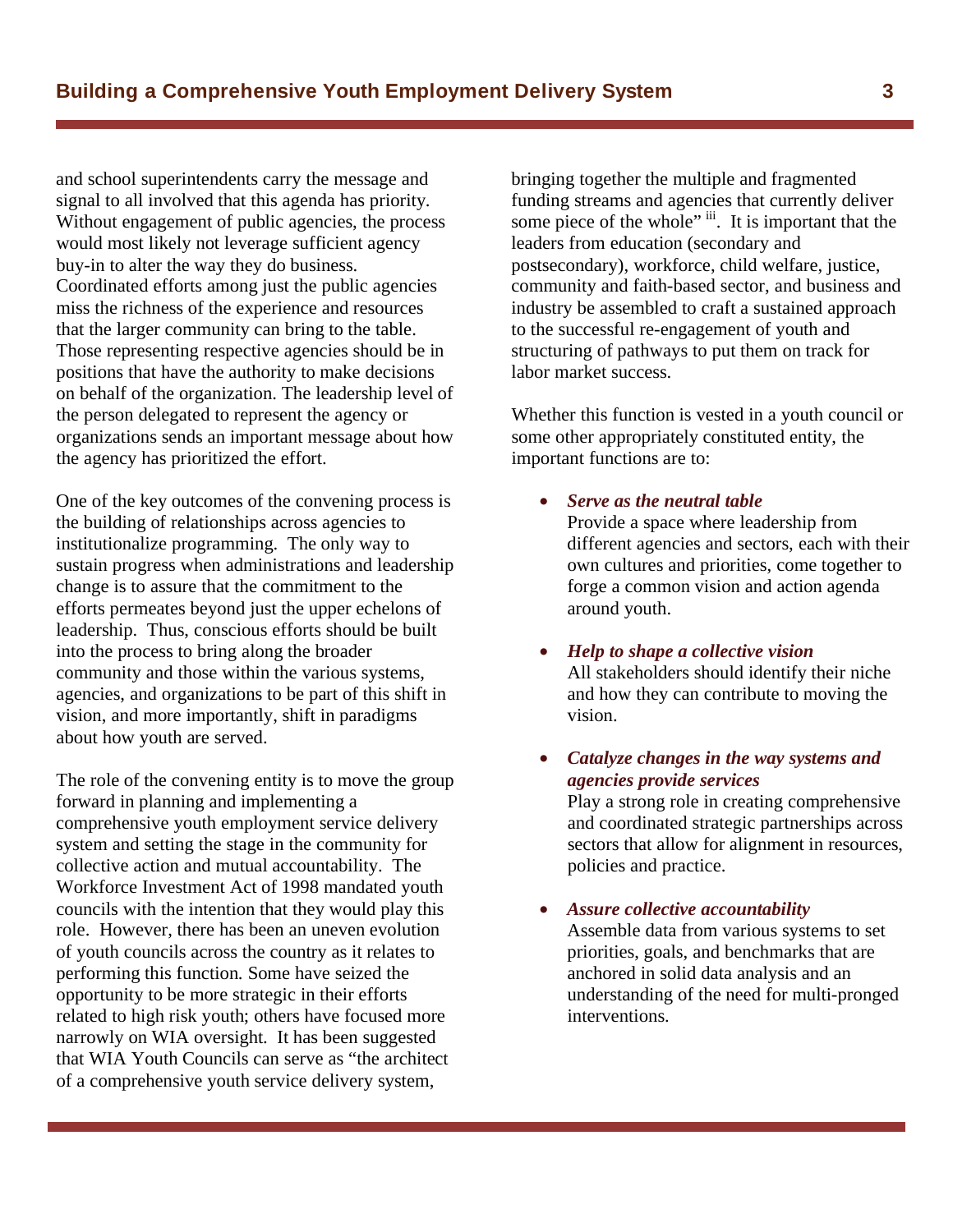

• *Leverage and maximize resources* Use all resources – local and community based resources, state and federal resources, private funding, and discretionary and competitive funding opportunities – to maximally benefit youth.

#### • *Work with all involved to chart an agenda for action*

The focus should be the multiple moving parts of a system, not singular program initiatives.

• *Sustain the energy and momentum*  Changing the education and labor market outcomes for youth is not an overnight process, so it's imperative to find creative ways to keep the community engaged in the long-term goal.

• *Mark progress and celebrate accomplishments*

> Identify short-run activities and opportunities that are in keeping with the vision, benchmark progress, and celebrate interim accomplishments, all while keeping attention focused on reaching the ultimate goals.

## **EXAMPLES OF EFFECTIVE PRACTICE: Convening Entity**

#### **San Diego**

**Convening Entity:** The San Diego School-to-Career Youth Council reports to the Workforce Investment Board and is the primary policy body for youth issues under the Workforce Investment Act. The Youth Council is staffed by San Diego Workforce Partnership.

### HIGHLIGHTING EFFECTIVE PRACTICE: Convening Entity

#### Philadelphia Council for College and Career Success

Philadelphia's primary convening and strategy body that governs the approach and vision for youth is its youth council, newly renamed the Philadelphia Council for College and Career Success. The council for College and Career Success, staffed and supported by the Philadelphia Youth Network, has been working to shape a collective vision that makes clear its focus on achieving larger educational goals for means of reaching the workforce development needs of the city<sup>1</sup>.

Philadelphia's Mayor Nutter committed to two bold educational goals (reducing the high school dropout rate and doubling the baccalaureate attainment rate) and designated the council as its primary vehicle through which his education goals will be pursued and accomplished. The council is now actively engaged in a variety of strategies designed to build cross-sector approaches that address the needs of youth and young adults, and is also developing, leveraging and aligning resources from diverse funding streams to support them.

Under the leadership and vision of the Youth Council, WorkReady Philadelphia was developed as an initiative to address a serious skills gap of high school students graduating with limited skills and created a coordinated system of existing and new programs for youth  $14 - 21$ years old that would provide academic enrichment, career and college preparation, and access to jobs in high growth fields.

Also, the council made a bold decision to strengthen its focus on out-of-school youth and voted to allocate 50% of its funding towards out-of-school youth activities. This led to the creation of Project U-Turn - a citywide campaign to raise awareness of and develop strategies to address the City's dropout crisis and to enhance the career prospects of struggling and out-of-school youth by expanding the availability of high-quality education and training options.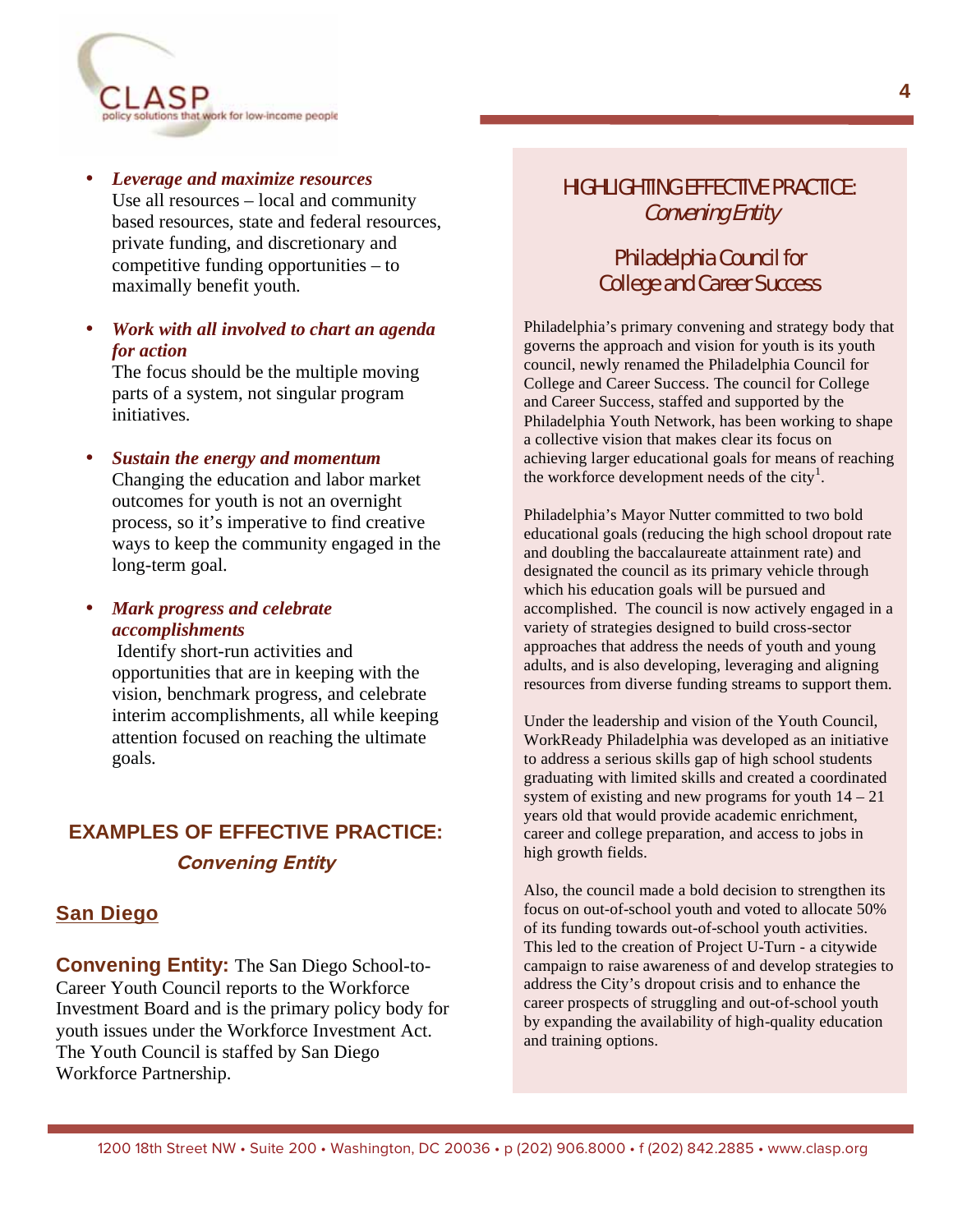**Charge:** To build and support a regional youth workforce system and to manage state and federal workforce development funds on behalf of vulnerable youth throughout San Diego County. The council's three main goals are to: provide quality training programs focusing on the most vulnerable youth; bridge the disconnection between the local workforce system and stakeholder groups and increase cross-system collaboration; and build and sustain a strong governing body and structure, which involves a youth engagement campaign, to improve system coordination<sup>iv</sup>.

**Role of Elected Official:** The County Board of Supervisors has been a strong advocate for increased investments in workforce development, especially for youth transitioning out of the foster care system, and has supported the council's work in moving its agenda.

**Membership:** The council is a collaborative partnership consisting of members from the local workforce investment board, youth-serving agencies, secondary and postsecondary education, public housing, juvenile justice, business, parents and youth. The Chair of Youth Council brings a comprehensive understanding of the issues as she also sits on San Diego's Juvenile Justice Coordinating Council, is the Executive Director of the Children's Initiative, the Chair of the state Disproportion Minority Contact Commission, the Chair of the Governor's Afterschool Advisory Board for the state of California, and is a Workforce Investment Board member.

**Activities and Accomplishments:** In the last four years, leadership has revamped the council to include strategic members on the council that represented youth populations most in need in the area; out-of-school youth and youth involved in the juvenile justice and foster care system. With the right people at the table, the council was able to "change

the funding map" to target funding specifically to programs that serve those youth.

#### **Baltimore**

**Convening Entity:** Baltimore's primary strategy body for youth is the Baltimore City Workforce Investment Board's Youth Council, staffed by the Mayor's Office of Employment Development.

**Charge:** To build a comprehensive youth system that will promote the opportunities for youth to acquire the necessary life skills, education, work exposure and experiences to enable them to have productive careers and become responsible family members and citizens<sup> $v$ </sup>. The council focuses its programming on tying services to labor market needs and creating effective connections to local and regional employers; developing meaningful connections between academic and occupational learning; providing education relevant to identified high growth industries and on creating pathways to postsecondary educational opportunities<sup>vi</sup>.

**Role of Elected Official:** Baltimore has had a history of Mayors who have made youth a high priority on their agenda. Mayor Sheila Dixon has provided continuous general fund support to continue the successful work of the Youth Opportunity Grant program after termination of federal funding. She promotes her YouthWorks summer jobs campaign 2009 with the theme that "summer jobs are everyone's business". She is asking everyone to become involved in order to identify enough job opportunities and allocate sufficient funds so that every Baltimore City youth who wants a summer job will have that opportunity<sup>vii</sup>. The Mayor also is a strong advocate for extended day opportunities for young people, with particular emphasis on work and learning. She provided funding for the year-round internship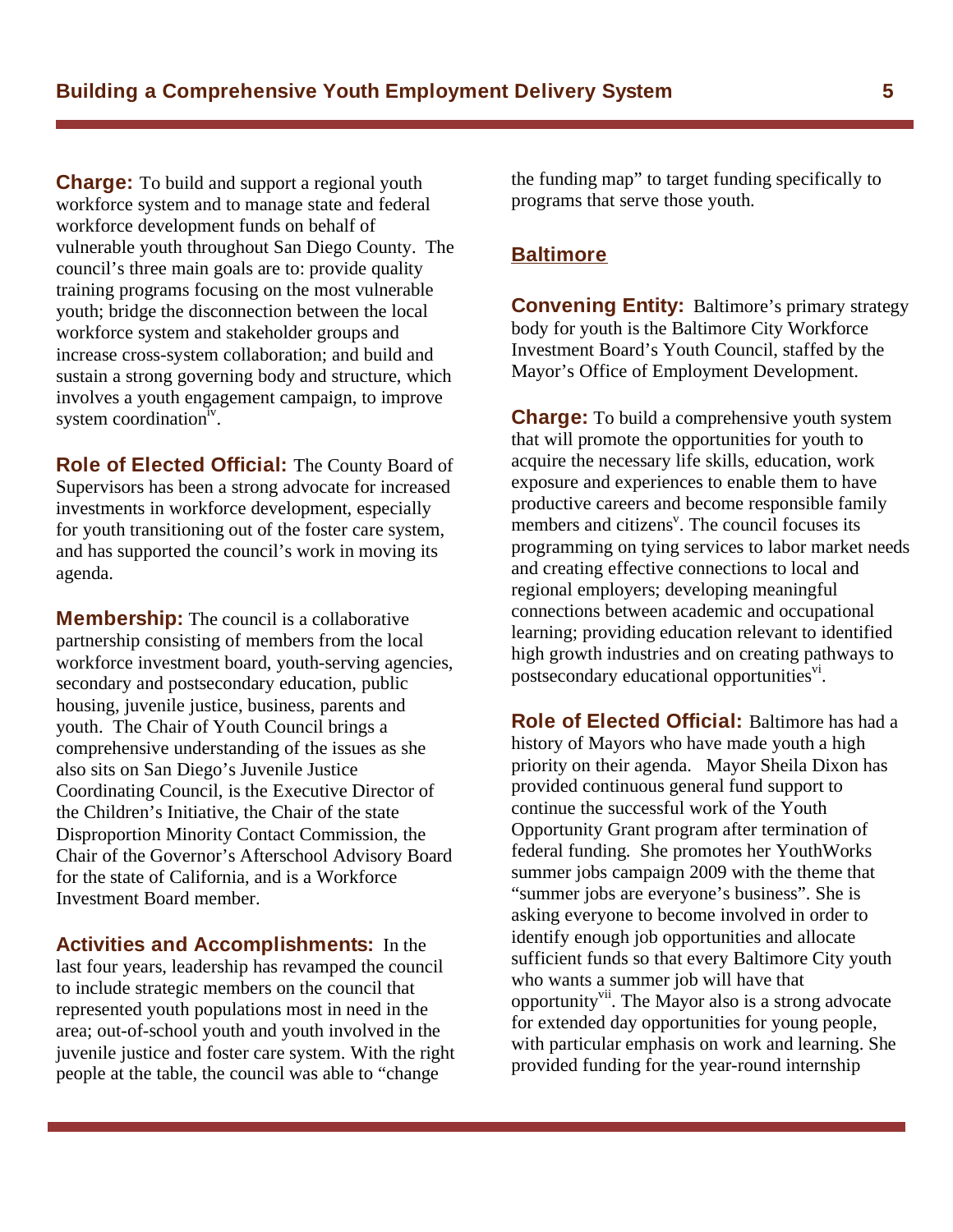

program, Afterschool Matters, and other extended day programs.

**Membership:** The Youth Council convenes 50 to 60 people from education, justice, social services, employers and community organizations. There are several subcommittees on the council around issues such as: dropout prevention, summer jobs, systems building, homelessness, and apprenticeships. The council recently elected a local businessperson as chair to explicitly connect activities and planning to private sector employment.

#### **Activities and Accomplishments:** The

Youth Council sponsors an annual technical assistance and capacity building conference for educators, employers, case workers, profits and nonprofits that provide services to youth and young adults. In addition, the council sponsored several youth practitioner seminars and summits that featured speakers to share effective practices for issues such as gang intervention and prevention and dropout prevention and alternative education options.

In addition, it was brought to the attention of the Youth Council that Baltimore has a contingent of homeless youth that were not being served. The council developed the Transitional Housing Committee and a \$750,000 Compassion Capital grant was received to implement a Baltimore Homeless Youth Initiative. The Initiative selected partners to build a 43 unit permanent housing facility with supportive services for homeless and unstably housed youth to be completed in summer 2010.

#### **Boston**

**Convening Entity:** The main governing body in Boston for youth service delivery is the WIA Youth Council which is held by the Boston Private Industry Council (PIC). A subcommittee or partner to the council is the Youth Transitions Task Force. The

Youth Transitions Task Force is focused on an overall goal of lowering the high school dropout rate and could be seen as the research body for youth development and service delivery in Boston. The WIA Youth Council advises the Youth Transitions Task Force through collaborative strategic planning and assessments on overall youth service delivery.

**Charge:** The Youth Transitions Task Force works to raise the visibility of the dropout crisis by conducting research, making policy recommendations, and piloting innovative changes in practice<sup>viii</sup>.

**Role of Elected Official:** Mayor Thomas M. Menino has been a champion for improving education and youth workforce development in Boston. He convened the Youth Transitions Task Force in 2004 and charged it with lowering the high school dropout rate. The Mayor also strategically appointed the Youth Council Chair to also sit on the School Committee - fostering an important relationship that brings workforce development knowledge into educational decision making.

**Membership:** The council and Transitions Task Force have many of the same members. The Youth Transitions Task Force has a broad cross-section of organizations that includes the Boston Public Schools, community organizations, city departments and state agencies.

**Activities and Accomplishments:** The Task Force has been working hard to raise awareness of and develop solutions to the dropout crisis. The Task Force began an advocacy campaign, informing key decision makers and the public on the issue by releasing the publication *Too Big to Be Seen: The Invisible Dropout Crisis in Boston and America*. The Task Force also drafted and helped pass legislation that addresses dropout prevention and recovery and requires collaboration among key state agencies,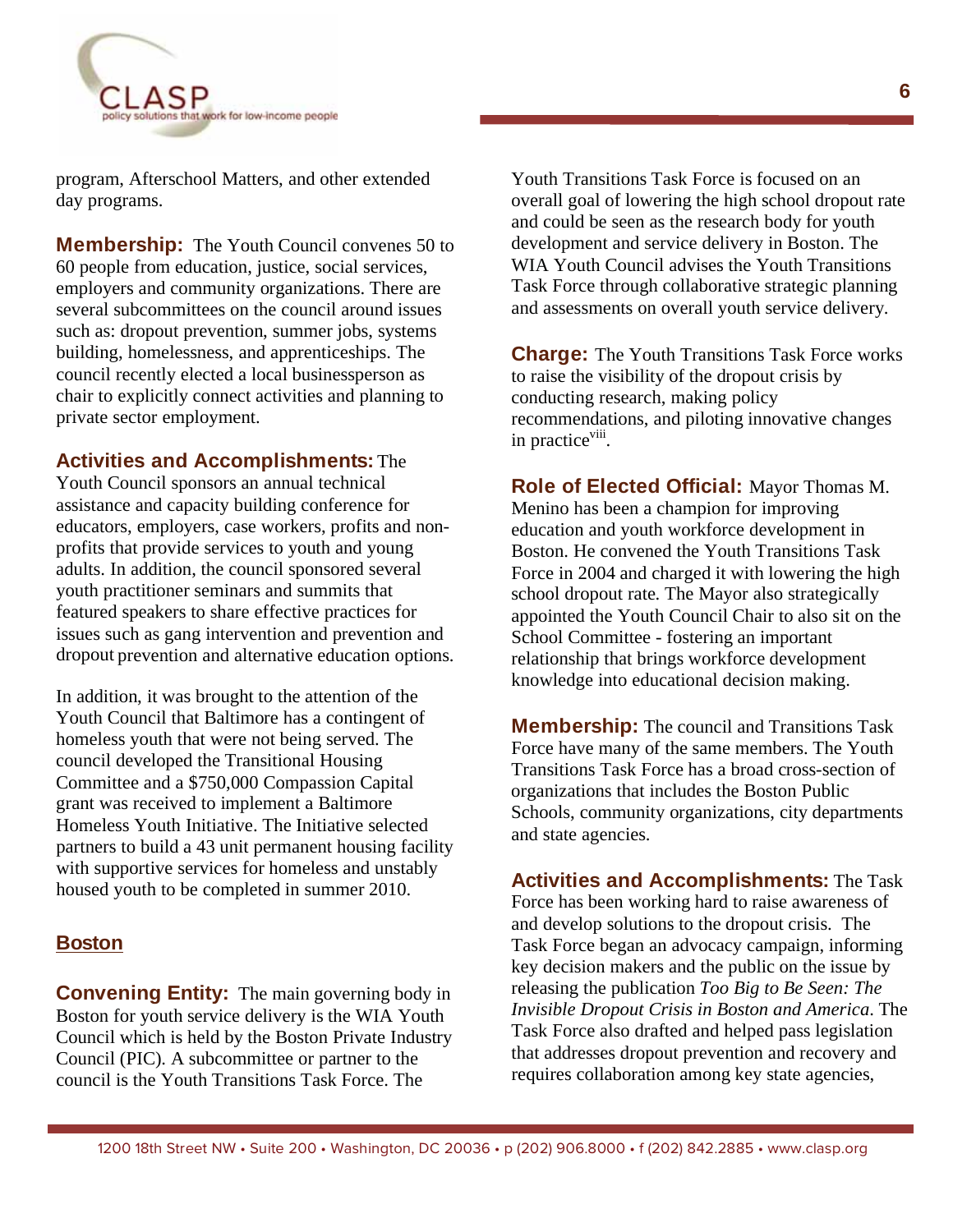such as Public Health, Public Safety, Labor and Workforce Development and Education, and local school officials and community organizations<sup>ix</sup>.

# **II. Effective Administrative Agent**

Here, the term "Administrative Agent" means an organization or agency that: (1) has staff with leadership skills and capacity to work across systems, and with community entities, to implement the strategies identified in the collaborative planning process; (2) has effective management systems in place to assure fiscal and programmatic accountability; and (3) and can work effectively with providers to assure the consistency and quality of the service delivery. A strong youth employment delivery system requires an effective "administrative agent" that has the responsibility for implementing and overseeing the plan established by the convening entity. Where this function resides and how it is structured will vary depending on the relative strength and management ability of the agencies and organizations in the community. In some communities, the administrative agent is the local workforce investment board (WIB) who directly contracts with providers to serve youth. In other communities, the WIB contracts with an organization that functions as an intermediary and acts as the administrative agent for overall youth employment service provision.

The administrative agent manages the quality of delivery – both administratively and programmatically. The process of outreaching to thousands of youth who are disconnected or in highrisk situations, re-engaging them, assessing their complex needs, assuring that the mix of services is sufficient to meet those needs, and helping them

navigate across systems and programs requires a well-defined management support structure.

Along with managing administrative and programmatic functions of delivering quality service to youth, an effective administrative agent must be aware of local economic and workforce conditions and take those factors into consideration in its overall planning. Preparing youth for jobs that do not exist in their own community or that do not lead to a career is neither helpful to youth nor to the local economy. Many communities have a large aging population; others have several high growth industries that require skilled workers. The administrative agent must assess the needs of the labor market and take the lead in developing strategic partnerships across the sectors, specifically business and education, to create pipelines for workers into jobs that are both in demand and that lead to careers.

An effective administrative agent is responsible for the following key functions:

- Ensure system has multiple points of entry for youth
- Make provisions for a sufficient range of services and service providers, provided year-round
- Craft articulated agreements to assure ease of referral and engagement are in place
- Manage contractual relationships, monitoring programs for both quality and fiscal accountability
- Establish and maintain a process and system for tracking the youth's progress through multiple systems and programs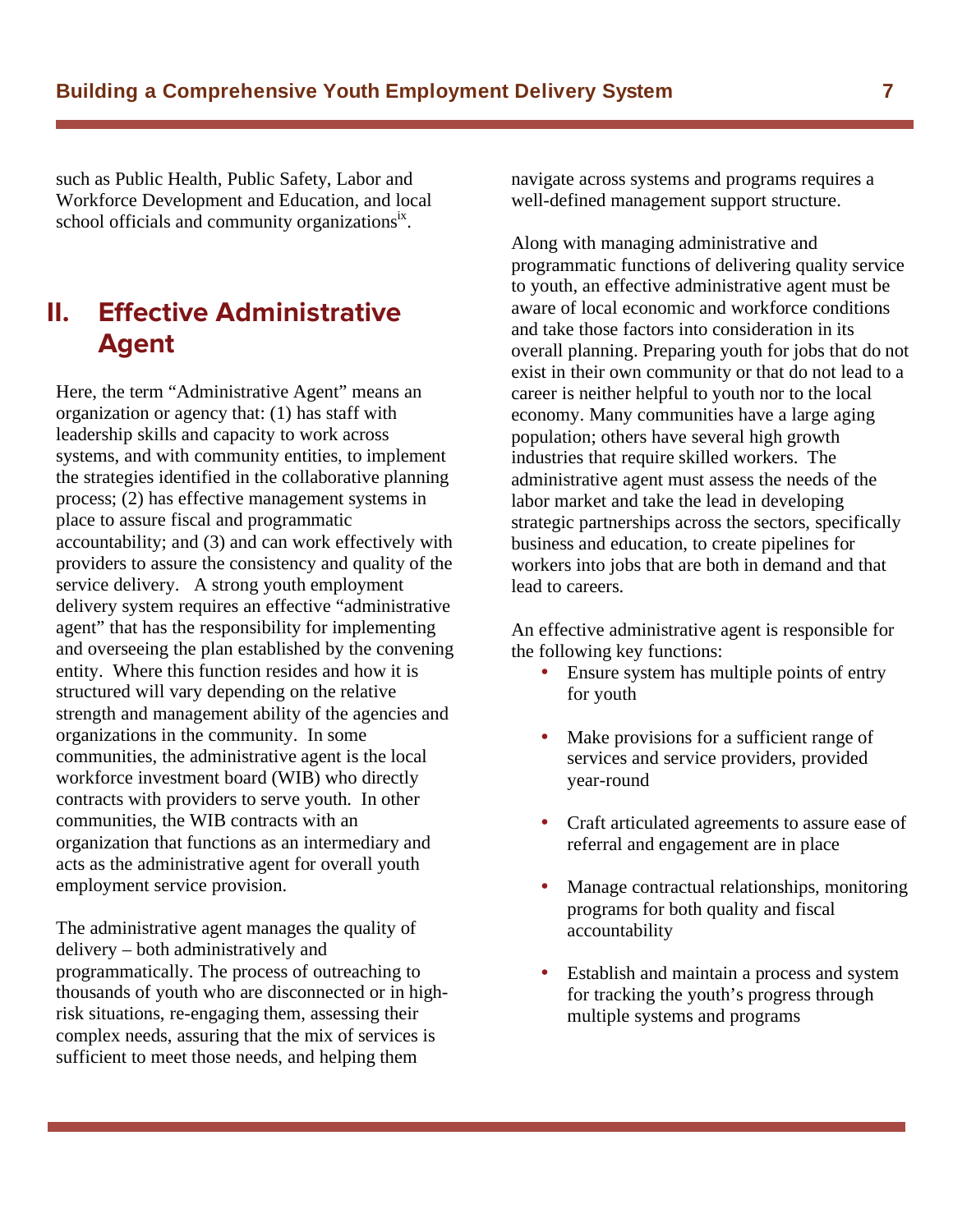

- Establish a process for evaluating the performance of service providers
- Clarify overall goals and outcomes for youth and develop strategic plans around those goals
- Assess needs of the local labor market and identify the regions high-demand, highgrowth industries
- Engage appropriate partners such as education and business to determine a strategy to meet those needs
- Develop service models that can be effectively implemented through the youth service delivery system

# **EXAMPLES OF EFFECTIVE PRACTICE:**

**Effective Administrative Agent** 

#### **San Diego**

**Administrative Agent:** The San Diego Workforce Partnership (Workforce Partnership) is a nonprofit public benefit corporation that was created from a joint powers agreement between the City and the County of San Diego to oversee programs that help at-risk youth plan and achieve their educational goals and secure employment through a network of  $community$ -based youth-service providers<sup>x</sup>.

#### **Relationship to Coordinating Entity:**

Workforce Partnership staffs and supports the San Diego Youth Council and works to implement the youth workforce system strategic plan developed and guided by the council. Workforce Partnership staff are assigned to a group of council members to ensure members have received the agenda,

encourage participation, address questions or concerns before the meeting so members are prepared, to remind them of meetings, and to follow up on action items.

#### **Key Elements of Delivery System:**

- Youth Navigators in the WIA One-stop **Centers**
- Contracts with a network of community providers for education and training services
- Formal structure for transitioning adjudicated youth to education and training
- Joint WIA/Independent living skills program
- Formal process for evaluating service provider performance
- Customer Information Services Reporting system used by all providers to track youth activities and outcomes

**Services to Youth:** Work readiness training, work preparation, employment opportunities, youth development services and independent living services such as identifying educational barriers, long-term mentoring, incentives to reinforce learning to encourage participation in activities and/or achievement of goals, individual service strategy with a youth-centered approach, follow-up services to assist youth sustaining a successful transition $x_i$ .

**Services to Providers:** The Capacity Building Committee's (a sub-committee of the School-to-Career Youth Council) primary work is to develop a continuous improvement evaluation and technical assistance strategy for youth programs. The committee's focus is to identify and develop crosssystem leveraging opportunities and the sharing of "effective practices" to promote youth career development and education attainment. The Capacity Building Committee also works to implement a "culture change" for youth service providers in order to increase the awareness and opportunities for youth workforce/career preparation programming via the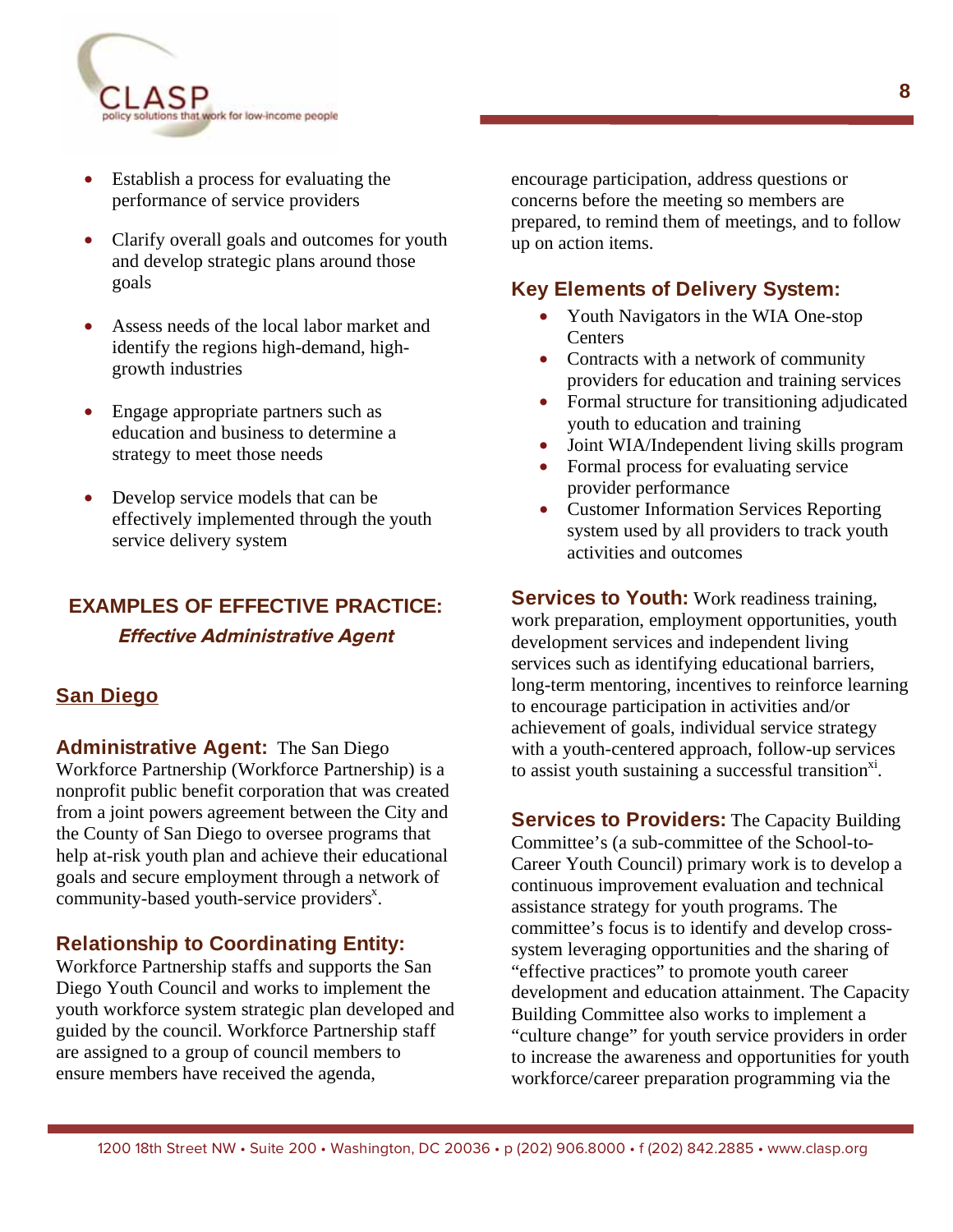support of the Workforce Partnership. The Workforce Partnership provides technical assistance funding up to \$2000 that contractors can access for professional development and strategic planning  $\alpha$ ctivities $\frac{x^{11}}{x^{11}}$ 

### **Philadelphia**

**Administrative Agent:** Philadelphia Youth Network is the non-profit intermediary organization in the city of Philadelphia and is charged with increasing the capacity and resources that help educate, train and employ the city's youth $\frac{x}{y}$ . PYN acts as the fiscal agent for the council and administers the majority of funds it oversees.

#### **Relationship to Coordinating Entity:** PYN

is contracted to provide staffing and coordination to the Philadelphia Council for College and Career Success and works to implement the youth workforce system strategic plan developed and guided by the council.

#### **Key Elements of Delivery System:**

- Contracts with a network of community providers for education and training services including contractors with providers to operate the City's five E3 Power centers
- A variety of program models, including private sector internships, service learning, subsidized employment in non-profit organizations and academic support, including college awareness exposure for summer and year-round career preparation
- Partnership with education to create nearly 3,000 new high-quality education opportunities for over-age and under-credited youth
- New system for reconnecting dropouts to educational options including a reengagement center
- Focus on aligning and strengthening the career and occupational skills curricula for youth in juvenile placement
- Development of methodology to attach costs to the young person not to the activity to better blend funding
- In-house management of wage and stipend payment for providers
- Quarterly assessment of metrics that are set against programs outcomes for continual development of a standard of practice

**Services to Youth:** educational services to prepare youth for postsecondary education and employment, employment readiness and placement into subsidized or unsubsidized employment, occupational skills training with certificates in nurse aid training, multi-media production, customer retail skills training, among others, and life skills training $x^{\text{xiv}}$ .

**Services to Providers: PYN's philosophy is** that providers are their partners. PYN works collaboratively with providers to assess how they can best provide support to ensure positive outcomes for youth. PYN offers opportunities for professional development through trainings and through partnerships with other providers to share effective practices. As members of the Alternative Education Network, providers can also be a part of a larger outof-school youth network where they come together to provide peer support to one another.

#### **Baltimore**

**Administrative Agent:** The Mayor's Office of Employment Development (MOED) serves as the grant administrator, convenes community organizations and businesses with a goal of creating a coordinated, comprehensive, and seamless service delivery system for youth.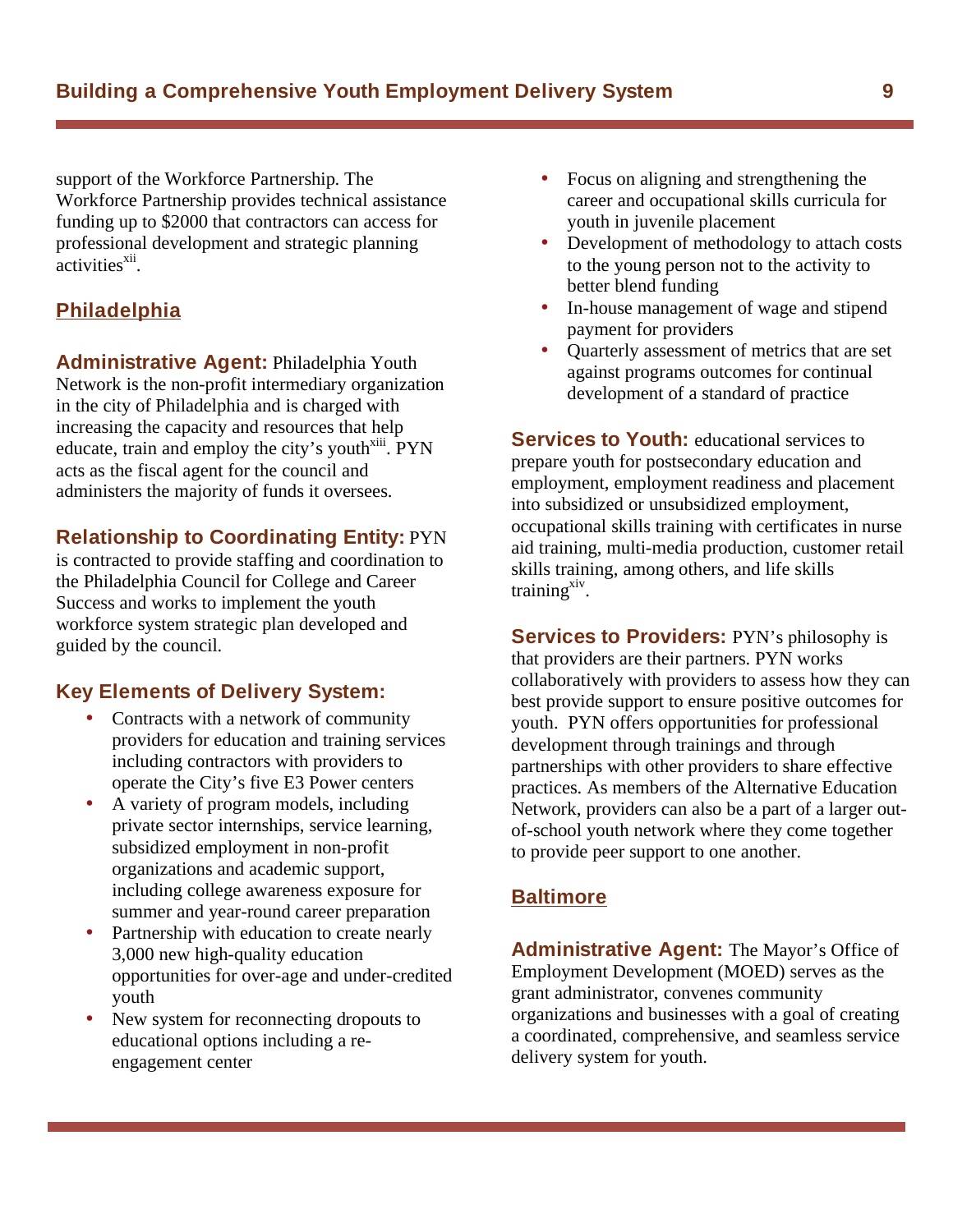

### HIGHLIGHTING EFFECTIVE PRACTICE: Effective Administrative Agent

#### Hartford's WIB – Capital Workforce Partners

Capital Workforce Partners (CWP) is an incorporated regional consortium that functions as the local workforce investment board for North Central Connecticut and coordinates comprehensive workforce development programming for youth provided through contracted private and public partners and service providers. CWP works to create a "workforce of the future" through the implementation of strategies and programming geared towards meeting the needs of youth, employers and the local economy for over 3,000 young people served in a given year through summer youth employment, year-round employment programming, WIA youth, Job Corps, and other programming.

CWP developed a comprehensive framework for competency attainment called the Career Competency System as the foundation for all youth programming and is a required model for all providers who are contracted through CWP. The Career Competency System is a "work and learn" tier level design approach to competency development. It was developed to help provide young people exposure to careers and career competencies, to design youth workforce development services that reflect the needs of regional growth industries, to document work readiness skills and collect data for outcomes analysis, and to be used as a model for quality and developmental service provision used by all  $provides<sup>1</sup>$ .

The Youth Employment and Learning Program is a year-round set of services in four progressive tiers targeted to youth ages 14-19:

▶ Tier I: Project-based learning and career exploration;

- ▶ Tier II: Supported work environments and career exploration;
- $\triangleright$  Tier III: Enhanced employability skills training and employment (ages 16+); and
- Tier IV: *Career Connections* (aimed at youth who have completed the above tiers or can demonstrate appropriate skills at this level).

Capital Workforce Partners, Hartford Office of Youth Services and its partners are able to track progress for youth through Hartford Connects II - a web-based, program management tool for youth service organizations that captures data and reports information. It has a multiple entity data sharing mechanism which allows for better sharing, tracking and correlation of educational and youth development data $<sup>1</sup>$ .</sup>

CWP contracts with up to 25-30 youth-serving agencies to track outcomes to ensure that:

- Youth will gain basic skills in reading and  $math<sub>1</sub>$
- Youth will gain Career Competencies in appropriate Tier Level.
- Youth will acquire knowledge of career interests, of various careers and related educational pathways. Ninety percent of youth will complete a portfolio that includes resume, personal development profile, personal learning and career plan, and competency-based learning plan.
- Youth will acquire knowledge of personal development assets and how external and internal factors affect both learning and working.
- Youth will remain in school and progress into the next Tier level of programming.

Altogether, CWP tracks those participants through a multi-year programming sequence that assures graduation from high school with a full set of career competencies and  $21<sup>st</sup>$  century skill development necessary for the global economy.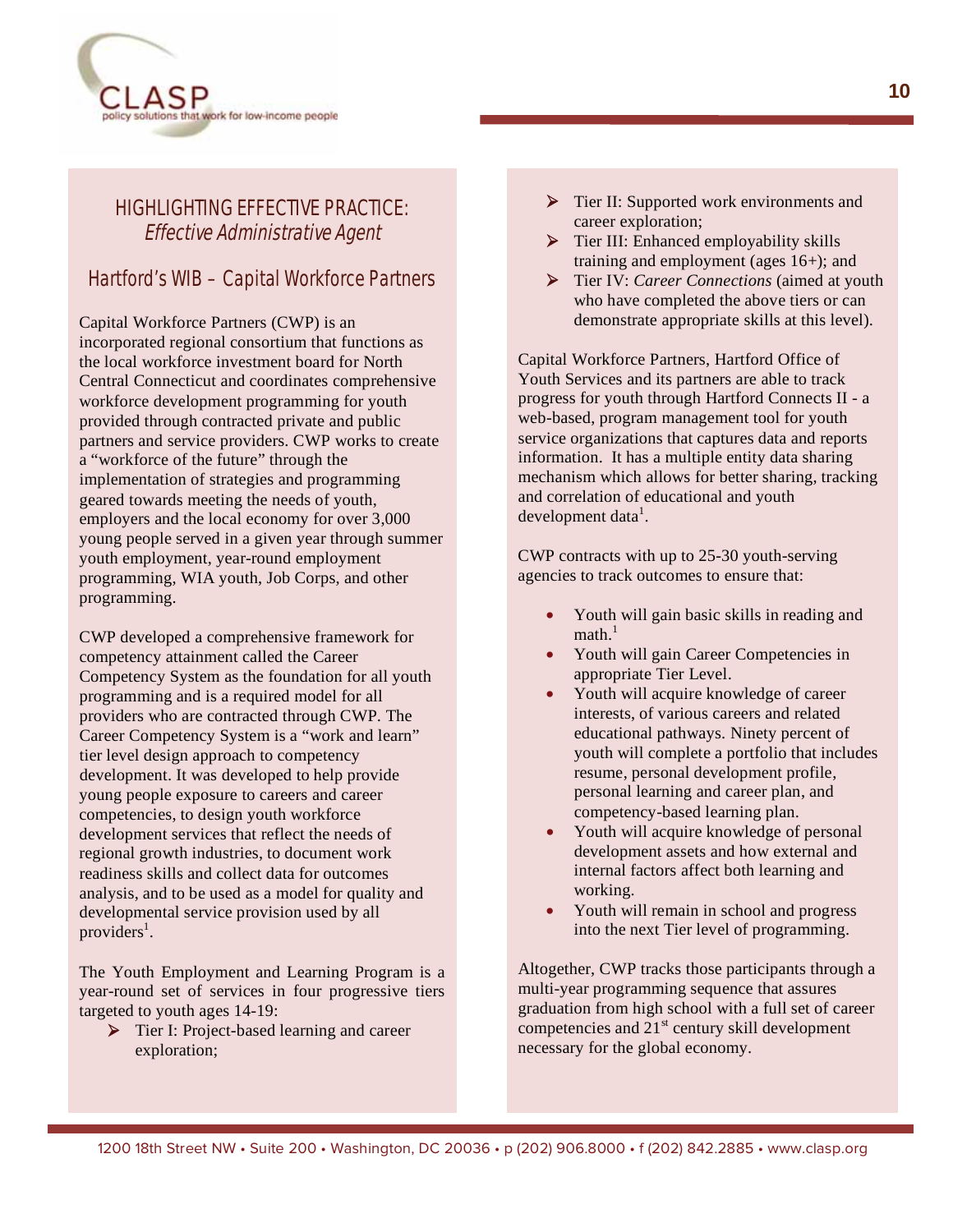**Relationship to Coordinating Entity:** The

Mayor's Office of Employment Development staffs the Baltimore City Workforce Investment Board's Youth Council and implements the youth workforce system strategic plan. MOED, in partnership with the Youth Council, is responsible for Baltimore youth initiatives' oversight and direction.

#### **Key Elements of Delivery System:**

- Contracts with a network of community providers for education and training services
- Partnership with community colleges to provide career training in high growth industries
- Management structure and electronic tracking system to evaluate performance and to identify participants that require additional wrap around services<sup>xv</sup>
- Career Navigator technology to provide follow-up services, resume assistance, career development workshops, and resources to youth
- Use of approved MD Department of Education online program called Novell Stars for alternative education programming
- Comprehensive youth development and dropout prevention programming supporting students in eight and ninth grade who are atrisk of academic failure
- Career Academy alternative education center providing GED preparation and intensive career exploration, skills training, and employment readiness

**Services to Youth:** YO! Baltimore that offers job readiness training, job shadowing, paid public/private sector internships, employer-based training, and occupational skills training and GED classes; YouthWorks Summer Employment Program; Try Out Employment internship program; a work program called Afterschool Matters that supports at-risk students afterschool and exposes and trains youth in workplace career skills and provides employment during the school year and summer months; and an innovative, youth development and dropout prevention initiative called FUTURES Works that focuses on education, personal growth and teamwork. Another initiative, Operation Safe Kids (OSK), works in partnership with MOED to provide career development opportunities for court appointed youth.

**Services to Providers:** WIA Providers attend monthly meetings and are notified of upcoming conferences, workshops and opportunities that would provide training and educational opportunities to staff and participants.

### Ш. **III. Case Management**

The youth population is not monolithic. The wide range of academic skills, personal experiences, support needs, and interests will require that youth be matched to the most appropriate program and set of services. The role of effective case management is to help youth navigate through a complex maze of programs, services, educational options to choose the set of services that best suits the youth's situation. It creates a personal, one-on-one relationship between the youth and a well-trained, caring adult that should continue throughout the youth's matriculation through the youth system.

One important function to be played by the administrative agent should be investing in the professional development and networking of those who function in the various systems as case managers or youth advocates to build their knowledge, skills, and abilities in working with youth, particularly those deemed high-risk. Another important function is that of assuring that there is sufficient access to a range of programs, services and supports and sufficient information provided to case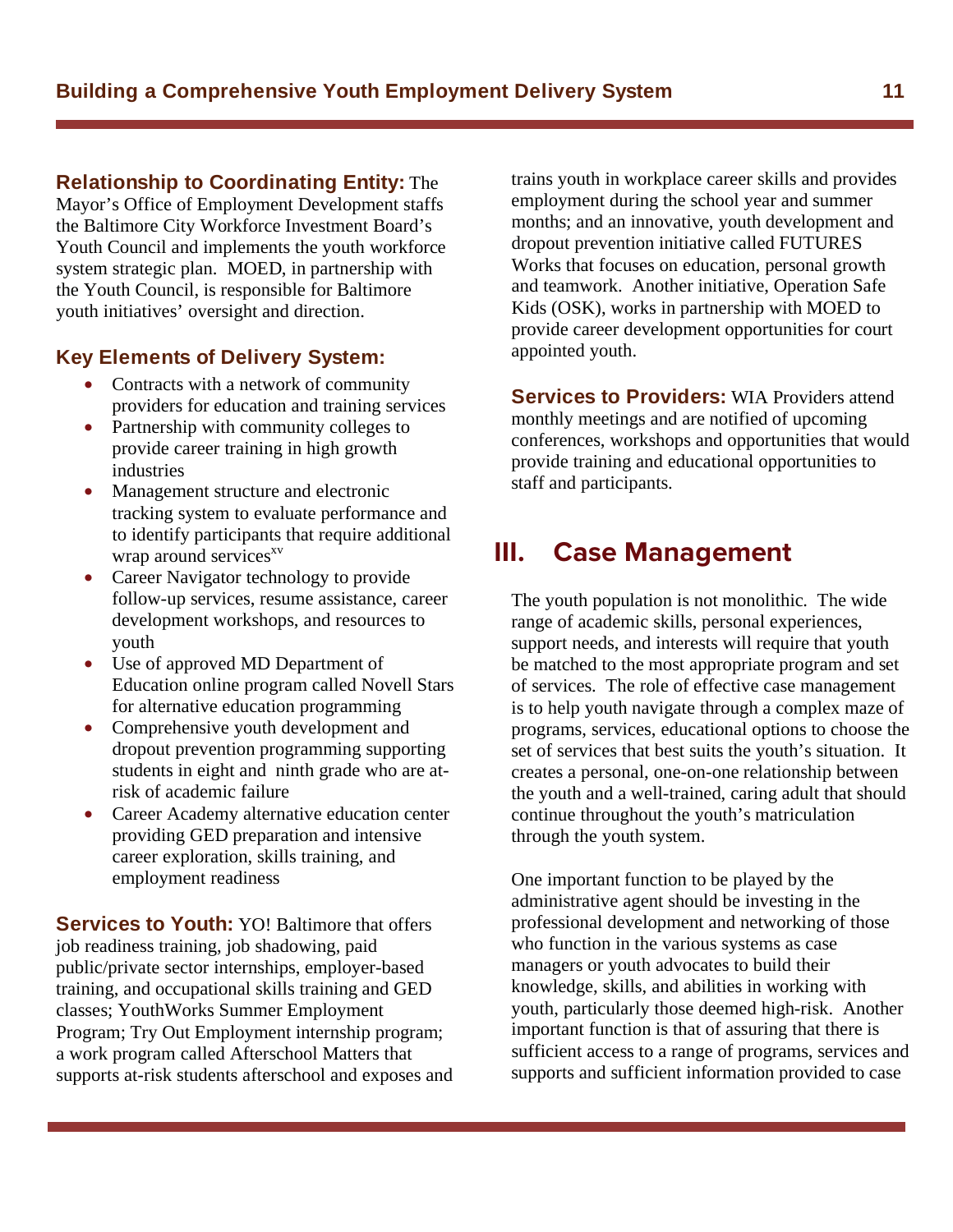

managers on the capacity of these programs to enable them to help youth make informed decisions about their service strategy.

Often referred to as the case managers, youth advocates, or youth navigators, these individuals function in the following ways:

- provide the adult support to youth in assessing their strengths, talents, barriers, and support needs
- formulate individualized plans based on that assessment, and facilitate their engagement in an appropriate set of activities
- provide the counseling and support to keep youth on track
- support the transition for youth who are engaged in the child welfare or justice system and connect them to the education, training, and community supports they will need
- assure that youth don't fall between the cracks of multiple systems and programs
- account for the ultimate attainment of education credentials and employment success

The function of case management can be accomplished in several different ways. Some communities opt for a case management function that is located in their youth intake centers or onestop centers. There, a case manager meets with the young person to get a sense of their background, needs, and goals. Based on this assessment, the case manager directs the young person to a particular service provider, and also gives the provider notification of the young person's intent to participate in their specific program. The case manager may conduct timely follow-up to ensure that the young person and the program are a successful match, monitor progress, and work with the program and the youth to assure successful transition to the next step.

Other communities place the responsibility of case management with the service providers. Youth sign up for programs and services directly with the provider; they are not directed to a centralized intake center if they decide to sign up with a particular provider. A case manager there performs the necessary assessments of needs and goals, and then either provides the services or directs the young person to another service provider better able to meet their needs or goals. This case manager is then responsible for tracking a young person's progress in the program, and helping to ameliorate any barriers to full participation.

The most successful communities meld these two methods of case management to create a system that provides continuous support and smooth transitions until the youth is solidly anchored in successful labor market and postsecondary endeavors. Whether this function is embedded in the program offerings of service providers, or structured as an overarching system of support in youth one-stops or intake centers, research has repeatedly pointed to the existence of caring adult support as the key ingredient in achieving successful outcomes for youth.

# **EXAMPLES OF EFFECTIVE PRACTICE: Case Management**

#### **Boston**

**Case Management Approach:** Boston uses a model where case management is imbedded in the program offerings of direct service providers. Boston's RFP for youth program services is very explicit about the components of the case management system that must be in place including: joint development of service plans; identification of the assets of each participant, and plans to build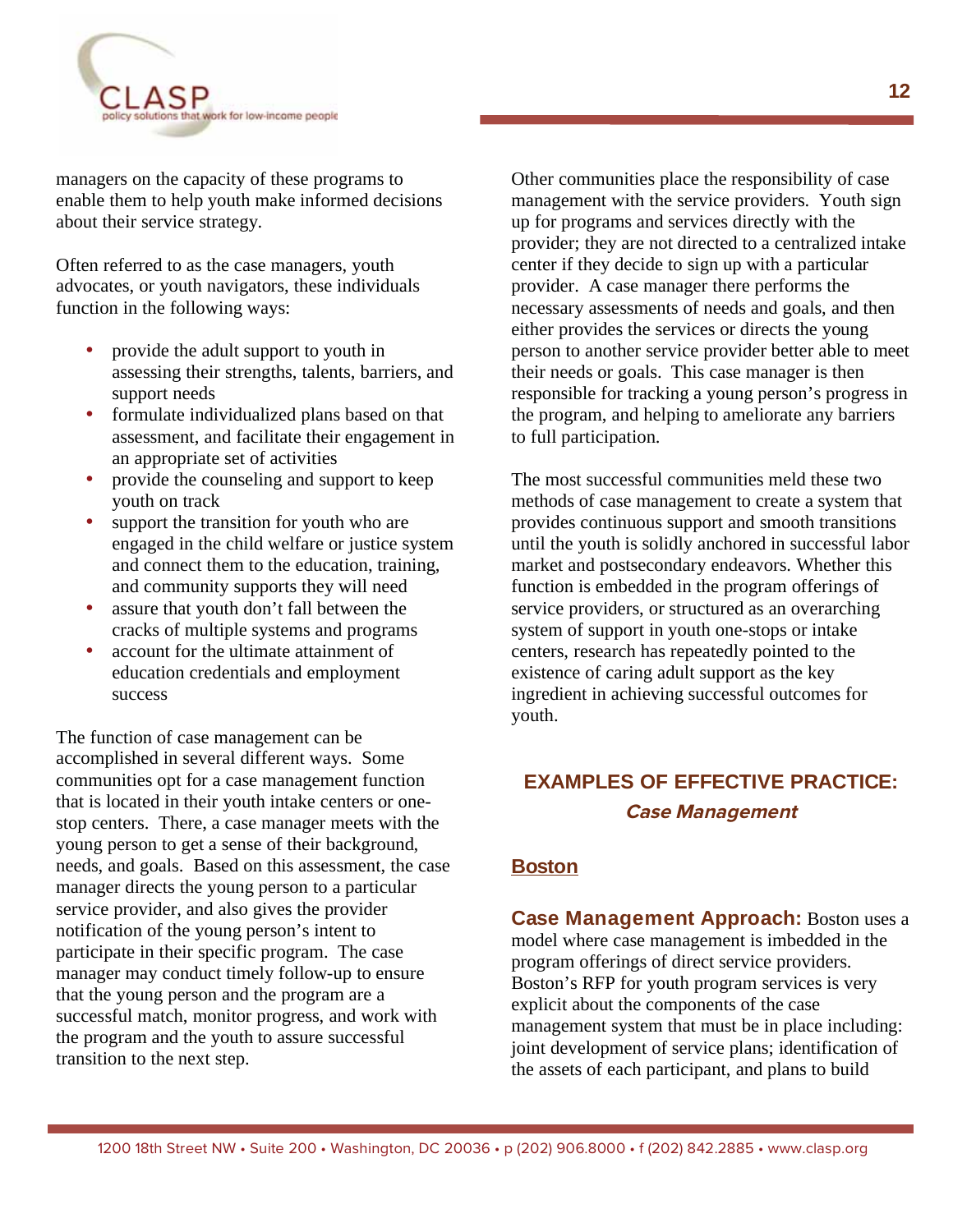upon them; identification of the barriers faced by each participant, and steps initiated to overcome them; clearly-stated education, employment and career goals, with projected start and end dates for activities; identification of competencies and skill levels required for the participant's target occupation; supportive services needed; regular review and revision by both the service provider and the participant; and a minimum of 12 months of follow-up service after exit from the program.

#### **Example of Effective Case Management:**

Boston's Youth Options Unlimited (YOU) is a workforce development program that serves a courtinvolved youth population ages 14 – 24 years old. YOU focuses on providing intensive case management, development of individual service plans, referrals to other appropriate services, placement in educational options and connections to transitional jobs programs that lead to employment opportunities.

#### **Transitional Supportsfor High Risk Youth:**

YOU offers intensive pre-release intervention in detention facilities as well as intensive aftercare support<sup>xvi</sup>. Case managers meet youth while in placement and collaborate with probation and parole officers in development of plans. Youth are assessed and create pre- and post-release assessments. Youth receive pre-release "day passes" to attend professional and life skills training or internships three to four days a week $x$ <sup>xvii</sup>. Once released, case managers conduct several contacts per month either by phone or one-on-one to develop appropriate plans tailored to short or long-term goals around housing, mental health, child care, incarceration, court appearances, stipulations of supervision, education and employment. Case managers provide youth with interpersonal skills development, effective communication training, decision making workshops, youth development, re-entry/court

#### HIGHLIGHTING FFFFCTIVE PRACTICE: Case Management

#### Hartford's Our Piece of the Pie

Our Piece of the Pie (OPP®) is a youth development organization in Hartford, Connecticut that helps youth ages 14 to 24 become successful adults. The two primary goals of the program are to complete college or receive a postsecondary vocational credential, and find long-term employment. The cornerstone of OPP® programs and services is its signature Pathways to Success approach. Pathways to Success is a youth development strategy designed to help youth access and attain education, employment and personal skills. Together, youth and their youth development specialists (YDS) create individualized plans which map a realistic path to reach their goals.

A crucial component to the Pathways to Success program is the role of its youth development specialist (YDS) – a guide to the services OPP® offers and a caring and consistent adult who advises and supports youth as they work to accomplish their goals. When a young person enters OPP®, they are matched with a YDS, beginning the trust-building process. The YDS assesses the young person's status and needs and works with them to determine a pathway to a long-term educational and/or employment outcome. Together, they build an individualized service plan broken down into practical steps to achieve larger goals, like graduating from high school or improving school attendance.

The YDS supports youth as they participate in educational, training or employment activities and helps them to navigate the systems and services he/she may be involved in. An average caseload for a YDS is between 60 to 70 youth, with conscious thought about balancing case loads of each YDS by assessing the level of need of each youth.

OPP® and the Pathways to Success approach stays with youth up until age 24. Should a young person enter OPP® at age 14, he/she could potentially have that caring and consistent adult with them for up to ten years. Because transitioning to adulthood is a critical time in a young person's life, maintaining that support and guidance beyond the period he/she enters into employment or postsecondary education is essential.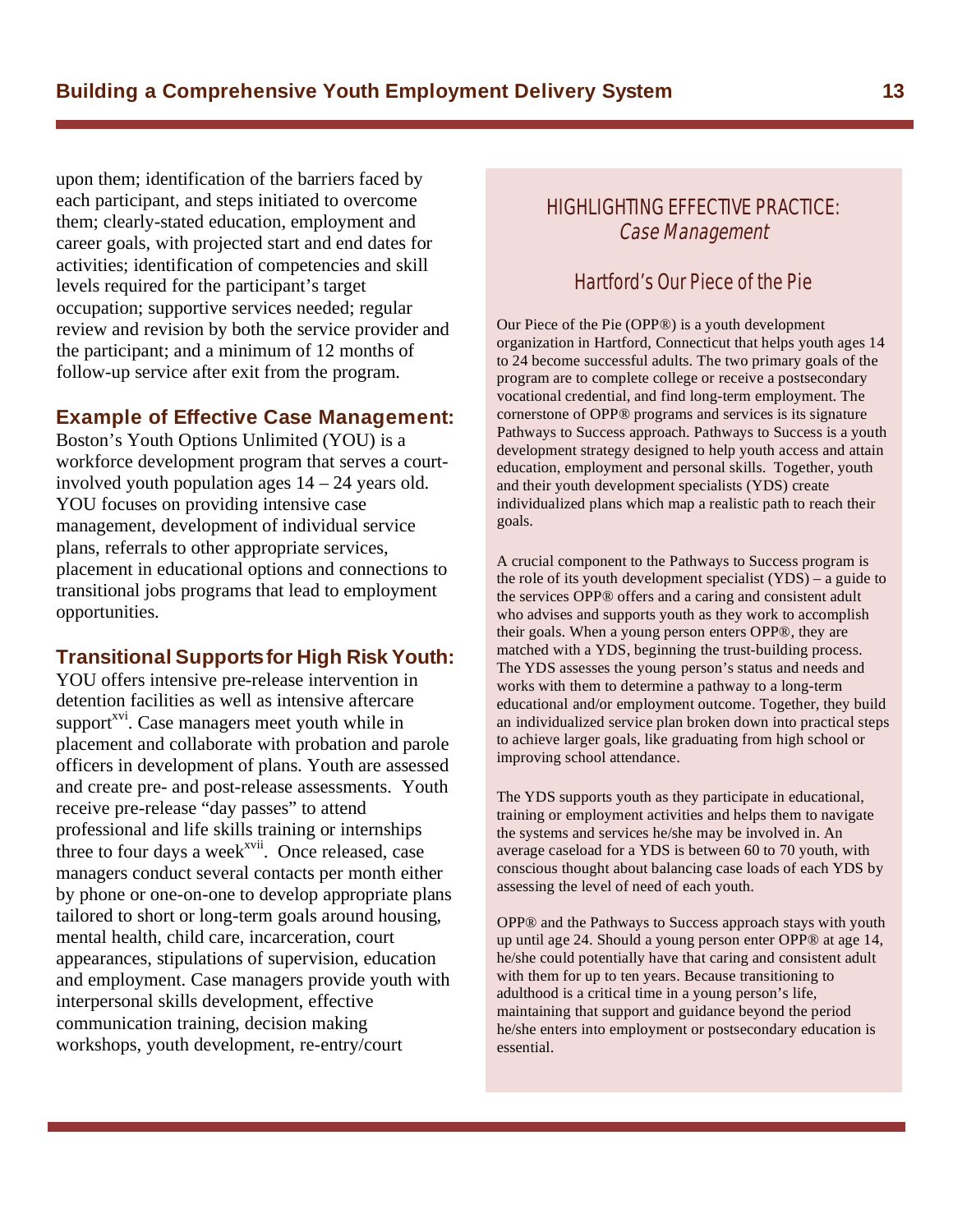

liaison service, support and guidance and reduction of barriers to employment<sup>xviii</sup>.

**Average Case Load:** YOU case managers work on average with 45 to 50 active youth. Active status refers to youth who are in an education or employment placement or are actively working towards gaining education or identifying the appropriate educational placement.

#### **San Diego**

**Case Management Approach:** San Diego Workforce Partners, with leadership by the Youth Council, has developed a case management approach that is integrated in the partnerships created to serve targeted groups of at-risk youth, including foster and former foster youth transitioning to self-sufficiency and youth returning from juvenile facilities or those involved in the juvenile justice system.

#### **Example of Effective Case Management:**

The Youth Empowerment Services (YES) program at San Pasqual Academy (SPA) has developed an integrated approach to serving foster teens to help them achieve self-sufficiency. San Pasqual Academy (SPA) is a residential educational campus designed specifically for foster teens that live and learn at the academy as they prepare for college and/or a career path. Youth work with a case management team made up of YES Career Case Managers, Residential and County Social Workers, and Youth Advocates who work with each youth individually to set goals, review accomplishments, and provide guidance.

#### **Transitional Supports for High Risk**

**Youth:** The case management team works to connect youth to additional services offered at the academy which include independent living skills (ILS), work readiness training, paid internships (on and off campus), after school activities, and comprehensive health services<sup>xix</sup>.

**Average Case Load:** Yes Career Case Managers have an average caseload of 45 youth. The case management team meets on a regular basis and works together toward making a seamless array of services for the youth on campus. The purpose is to avoid duplication of services and ensure that every youth has personal, employment and educational goals set and is working toward accomplishing them. The approach of the case management team was developed by the collaborative partner approach to managing the campus.

#### **New York**

**Case Management Approach:** New York uses a model where case management is imbedded in many of the program offerings of contracted vendors of the Department of Youth and Community Development (the youth workforce system in NYC) as well as in the contracts by the Office of Multiple Pathways to Graduation (OMPG) within the Department of Education.

#### **Example of Effective Case Management:**

West Brooklyn Community High School (WBCHS), a transfer school under OMPG, is a full-time high school for students who are far from promoting on grade level that offers a personalized learning environment, rigorous academic standards, a studentcentered pedagogy, and a focus on connections to college<sup>xx</sup>. The key component at West Brooklyn is the role of the advocate counselor that provides intensive support to help youth meet instructional and developmental goals by employing a highly effective youth development model.

#### **Transitional Supports for High Risk Youth:**

WBCHS advocate counselors help students achieve their academic goals by creating plans that lead them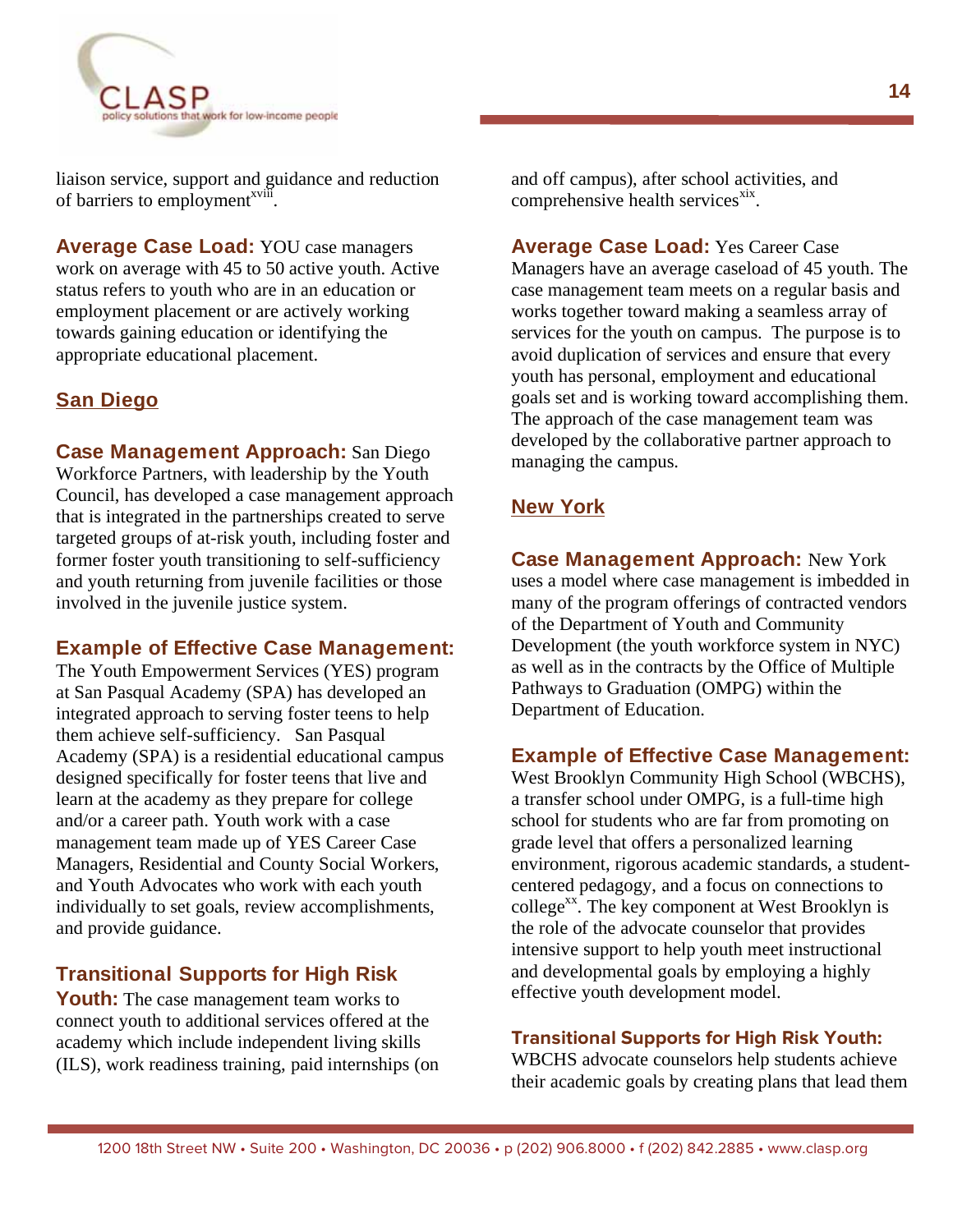from completion of a high school diploma to entering and succeeding in postsecondary education<sup>xxi</sup>. Advocate counselors provide intense services such as attendance outreach, individual counseling, group advisory, conflict mediation, goal setting, linkages to Learning to Work internships, postsecondary planning, individualized programming and referrals to outside services (mental health counseling, housing, medical, etc).

**Average Case Load:** Advocate counselors have a caseload of 25 students and meet with youth as well as with teachers, other faculty and family on a regular basis to ensure all supporting partners in the students life are engaged.

#### **Effective Collaboration** IV. **Across Systems Across Systems**

Effective collaboration is a vehicle that relies on mutual benefit, concerted action, and shared risks and accountability to produce meaningful results and rewards. Systems ranging from education to child welfare, workforce and juvenile justice touch the lives of youth. In communities of high youth distress, many youth have multiple contacts with one or more of the systems. Therefore, it is imperative for community and agency leadership, administrators and front-line staff to broker relationships – both programmatic and systemic in nature - to support young people in meeting their individual goals as well as the community in advancing youth outcomes.

In the context of improving services for youth, the use of collaboration as a vehicle to move across systems is essential. Beyond partnership, collaboration must address turf, share resources, and acquire trust. Success is rooted in a communities' ability to navigate these terms and develop relationships that recognize the well-being of young people as the focal point of coming together.

Key benefits to cross-systems collaboration aimed at advancing outcomes for struggling and disconnected students include:

- *Improved Access and Services* effective systems collaboration allows communities to appropriately fill gaps in service and provide more comprehensive programming and interventions to address varying youth issues.
- v *Leveraging Public and Private Resources* cross-system collaboration result in more effective uses of public resources and increase a community's ability to attract and leverage private funding.
- *Cultivating the field* cross-system initiatives support the development of policies and practices that improves service delivery quality, allow for sharing valuable information on best practices and promising strategies. <sup>xxii</sup>

#### **PARTNERING WITH EDUCATION**

A strong partnership with secondary and postsecondary education institutions is essential to establishing the multiplicity of education options needed to re-engage dropouts and to provide alternatives for overage and under-credit in-school students. These youth need a solid education leading to credential and a set of applied skills. Employers emphasize that beyond academic mastery, they are in need of individuals with skills in oral and written communication, teamwork, leadership, critical thinking ability, and a commitment to social and civic responsibility.<sup>xxiii</sup>

Coupling the knowledge and expertise of the workforce system, the youth providers, and the education system can bring the pieces of the puzzle together in a way that provides youth with all the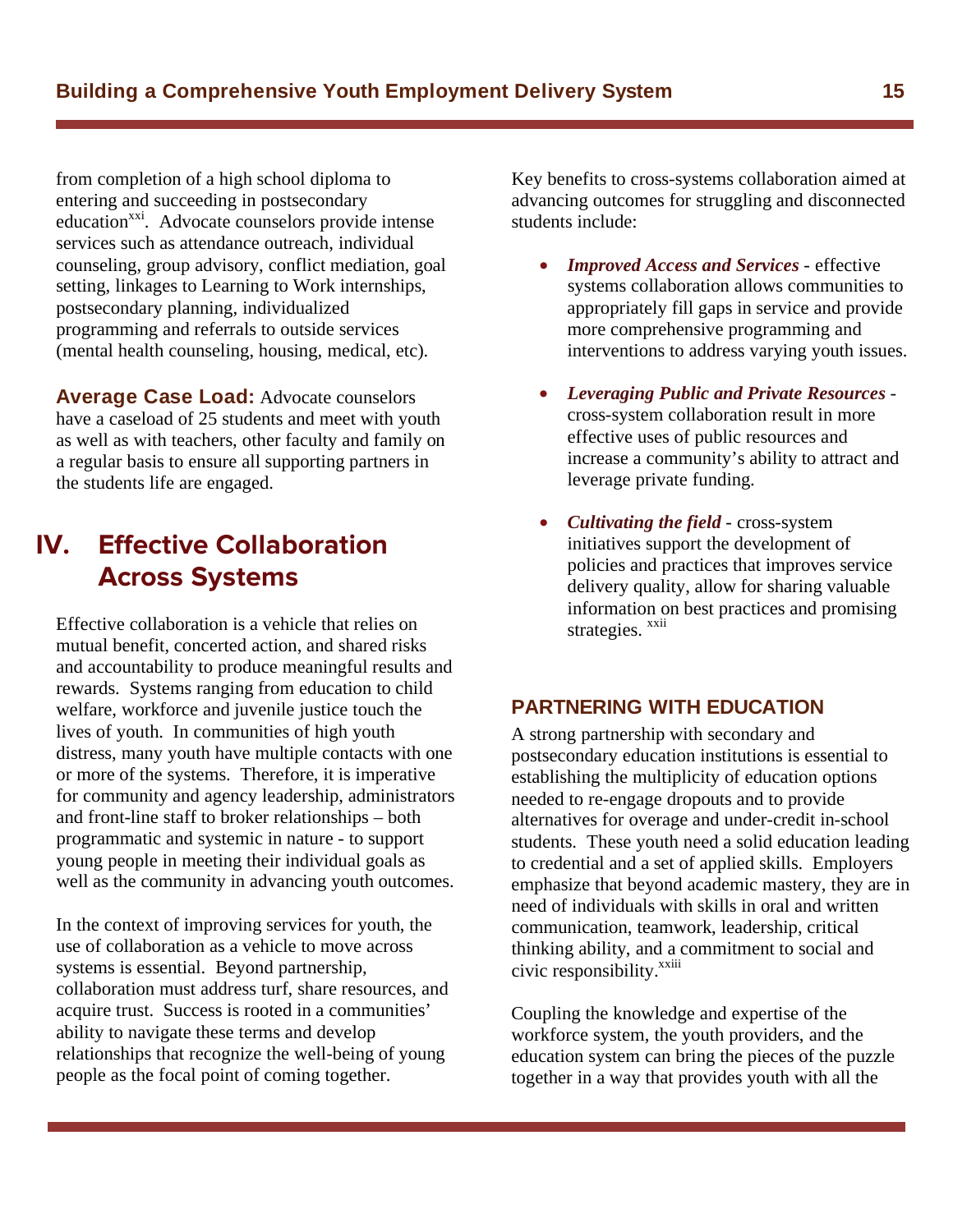

skills they need to succeed. It can create learning environments more suited to the learning styles of young adults that still place them on the path to secondary and postsecondary credentials. The key is the coupling of the academics with the work experiences, support, and career exposure activities to provide youth the base of skills and knowledge necessary to successfully compete.

There are several examples in communities where workforce systems and educational systems which have created strong alliances to meet the education and training needs of youth, included those who might be classified as "disconnected." While the models vary, there are several approaches and steps which are useful:

There are several examples in communities where workforce systems and educational systems which have created strong alliances to meet the education and training needs of youth, included those who might be classified as "disconnected." While the models vary, there are several approaches and steps which are useful:

- Work together to identify struggling and disconnected youth for services
- Provide the rigorous educational grounding that is complemented with relevant work experiences
- Give students access to multiple options for educational completion
- Re-engage youth who have dropped out of school through using school-work models which allow them to work while also completing their educational credentials
- Create partnerships between high schools, work program, and community college to

create comprehensive concurrent enrollment programs which also provide work experience

Utilize competency-based measures to document mastery of skills required for graduation and labor market success

# **EXAMPLES OF EFFECTIVE PRACTICE: Partnering with Education**

### **New York**

**Partnering entities:** Department of Youth and Community Development (DYCD) which is the youth workforce system in NYC, the Office of Multiple Pathways to Graduation (OMPG) within the Department of Education and a strong network of community-based organizations.

**Relationship of partners:** The Commissioner of DYCD works to move the message of education though incorporating educational outcomes as part of all DYCD contracts. In addition to DYCD services, OMPG serves over-age and under-credited high school students through schools and programs designed to incorporate education components, youth development support as well as career and college preparation. Community-based providers are savvy in creating innovative programs that incorporate workforce development and education components in programs thereby leveraging resources.

**Services to youth:** DYCD contracted programs include summer youth employment program, out-ofschool youth program, and young adult internship program that set aside a certain number of hours for education as well as job readiness training, career options, postsecondary transition services, internship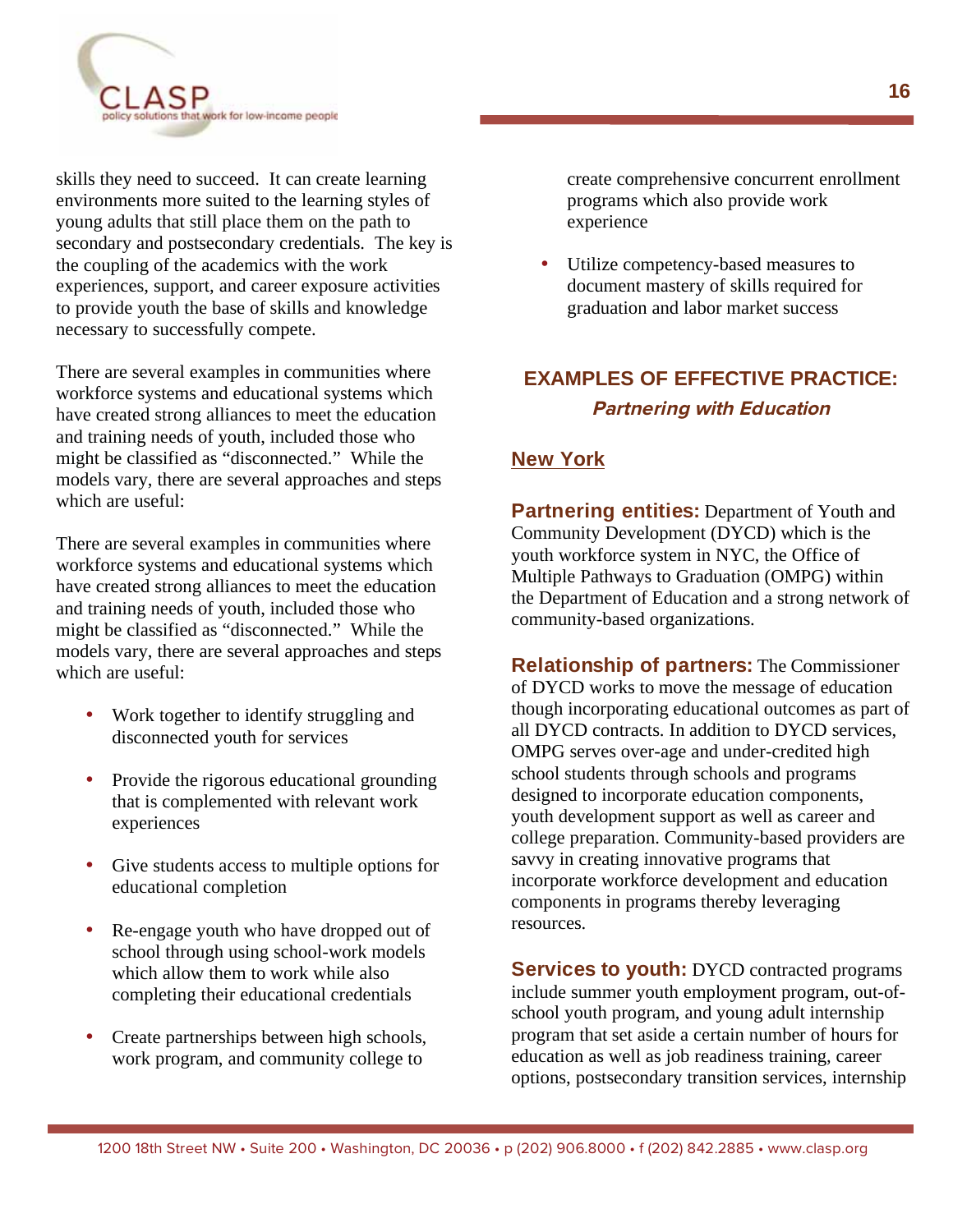and employment preparation, employment and support services. OMPG contracted programs include Young Adult Borough Centers, Blended GED programs, and Learning to Work (LTW).

**Example of model program:** Young Adult Borough Centers (YABCs) are evening academic programs in supportive learning environments with an instructional model that allows students to concentrate only on the credit portfolio they need for graduation through a non-traditional block schedule. YABCs are operated through a collaborative partnership between the DOE and a communitybased organization which provides services to students, such as youth development support, career and college counseling, and assistance with job placement. YABCs incorporate the Learning to Work model in its program that assists students in overcoming some of the obstacles that impede their progress toward a high school diploma and lead them toward rewarding postsecondary employment and educational experiences. Learning To Work offers academic support, career and education exploration, work preparation, skills development, and internships<sup>xxiv</sup>.

#### **Philadelphia**

**Partnering entities:** Philadelphia Youth Network (PYN) - intermediary organization for youth workforce development, Project U-Turn – a campaign to raise awareness of dropout crisis in Philadelphia, School District of Philadelphia and community-based providers

**Relationship of Partners:** Project U-Turn has brought together more than 60 partners and stakeholders to work collaboratively on the dropout crisis.<sup> $xxy$ </sup> Through these efforts, Project U-Turn has helped to create nearly 3,000 new high-quality education opportunities for over-age and undercredited youth; design and implement a new system

#### HIGHLIGHTING EFFECTIVE PRACTICE Partnering with Education

#### Portland's Workforce Development and Education Partnership

Work Systems, Inc. (WSI) - the workforce development agency in Portland, Portland Public Schools (PPS) Education Options Program and a strong network of community-based organizations working to ensure a comprehensive education system for students, called the Coalition of Metro Areas Based Community Schools (C-MACS), have partnered together to leverage WIA dollars from WSI with the Education Options program to offer a range of programs for out-of-school youth or youth at-risk of dropping out. These are run both directly by PPS as well as through contracts with community-based providers. Education Options, in partnership with WSI, also offers the Summer Scholars program - a high school credit recovery and credit advancement program for students wanting to retrieve credit, improve a grade, or for advanced credit.

Through WSI and EOP contracts youth choices include school-within-school programs in high schools, night schools, alternative offerings such as specialized programs targeting primarily at-risk youth, out-of-school youth, homeless students, teen parents, teens with drug and alcohol problems, and teens returning from the juvenile justice system*.* Portland also has Gateway to College – a Portland Community College Alternative Program that provides young people who have dropped out the opportunity to earn a high school diploma while earning community college credits towards an associate's degree.

An example of a model program is The Alliance HS @ Meek PreTech Program. This program is a PPS within district alternative education option that provides individualized academics with small classes and counseling and support programs to prepare students for postsecondary college or career. The program provides counseling groups to address special needs, technical training to prepare students for employment, personalized, individualized instruction, and dual credit options in academic and professional technical courses.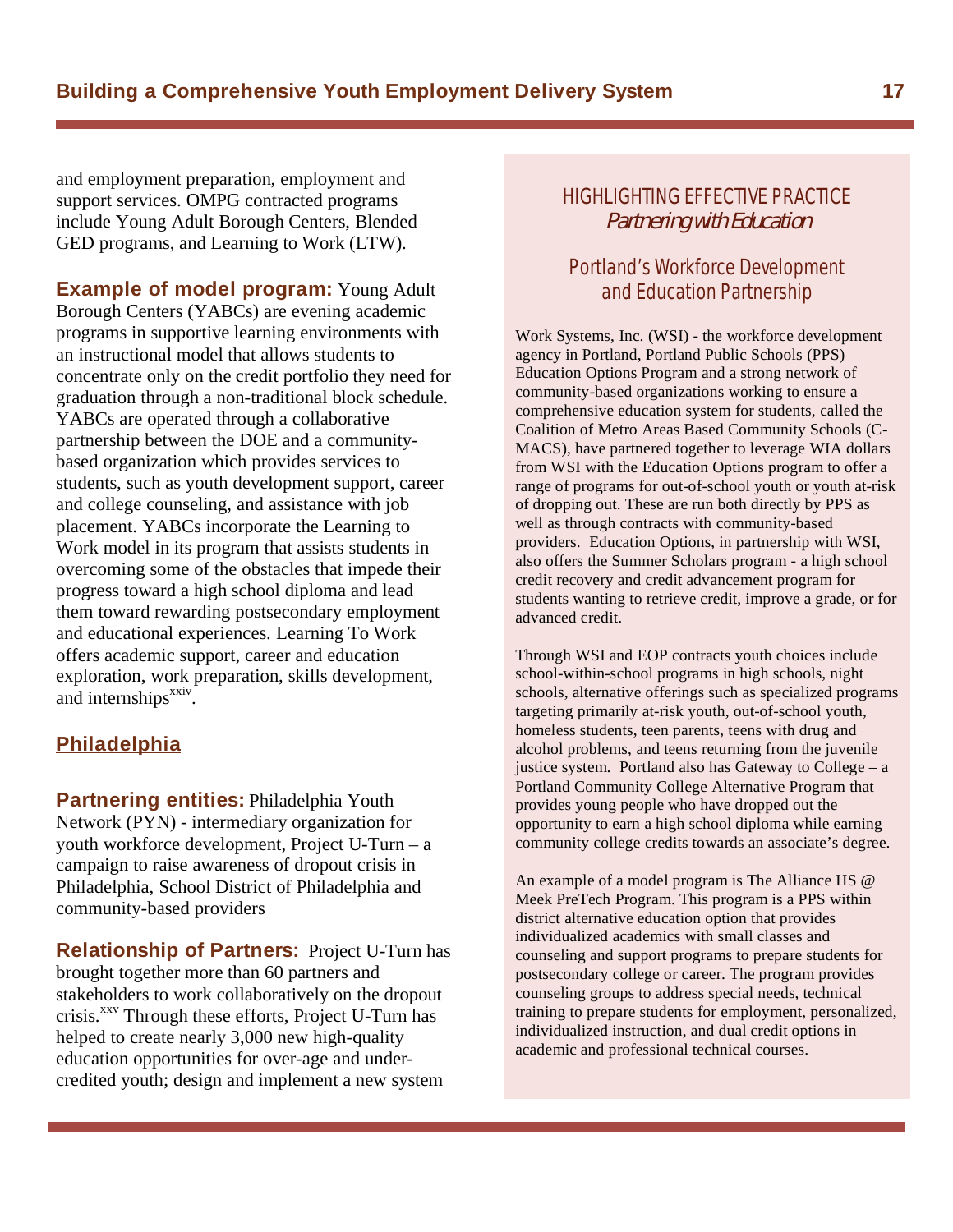

for reconnecting dropouts to educational options including a re-engagement center jointly staffed by the School District and the City Department of Human services; and develop and leverage more than \$50 million to support re-engagement strategies. $\overrightarrow{x}^{xxvi}$  Project U-Turn works with the School District to support the establishment and support of high-quality educational options for all Philadelphia students and to promote related aspects of the School District's new strategic plan.

**Services to youth:** Educational pathways, such as accelerated schools, GED prep, bridge literacy programs; student support services; and Educational Options Programs, Virtual School, and young adult diploma programs.

**Example of model program:** Learning-to-Work model is an engagement and retention strategy to help remove barriers that prevent young people from completing their high school degree and to help develop work-based skills and postsecondary planning. This strategy is supported by partnerships between community-based organizations and the school to serve target populations of students by providing work exposure, job readiness training, tutoring, social service support and counseling, youth development activities, and subsidized or unsubsidized transitional employment.

#### **PARTNERING WITH JUVENILE JUSTICE**

Due to the large amount of youth entering and exiting the juvenile justice system, it is increasingly important to create partnerships that allow youth to reconnect to the economic and labor market mainstreams. Young offenders need the active engagement of communities and other sectors to make connections to systems and supports that provide pathways for reconnection.

The gains from a well-connected juvenile justice system to the workforce system are numerous. The existence of strong collaboration results not only in a decrease in youth offender recidivism but also a smaller economic burden on the cost of youth offenders. Although the political and cultural differences of these youth serving entities may present initial difficulties in creating partnerships, communities that have been successful at systemwide collaboration find that the rewards more than outweigh the challenges. The result is a smoother transition back into society for the young people they serve.

In the examples that are cited in this publication, the workforce system begins working with youth while they are still under the jurisdiction of the juvenile justice system or in pre-release from incarceration or a residential facility and they continue to work with and support youth on an on-going basis after release. In order to facilitate the transition, the workforce system should partner with all of the public entities involved in the young person's life; such as the parole or probation department, the court, the police department, the district attorney's office, the department of human services and the school district. The focus must be on a safe and healthy transition back into society and on continuing education and gaining workforce skills and employment.

A comprehensive re-entry model should include<sup>xxvii</sup>:

- A focus on reintegration needs from the beginning of placement based on a single probation-driven plan
- A thorough assessment of the young person's social-emotional, academic, and workforce needs
- Clear and on-going communication with the court about reintegration plans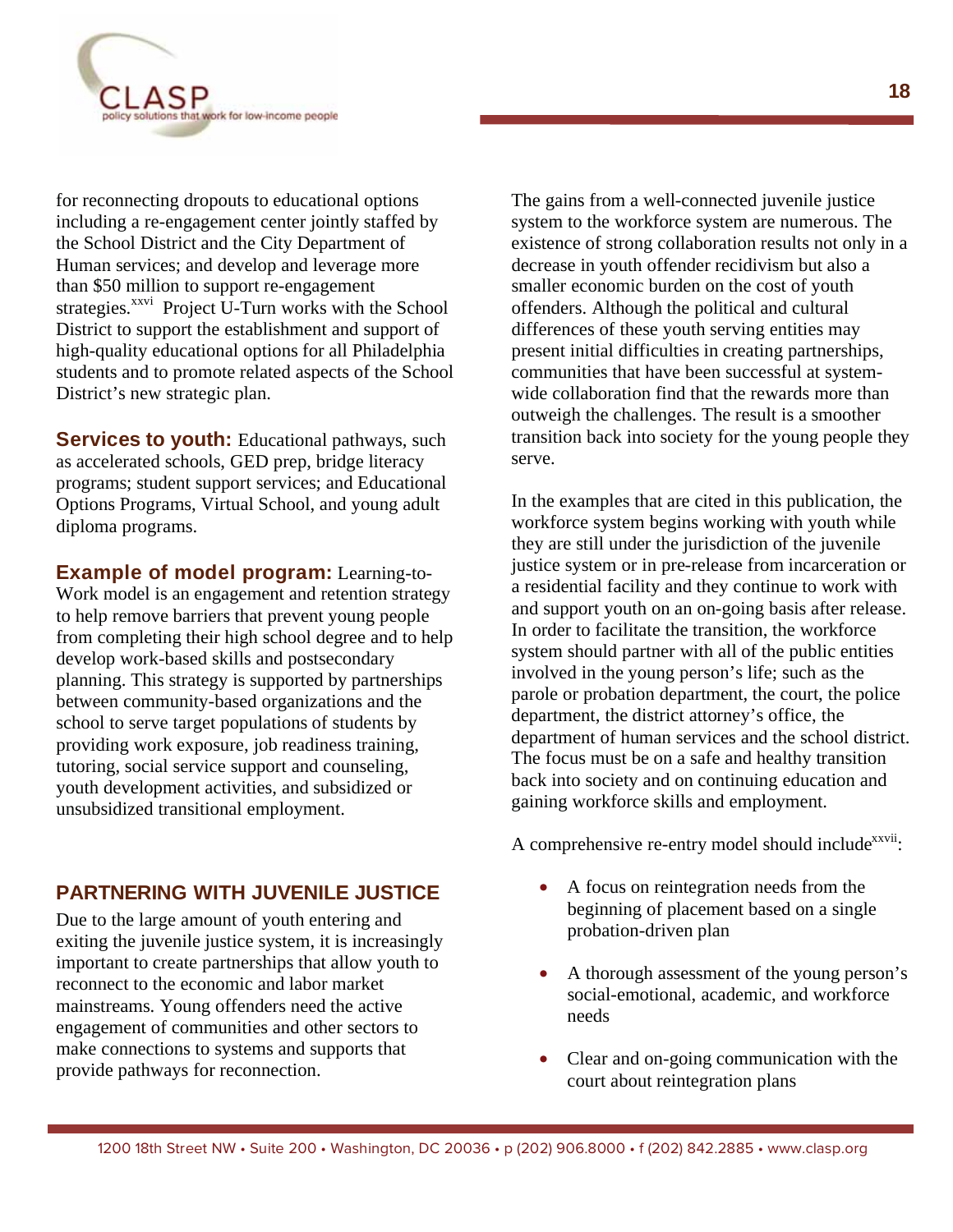- A dedicated staff person who works closely with probation, coordinates communication among all partners involved during and postplacement, and provides case management
- Family involvement and support and access to community resources
- A supported transition from placement into a program that provides academic support, connections to appropriate education options, workforce preparation and experience, and subsidized or unsubsidized employment

#### **EXAMPLES OF EFFECTIVE PRACTICE:**

#### **Partnering with Juvenile Justice**

#### **Philadelphia**

**Partnering entities:** Philadelphia School District, Philadelphia Youth Network, Community-Based E3 Centers, Philadelphia's Probation Department, the Department of Human Services, and residential providers.

**Relationship of Partners:** In 2005, the partnering entities launched the Reintegration Initiative to enhance the support and supervision of youth reentering into the community from placement.

**Example of model program:** Community-Based E3 Centers serve as "step-down" programs to offer academic support, GED training, workforce preparation, job referral and placement, and lifeskills training in addition to providing support related to the services to youth mentioned below<sup>xxviii</sup>.

**Services to youth:** Reintegration Initiative partners focus on reintegration planning at the

beginning of placement, clear communication of reintegration plans with the Court, reintegration workers who work with probation officers during and post-placement, and support in connecting services from multiple systems, such as education, workforce development and behavior health<sup>xxix</sup>.

#### **Baltimore**

**Partnering entities:** Mayor's Office of Employment Development (MOED), Baltimore City Schools, YO Baltimore, Department of Juvenile Services (DJS)

**Relationship of Partners:** The United States Department of Labor awarded a discretionary grant for the Building School District-Based Strategies For Reducing Youth Involvement In Gangs And Violent Crime Through A Workforce Development Approach to reduce gang violence and crime by reducing the number of youth who drop out of school; Increasing school reengagement; Providing educational and workforce training; And supporting youth in the city who are most likely to become victims and perpetrators of violence and crime. The initiative supports the following objectives: 1) prevention and intervention; 2) recovery and remediation; and 3) reintegration efforts<sup>xxx</sup>.

**Example of model program:** There are two major components to the grant. The FUTURES Works program serves eighth and ninth grade students who are at least two years behind grade level and who are returning from detention with the Department of Juvenile Services (DJS) and offers youth follow-up support provided by Baltimore City Public School System. Youth Opportunity (YO!) Baltimore provides GED and pre-GED classes onsite, careers screenings, classes and on-line courses to help these youth earn a diploma, life skills, job readiness classes and job placement services, career training in high growth industries $x^{xxx}$ .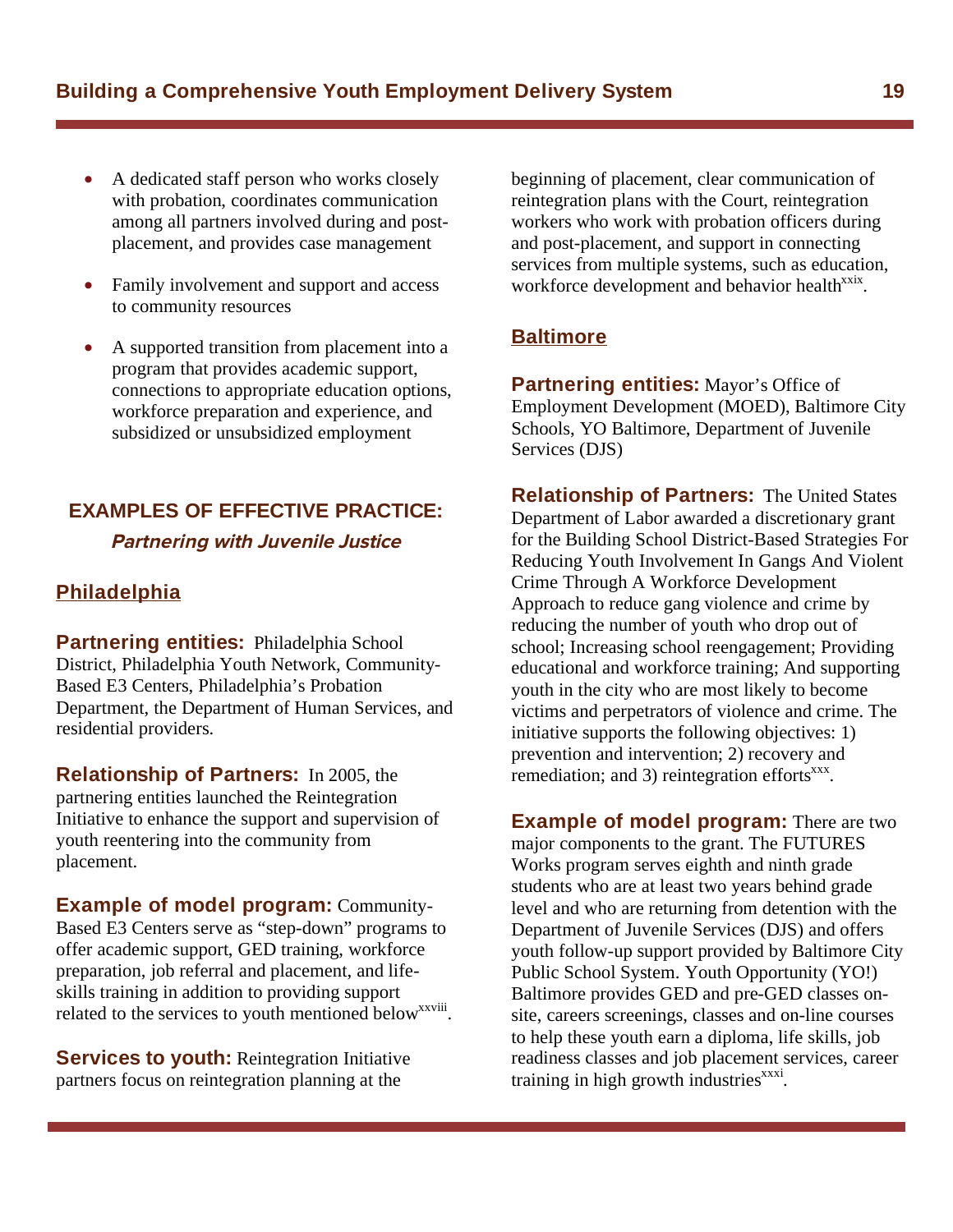

**Services to youth:** The grant provides tutoring to in-school youth in math and reading and GED preparation. The YO! Baltimore Centers offer workforce development and support services such as clinicians on staff that work to increase mental health assessment and subsequent referrals, an internet-based curriculum integrated with an online assessment and prescriptive system as well as a full battery of screenings to find the right career area and support for youth who participate in the program<sup>xxxii</sup>.

#### **Los Angeles**

**Partnering entities:** Community Development Department's Youth Opportunity System, County of Los Angeles Probation Department

**Relationship of Partners:** The Community Development Department's Youth Opportunity System (YOS) acquired funding from the County of Los Angeles Probation Department to form a Youth Opportunity Intensive Transition (YOIT) team to: lead relationship-building efforts with the juvenile justice facilities through a juvenile referral mechanism; provide outreach and marketing of services to probation staff, youth, and parents and act as a bridge between probation, the city, and more than 50 contracted partners. YOIT is intended to provide both the city of Los Angeles and the LA County Probation Department with specific tools to identify and connect incarcerated city juveniles with the WIA-funded community-based job training, work experience, and supplemental education programs. The Los Angeles YOIT has an Internetbased client data Integrated Services Information System (ISIS) that refers youth being released from probation camps to a WIA youth service provider. Probation officers are trained to utilize the YOIT system to refer and monitor probation youth, ensuring that youth are served immediately upon release<sup>xxxiii</sup>

#### HIGHLIGHTING EFFECTIVE PRACTICE Partnering with Juvenile Justice

# Boston's Youth Options Unlimited

A strong example where partnership is key to a successful strategy for serving youth involved in the juvenile justice system is Boston's Youth Options Unlimited (YOU) program. YOU is a workforce development program that serves a court-involved youth population ages  $14 - 24$  years old, mostly male and largely gang-affiliated, and works in tight collaboration with many of the agencies and departments in the city that also serve or come into contact with these young people. These partners include workforce development, juvenile justice, law enforcement, and other youth serving systems. YOU connects youth with intensive case management, educational opportunities and support, and employment year-round. It has a three-part service system: (1) intervention in detention facilities and referrals from law enforcement partners; (2) stabilization, case management and support services provided by YOU staff; and (3) education and employment readiness and placement support to get youth on the path to skill development and self-sustainability.

Since 2005, YOU has served exclusively court-involved youth and is sustaining its efforts with the support of the state Shannon Anti-Gang grant - a program that requires multidisciplinary approaches to combating gang violence through law enforcement initiatives such as the targeting of enforcement resources to programs aimed at successful reintegration of released inmates and youth from juvenile detention, and programs that provide youth with supervised out-of-school activities, among others.

YOU offers youth a Multi-Tier Transitional Employment Approach to gaining workforce skills and employment. Services provided are *transitional employment services* such as job readiness training, community service, individual counseling, life skills, career and education planning, specialized workshops, software application training; *education* which includes the promotion of lifelong learning and an alternative education placement; and *case management services* such as interpersonal skills development, effective communication training, decision making workshops, youth development, re-entry/ court liaison service, support and guidance, reduction of barriers to employment and service strategy.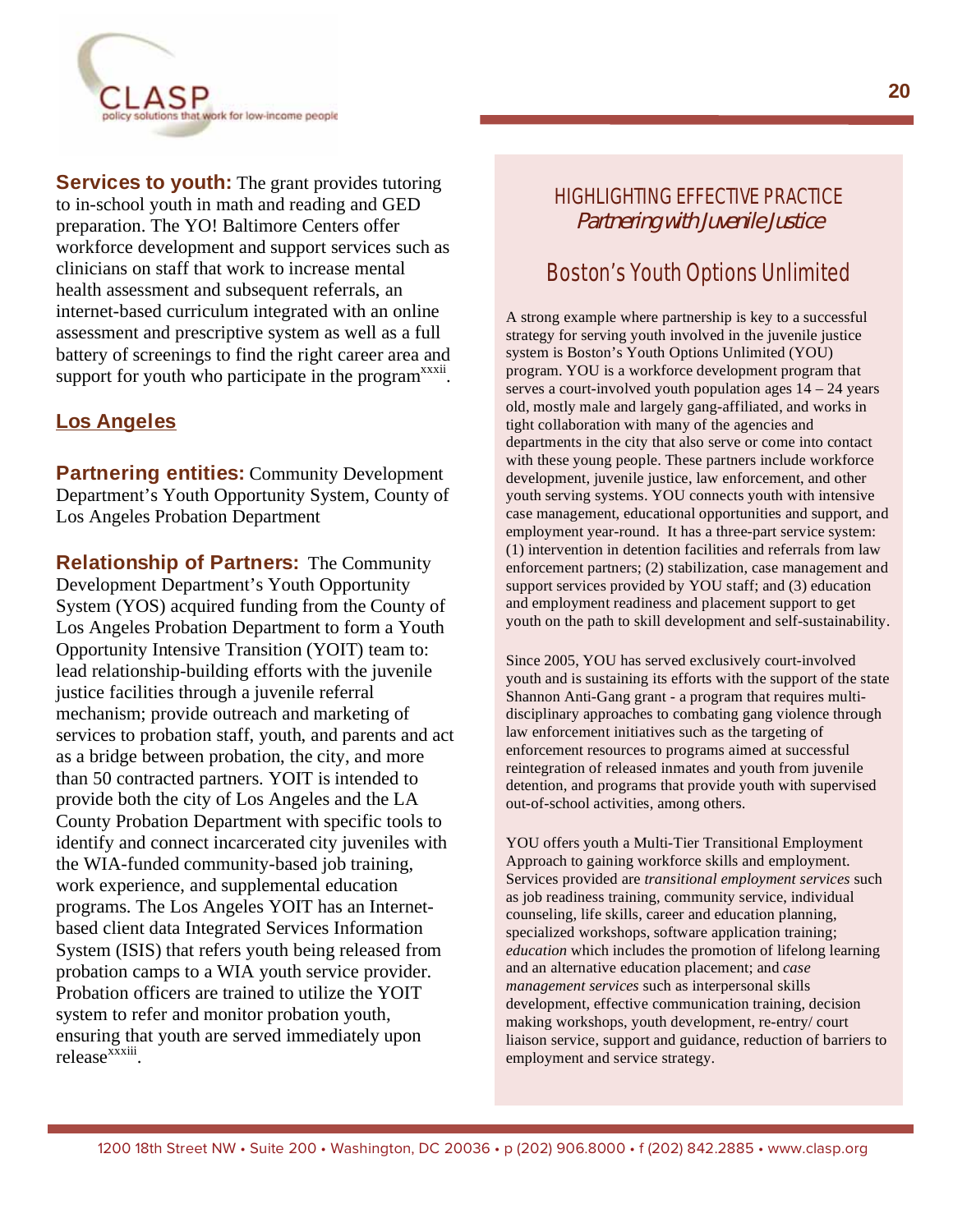**Example of model program:** The Youth Opportunity Movement Amends Program connects incarcerated youth, and those recently released, with resources in education and employment. Participants take online classes through Los Angeles Trade Technical College and complete courses in employment preparedness. Los Angeles Youth Opportunity Movement has case managers on site at Los Angeles County Probation Camps and offers direct services to prepare youth for a positive entrance back into the community<sup>xxxiv</sup>.

**Services to youth:** The Program connects incarcerated and probation youth with resources to reduce participants' return to juvenile detention camps by: referring youth to probationary conditions, tracking youth's educational plan (strive for high school diploma), referring to a vocational/post-secondary education training/program and linking youth to community  $\arct{activity}$ 

#### **PARTNERING WITH CHILD WELFARE**

Youth involved in the foster care system face many challenges. They often move from placement to placement and from school to school, lacking a stable home environment and making it nearly impossible to stay on grade level. Once emancipated from the foster care system, problems can worsen. Many foster youth have serious difficulties finding and keeping jobs, getting an education, learning the skills necessary to live independently and maintaining stable housing – large numbers finding themselves homeless within the first year of leaving the system<sup>xxxvi</sup>. For these reasons, strong collaboration between the child welfare system and the workforce development system is critical to preparing and supporting youth who are transitioning out of the child welfare system and into a productive and healthy adulthood.

A strong partnership between these two systems helps to create a true continuum of services and supports necessary to serve these youth as they move into independent living by creating a shared vision among leadership in both systems, aligning policies and practices, such as common outcomes and goals, and leveraging resources by joint contracts or sharing staff.

Providing youth skills development, workforce preparation and employment, along with transition planning and case management, are essential services to support youth in becoming selfsufficient adults and can be provided more effectively by the systems that have expertise in their respective areas. Many times, both systems try to do everything for these youth, often creating duplication of services and inefficiently utilizing resources. Both systems can work simultaneously with targeted services or create an appropriate "hand-off" from one system to the other.

Not only do both systems reap the benefits of collaboration, but also the youth experience greater support (and much less confusion) as their transition out of the child welfare system and into adulthood is supported by a clear set of services and delivery models.

A set of services that should be provided to all youth, but especially foster youth, include<sup>xxxvii</sup>:

- **Educational services:** basic skills instruction, GED or alternative secondary educational services, contextualized learning opportunities, and educational supports
- **Work readiness training: on-going** work readiness through a sequenced continuum of options, soft skills instruction, and individual coaching and support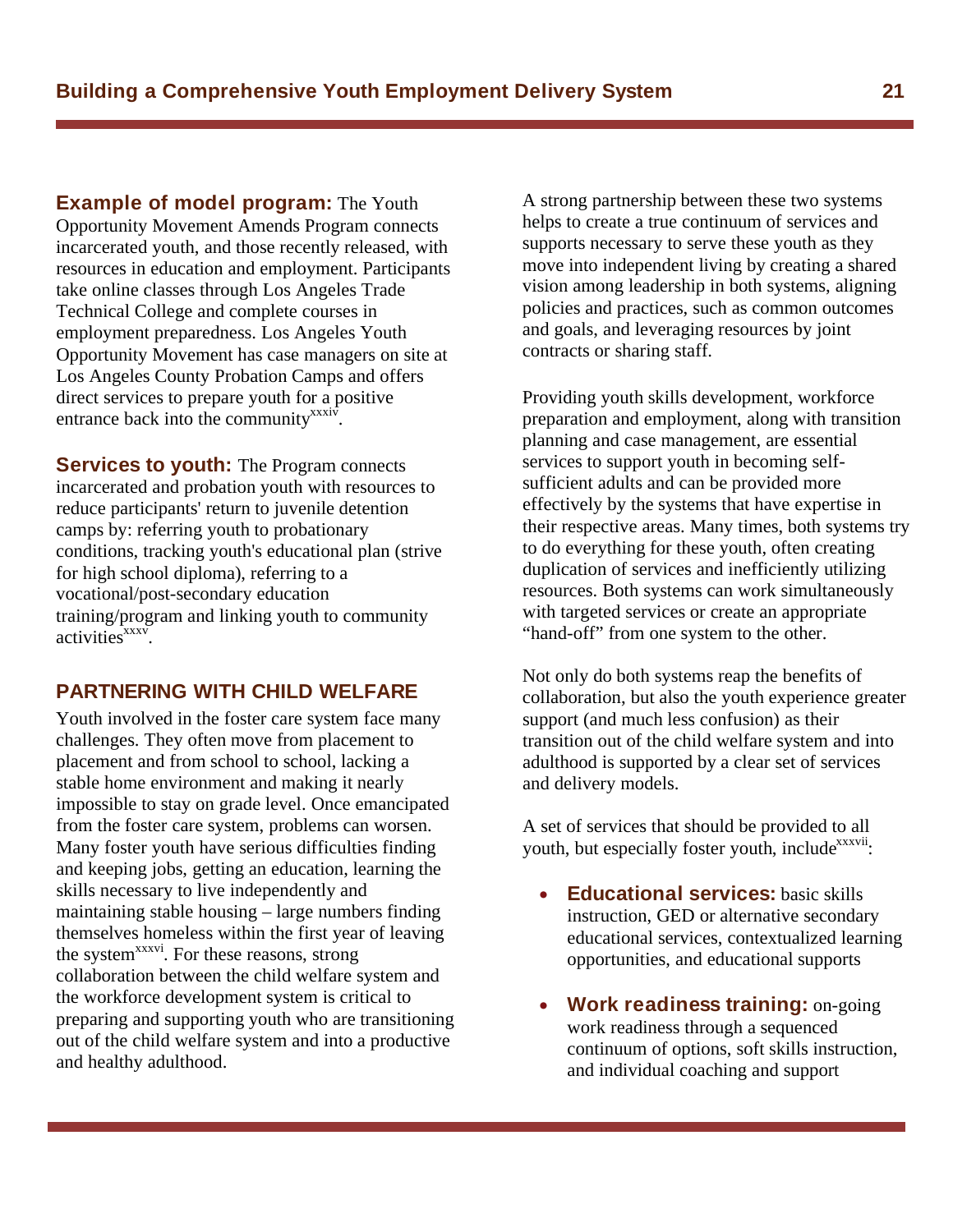

**Work preparation and work-based opportunities:** internships, work experiences, job shadows, and community service

**Youth development services:** mentoring, life skills, independent living skills, physical and mental-health related services, financial literacy, computer literacy, healthy decision-making and conflict management

In addition to the services mentioned above, the service delivery model for transitioning youth should include<sup>xxxviii</sup>:

- Identifying educational barriers
- Collaboration with the secondary and postsecondary education systems
- Long-term mentoring
- Incentives to reinforce learning to encourage participation in activities and/or achievement of goals
- $\bullet$  Individual service strategy with a youthcentered approach
- Follow-up services to assist youth sustaining a successful transition

### **EXAMPLES OF EFFECTIVE PRACTICE: Partnering with Child Welfare**

#### **Baltimore**

**Partnering entities:** Mayor's Office of Employment Development (MOED), Baltimore City Department of Social Services (BCDSS) and Youth Opportunity Baltimore (YO Baltimore)

**Relationship of Partners: MOED received a** grant from the Department of Labor, Licensing and Regulation to use Temporary Assistance to Needy Families (TANF) funds to serve foster youth aging out of the system. The grant funds a program liaison position to work closely with BCDSS case managers to identify foster care youth for targeted recruitment into the Youth Opportunity Bridge to Career Success program.

#### **Example of model program:** Youth

Opportunity Bridge to Career Success provides a comprehensive menu of career development, job readiness, literacy and support services to 200 Baltimore City out of school Foster Care youth between the ages of 16-21 over a 16-month period.

**Services to youth:** Youth Opportunity Bridge to Career Success provides support to create a realistic "individual opportunity plan" for academic and employment goals, expanded life skills, including nutritional basics, communication skills, personal responsibility, and financial literacy as well as job readiness, physical and mental health services, GED preparation and support for college placement. Youth also acquire career preparation and work experience in several occupational areas with a focus on high growth industries<sup>xxxix</sup>.

#### **Hartford**

**Partnering entities:** Our Piece of the Pie (OPP®) and Department of Children and Families (DCF)

**Relationship of Partners:** OPP®'s Youth Development Specialists and DCF workers work collectively to provide updates and progress reports as well as overall general support in the area of case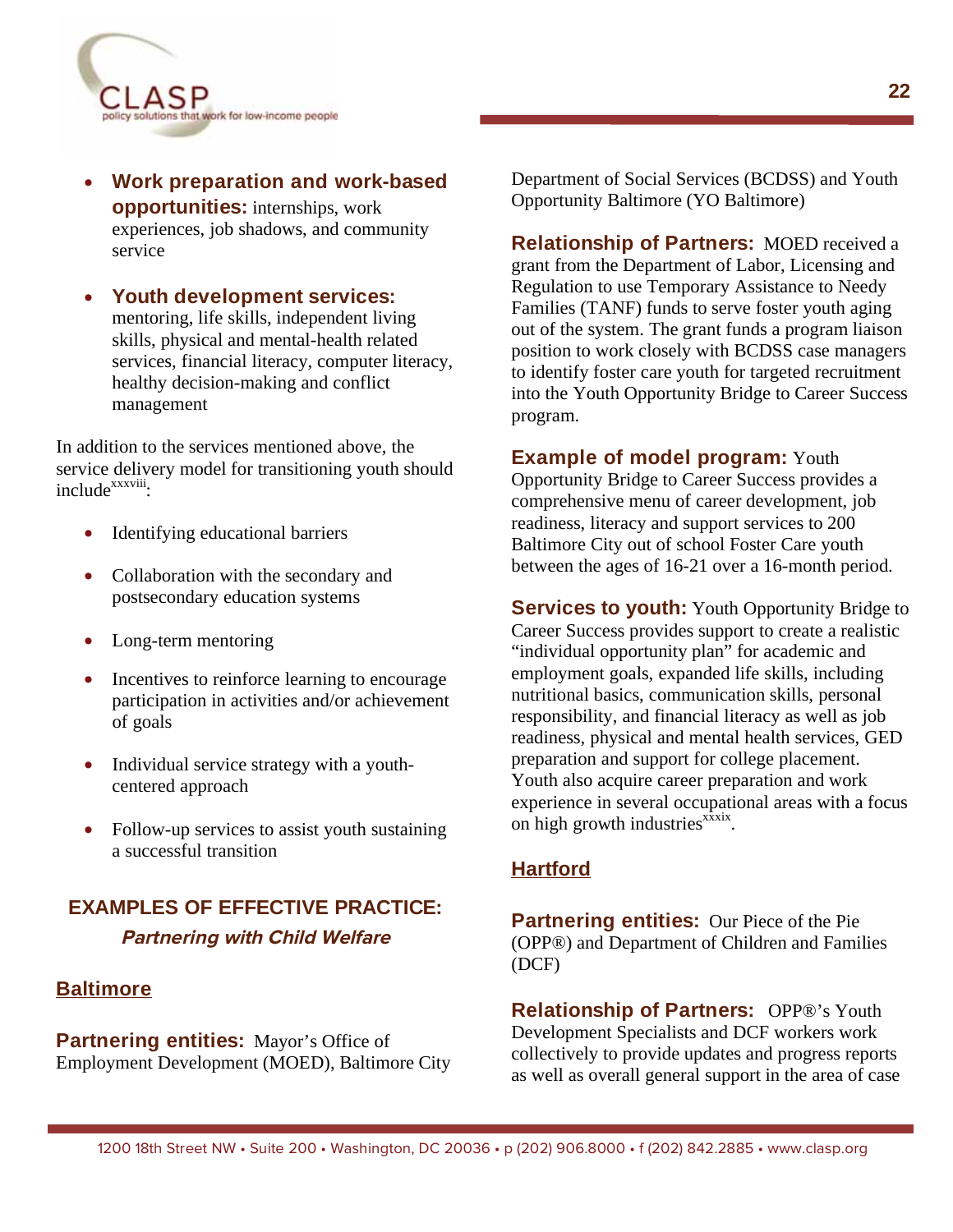management to one another. The youth development specialist role is also to provide the DCF worker and other care providers an assessment of career skills, interests and aptitudes of the youth to better assist in goal planning. This working relationship between the Youth Development Specialist and DCF worker continues to play an integral role in making sure foster care youth are successful in terms of reaching their outcome goals.

**Example of model program:** The CT Youth Opportunity Strategy offers youth ages 14-21 with present involvement in foster care support in making a successful transition to adulthood by providing them with opportunities through Opportunity Passport<sup>™</sup>. Through the Opportunity Passport<sup>™</sup> program, participants receive a match savings account, known as an Individual Development Account (IDA), to be used for purchasing specific assets. The participants are also provided with a 1:1 match up to \$1,000 and all participants receive financial literacy training which helps the youth become financially literate by gaining experience with the banking system, and saving money for education, housing, healthcare, and other life expenses.

**Services to youth:** The participants enrolled in OPP®'s CT Youth Opportunity Strategy program benefit from a menu of services and supports such as health care, housing, transportation assistance, health and wellness and mental health referrals, educational planning, connection to a caring adult, community service opportunities, case management services, financial counseling, referrals for internal and external programming, job placement assistance, pre-employment training, work readiness, internships and job retention with on-site job support, and monetary incentives for positive participation<sup>x1</sup>.

#### HIGHLIGHTING EFFECTIVE PRACTICE Partnering with Child Welfare

#### San Diego's Programming for Foster Youth

With the leadership of the San Diego Youth Council, the San Diego Workforce Partnership (the local workforce development system) made a strategic choice to concentrate funding and programming on targeted groups of at-risk youth, including foster and former foster youth transitioning to self-sufficiency. To carry this out, the Workforce Partnership and the County's Child Welfare Services began partnering in a number of ways.

A few years ago, the County engaged in a major redesign of the child welfare system and reached out to develop a stronger partnership with the San Diego Workforce Partnership. The Workforce Partnership was able to use a community planning grant as a large set-aside from the Workforce Partnership's WIA formula dollars to leverage with the County's Child Welfare Services resources to provide Independent Living Services that have a strong workforce, education and youth development focus to current and former foster youth as they transition out of the foster care system.

The leveraging of resources allowed the two systems to create one joint Request for Proposal (RFP) as a mechanism through which collaboration could occur. The County and Workforce Partnership now put out one RFP that results in two contracts: the Workforce Partnership holds one and the County holds the other. Both contracts have the same statement of work and both go through the same contracting process. Community-based organizations then must bid for both contracts and must either bring in a partner or demonstrate how they plan to provide both quality workforce development and Independent Living Services.

Monitors from both the Workforce Partnership and the County conduct site visits together for purposes of efficiency, to show providers system-cohesion, and to ensure providers are maximizing resources.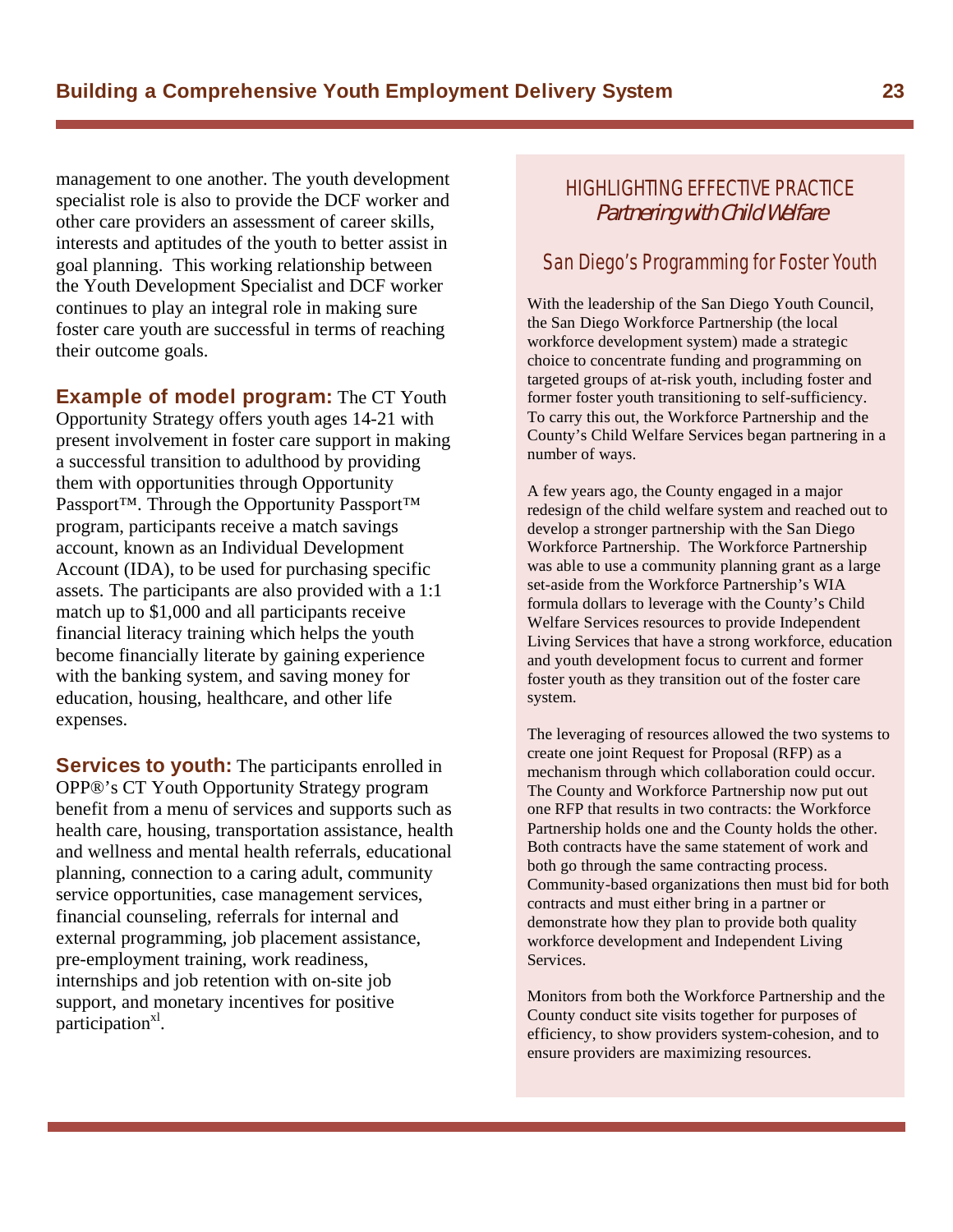

#### **Los Angeles**

**Partnering entities:** City of Los Angeles, Community Development Department, Youth Opportunity System, Workforce Development System; DCSF Emancipation Services; LA Probation; Los Angeles Unified School District (LAUSD); Youth Council; Education Coordinating Council; Human Services and Family Development.

**Relationship of Partners:** The Los Angeles Youth Transition Action Team Initiative (YTAT), part of the state-wide initiative conducted by New Ways to Work and Casey Family Programs, focuses on bringing together the resources of the workforce, education, and child welfare systems to better prepare adolescents who are current or former foster youth to achieve economic, educational, and employment success as they transition into the adult world.

**Example of model program:** L.A. YTAT assists foster youth in connecting their summer jobs experience to their career and educational goals as part of Foster Youth Summer Jobs Plus.

**Services to youth:** Emancipating foster youth augment their summer employment experience through the development of work-based learning contracts that identify the skills they will develop during their summer employment experience. Youth and their supervisors document the skills acquired through the experience with a goal of preparing youth for future career and educational options. Youth will receive evaluations from their worksite supervisors, be prepared to garner a Work-Ready Certification, sharpen their career and educational plans, and be working or enrolled in school (or both) after program completion<sup>xli</sup>.

# **V. Workforce Preparation and Employer Engagement**

While it is imperative for the public systems to educate, train, and prepare youth for the workforce, youth can never truly be ready for employment without actually having experienced employment in some way. And, whether it's through internships, job shadowing, or another form of entre into the world of work, that experience cannot be gained without the engagement of employers. Often, the workforce development and education systems work in silos developing training curriculum for soft skills, work readiness and work opportunities without seeking advice from the employers needed to place and hire their youth. At the same time, employers say they lack the supply of skilled workers necessary to fill positions. This lack of partnership and collaboration among these stakeholders creates a severe disconnect, ultimately hurting providers, young workers and employers.

Across the country, workforce development systems recognize the need for increased employer participation to create opportunities for workplace and career exposure, hands-on experience, opportunities for applied learning, mentoring, role models, and ultimately successful transition to the workplace. To do so, workforce and youth development professionals along with education must work to engage and get input from business to craft a quality pipeline model and support structure. There are several key roles employers can play in collaboration with the workforce, education and youth providers to develop a pipeline of prepared workers, including<sup>xlii</sup>:

Participate in the customizing of training content/ assist teachers with contextual – hands-on learning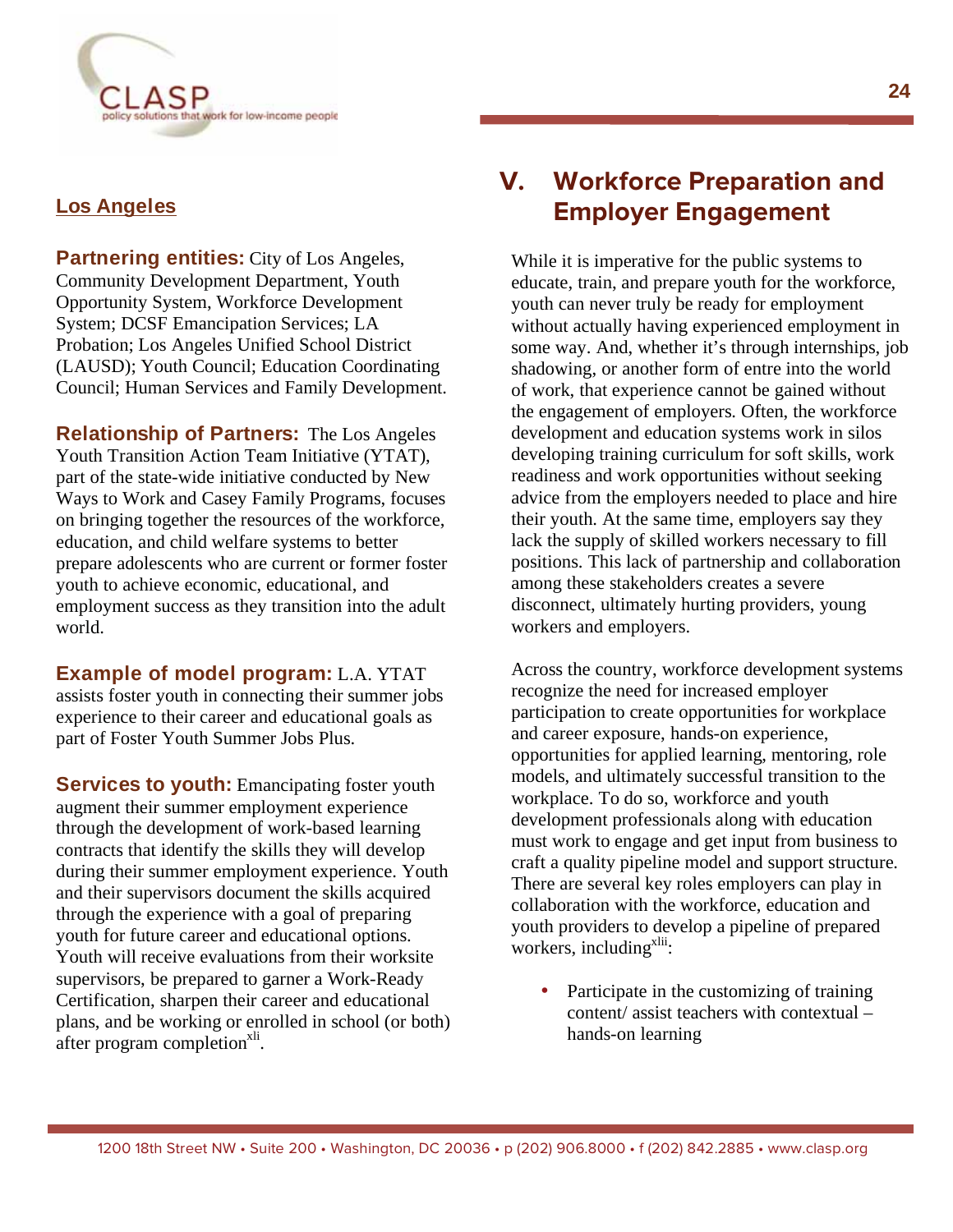- Mentoring and coaching at workplace, Ementoring
- Employer involvement in delivery of workshops and training
- Employers opening up work place for exploration, internships, on-the-job-training, work experience
- Establishing workplace and occupational competencies and methods for documenting them
- Providing exposure for teachers to the business/industry sectors
- Providing access to full-time and part-time jobs
- Serving on Employer Advisory groups and serving as champions
- Assuring the quality of graduates and assuring their hire in the sector

## **EXAMPLES OF EFFECTIVE PRACTICE: Workforce Preparation and Employer Engagement**

#### **Baltimore**

Baltimore has developed a variety of strategies to increase employer engagement in its youth programming. It has worked to tie services to labor market needs by creating effective connections to local and regional employers and developing meaningful connections between academic and occupational learning. It also seeks to provide

education relevant to the job market particularly in the area's identified high growth industries such as healthcare and social assistance, business services, computer, hospitality/tourism, and bioscience<sup>xliii</sup>.

One example is the Healthcare Careers Alliance, a partnership with five of the area's leading hospitals including Johns Hopkins Hospital and University of Maryland Medical System, and Civic Works, Baltimore's Urban service corps, that offers a 12 week job readiness training program that works to prepare 18 to 21 year old out-of-school youth for careers in health. The program features paid training, skills development, life skills, on-the-job training, and paid employment<sup>xliv</sup>. There are two phases to the program: the first 6 weeks youth participate in soft skills training and the second six weeks is a paid on-the-job training. Youth work 20 hours per week and both youth and the host site are supported by a full-time Career Coach<sup>xly</sup>.

Also offered to 16- to 22-year-old youth is Try Out Employment, an internship program in the YO! Baltimore centers to work up to 25 hours for three months with local employers. YO! Baltimore subsidizes the wages for employers who have been identified by YO! job developers. During this time employers may train, coach and evaluate soft skills and build hard skills prior to hiring. Roughly 75 young people are in this program and about 75 percent of the youth get hired upon completion of the activity.

The Mayor's Office of Employment Development also offers an after-school, career-focused program for in-school youth ages 14 to 19 called After School Matters (ASM) II. This program offers life and work readiness skills training and career-related work experience in three phases. Phase one offers training in workplace basics after school for two hours twice a week. In phase two, youth earn minimum wage for two hours after school, four times a week engaging in career exploration activities in sport management,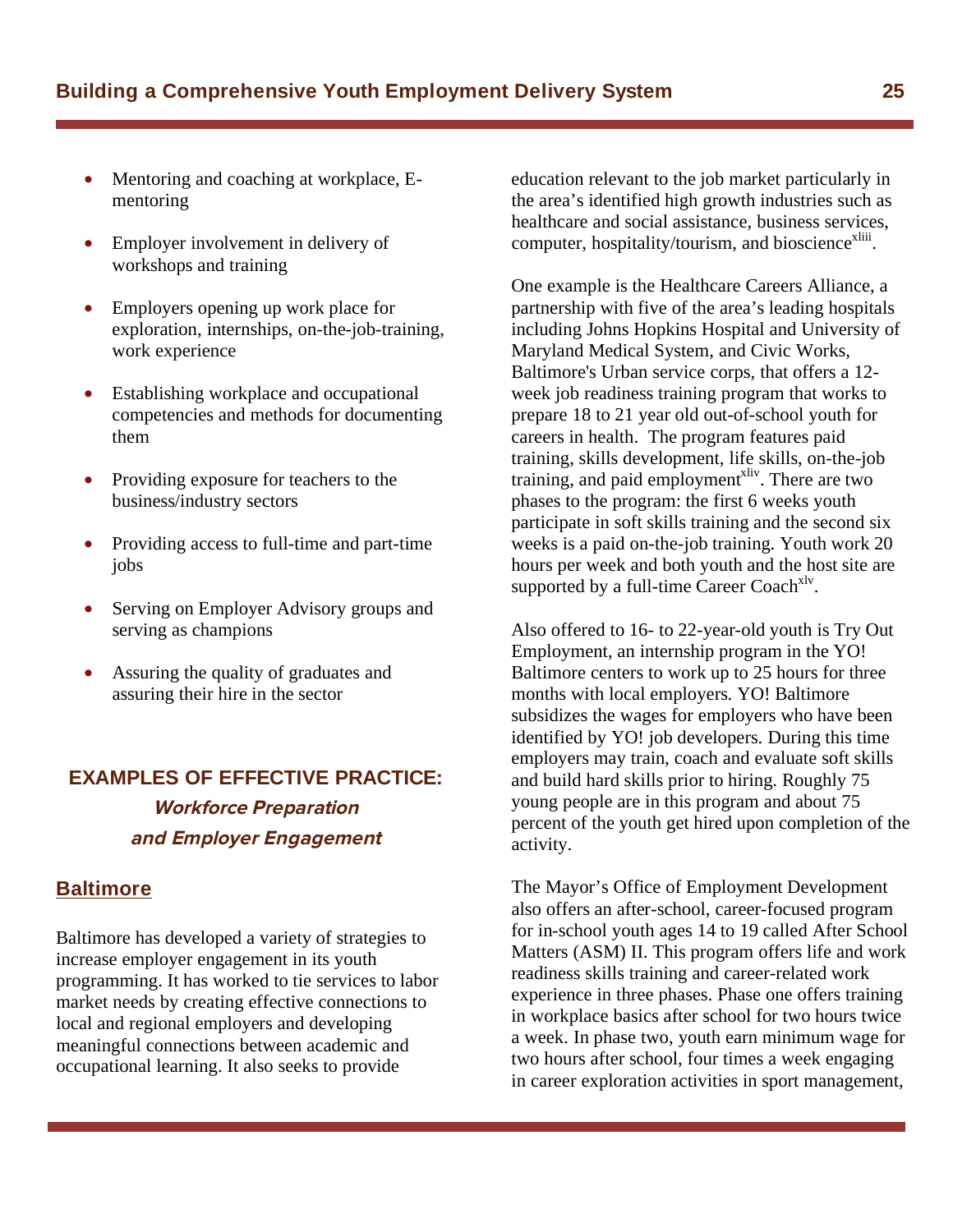

health education, and hospitality provided by local partners. In phase three, youth begin an apprenticeship where they train in-depth for work in one of these career areas while they earn minimum wage, working four days a week for three hours each day. This program is intended to end as summer begins so that youth transition into summer employment<sup>xlvi</sup>.

#### **San Diego**

Two examples for how San Diego has worked to increase employer engagement and workforce connections are worth noting. San Diego Workforce Partners, in collaboration with Biocom Institute and Southern California Biotechnology Center, developed a Life Sciences Summer Institute (LSSI), an eight-week student internship program to help increase awareness of the life science industry and related fields of research to students and teachers in the region. There are two programs offered: the LSSI high school student research program for upper-level high school students as well as teacher externship program for high school and community college teachers.

The student internship program includes a one-week pre-internship "Boot Camp" training, held at partnering colleges, followed by a seven-week paid internship at one of San Diego's life science industry or academic research labs<sup>xlvii</sup>. During "boot-camp" students receive basic and refresher hands-on laboratory skills and safety training and LSSI industry soft skills certification which includes effective communication, time management, teamwork, presentations skills and industry expectations<sup>xlviii</sup>.

The 12-day teacher externship program includes a one-week "Boot Camp" training, held at a community lab facility, where high school and community college teachers receive an industry

#### HIGHLIGHTING EFFECTIVE PRACTICE Workforce Preparation and Employer Engagement

#### Hartford's Capitol Workforce Partners

As Capital Workforce Partners works to create a "workforce of the future", it targets its training resources toward occupations in the region that have sustainable wages and high growth potential. CWP has identified clusters of industries in their area which includes; allied health, financial and insurance services, high technology manufacturing and retail/ hospitality and has begun to develop the appropriate relationships with those industry leaders in order to craft appropriate training and programming that will prepare youth for these industries as well as arranging formal and informal ways for employers to engage.

The Capital Workforce Partners Career Competency System mentioned above was developed with extensive input from employers to define not only the skills required for success in entry-level employment and/or postsecondary education but also how and at what stage employers should be involved. CWP integrated employer engagement activities into its four-tiered Career Competency System.

CWP developed Career Connections a "work and learn" model that allows students to participate in a job readiness program which may include one-on-one mentoring, educational classes and team building exercises. Subsequent to the program, students are placed in paid internships within area businesses such as Aetna. Aetna's partnership with Capital Workforce Partners begins with human resources being responsible for maintaining the relationship, identifying student supervisors/mentors, orchestrating selection and hiring of students and facilitating centralized hiring.

The supervisor/mentor works to create a meaningful and productive work experience by providing coaching and feedback and promoting learning by sharing of experience. The intern is responsible for demonstrating a willingness to learn and be a member of the team, operating independently and demonstrating a degree of professionalism consistent with the role<sup>1</sup>.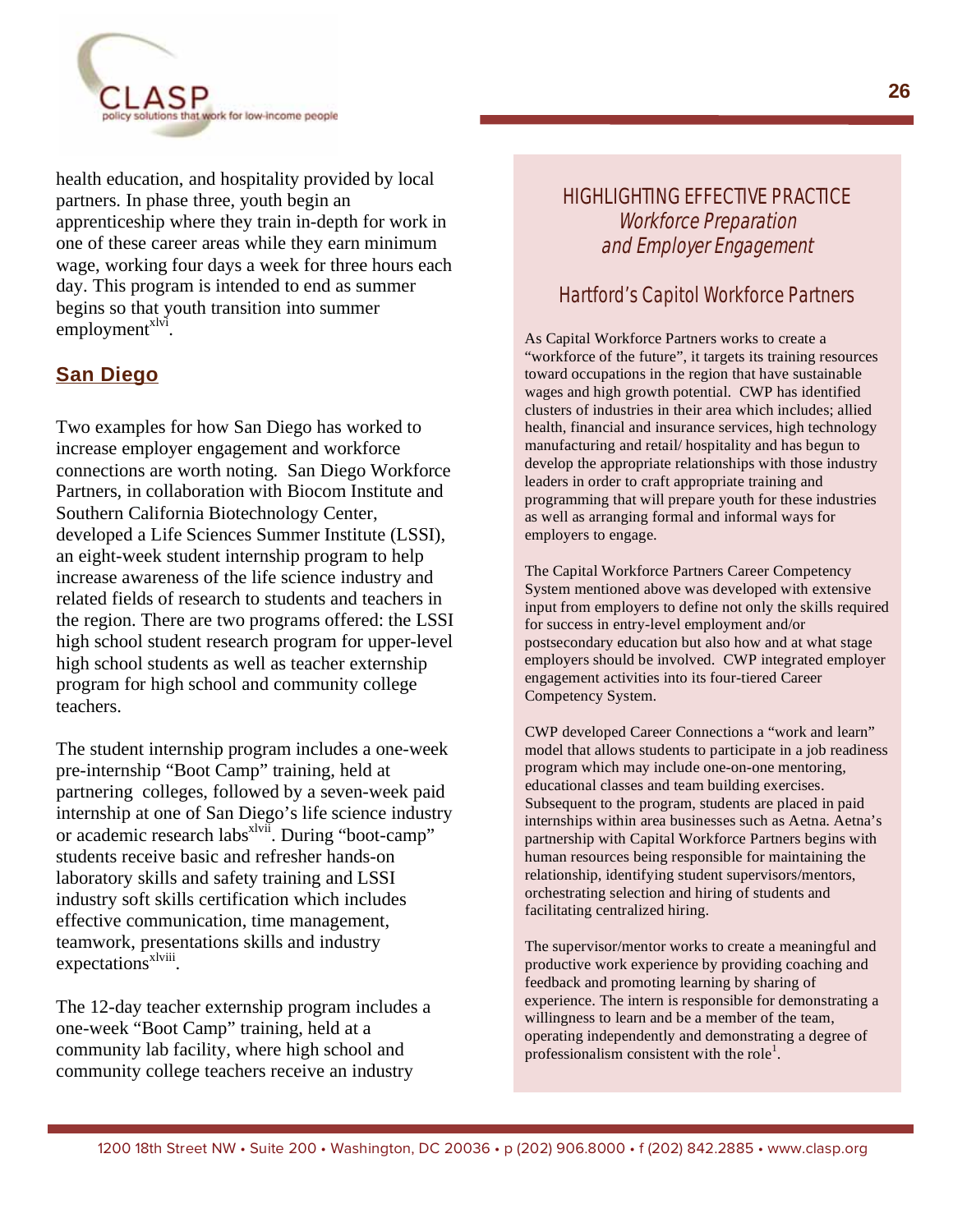introduction and hands-on laboratory training using the Amgen-Bruce Wallace Biotechnology Laboratory Program curriculum that they can then introduce back into their classrooms<sup>xlix</sup>. Teachers receive standards-based curriculum training as well as the opportunity to visit a variety of industry sites to view both hard skills and soft skills in practice. They also receive ongoing support for curriculum implementation and can receive free supplies, loaner equipment, and staff support to implement the curriculum<sup>l</sup>.

Also offered to WIA eligible youth in San Diego is a pathways program that San Diego Community College District has recently developed called the Career Pathways for After School Staff (CPASS), modeled after the work around Career Advancement Academies. This program was developed in partnership with San Diego Workforce Partnerships, Children's Initiative and San Diego City College. CPASS is in its 2nd year of the "bridge program" that offers basic skill remediation, college readiness courses, selected coursework in career pathways, along with work experience and employment in after-school facilities. The courses are taught in cohorts that create learning communities targeted at WIA eligible, young adults with an 8th grade competency. The program also offers a counselor throughout the entirety of the program to help navigate the system.

#### **Boston**

The Boston Private Industry Council (PIC) has developed a variety of strategies to increase employer engagement in its youth programming and to meet local workforce needs. The PIC has developed several opportunities for employers and youth to support each other's goals through providing youth opportunities for career exposure, internships and employment, and support for high school graduates transitioning into college or career.

The PIC offers three career exploration programs that businesses or individual professionals can participate in: Job Shadowing, Mock Interviews and Career Speakers. The PIC asks adult volunteers to share their job responsibilities and career path with high school students to introduce them to the work world and motivate career aspiration and effort in school. PIC career specialists work directly with students to prepare them for the experience through a series of career readiness workshops<sup>li</sup>.

The Classroom at the Workplace program combines 90 minutes of classroom time focused on improving student's literacy and math skills with a summer or after school job. Students improve their academic skills in the context of the work experience, making the connection between education and career. All classes are led by Boston Public School teachers and are geared either towards passing of the Massachusetts Comprehensive Assessment System (MCAS) state high school exam or college preparation<sup>lii</sup>.

In addition to college preparation offered through the Classroom at the Workplace program, PIC "college and career coaches" can offer support to recent high school graduates in their transition to a local college. These students have participated in PIC internship programs and are pursuing careers in healthcare, financial services, or life sciences. The PIC seeks employer partners who will provide part-time employment for these young people as they work towards college and career programs in healthcare, financial services, or biotechnology<sup>liii</sup>.

PIC also has career specialists who work with high school students year-round to prepare them for paid employment through School Year Internships or Summer Jobs program. PIC staff identifies student's interests, develop job descriptions with employers, and facilitate the interview and matching process. PIC staff supports students and their supervisors on the job<sup>liv</sup>.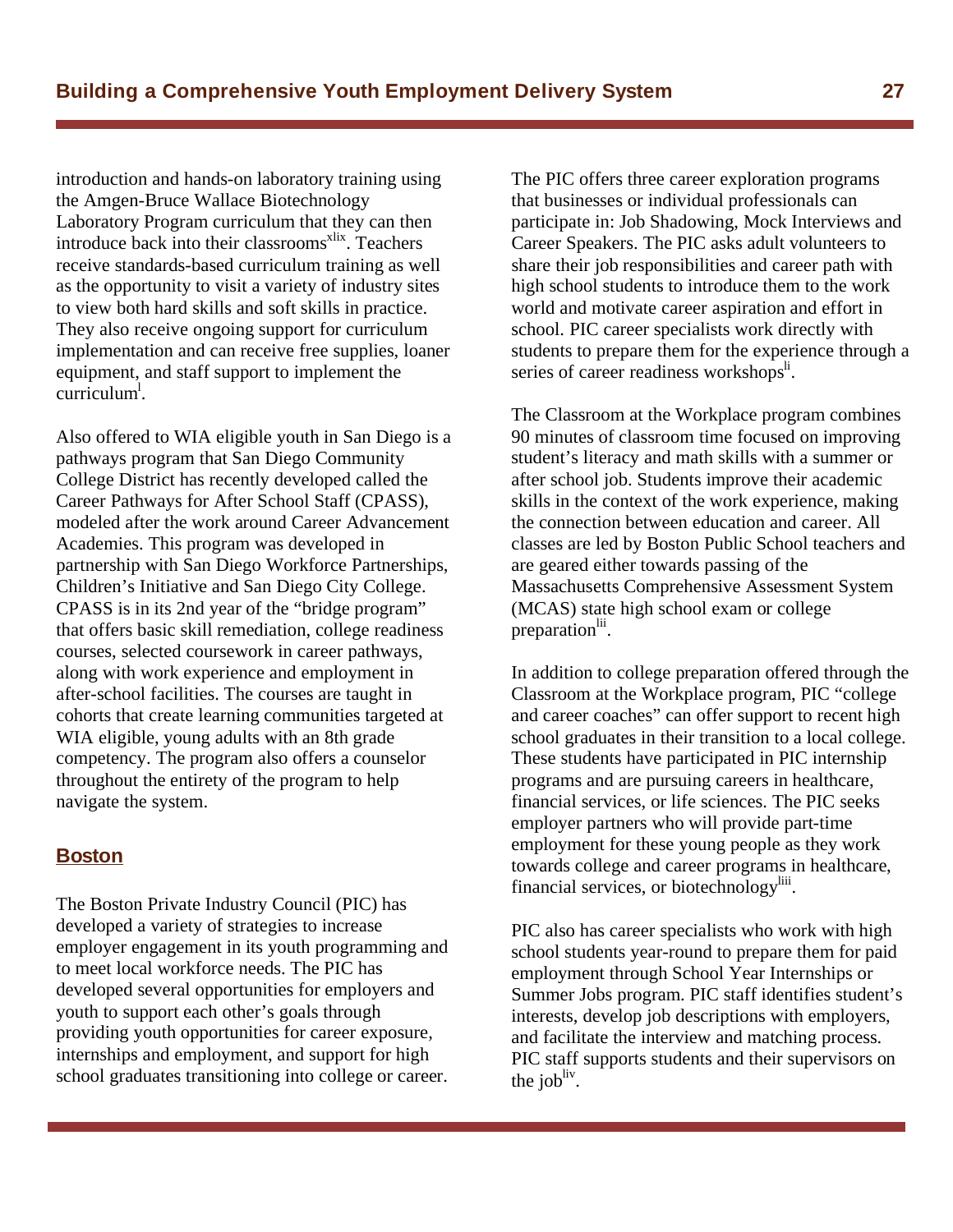# **APPENDIX: Full Profiles of Communities**

**BALTIMORE, MD** 

**BOSTON, MA** 

**HARTFORD, CT** 

**PHILADELPHIA, PA** 

**SAN DIEGO, CA**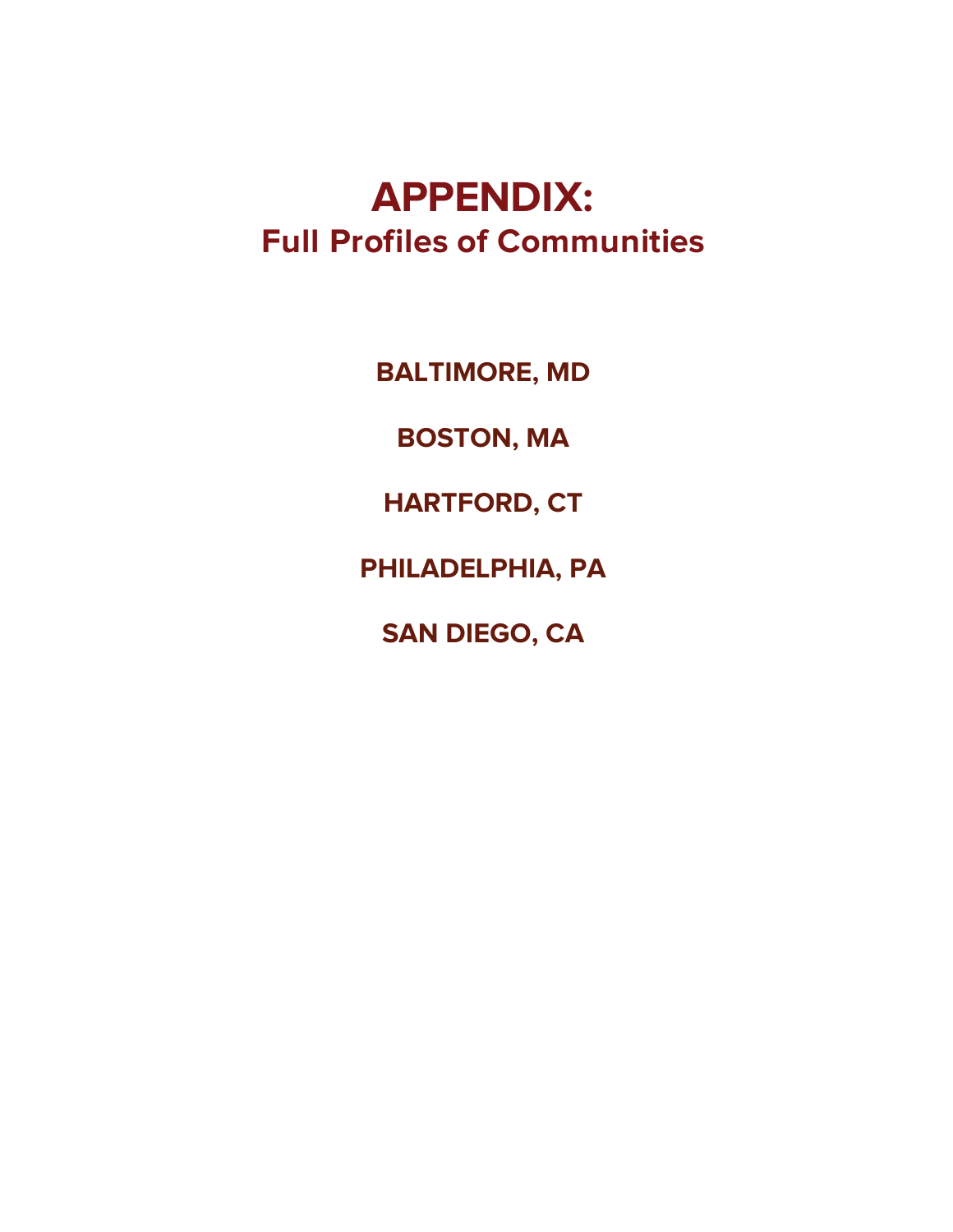

# **BALTIMORE, MD**

#### **Best Practice Examples in:**

- **Convening Body**
- **Delivery Agent**
- **Workforce and Employer engagement**
- **Partnership with Juvenile Justice**
- **Partnership with Child Welfare**

For more information, contact: Karen Sitnick City of Baltimore, Mayor's Office Director Employment Development ksitnick@oedworks.com

#### **Overview**

Baltimore faces the challenge of addressing barriers to education and employment for a significant number of disconnected young people. Nearly 6,000 teens are not attending school and not working, and around 13,000 young adults ages 18 to 24 also are not attending school and not working<sup>1</sup>. To address these barriers, the Baltimore City Workforce Investment Board's Youth Council works to build a comprehensive youth system that will promote opportunities for youth to acquire necessary life skills, education, work exposure and experiences that enable them to have productive careers and become responsible family members and citizens<sup>2</sup>. The Youth Council is staffed by the Mayor's Office of Employment Development (MOED) and convenes 50 to 60 people from education, juvenile justice, social services, employers and community organizations. There are several subcommittees on the council around issues such as dropout prevention, summer jobs, systems building, homelessness and apprenticeships. The council recently elected the Vice President of External Affairs Verizon – Maryland, Inc. as Chair to connect activities and planning to private sector employer needs. The Youth Council has engaged more divisions and sectors of Baltimore City Schools on the Council to strengthen the connection between education and workforce. Each of the council's standing committees has facilitated the implementation of strategies that will address barriers to youth success.

**29** 

I

<sup>&</sup>lt;sup>1</sup> Kids Count 2007 Data, the Annie E. Casey Foundation Web site,

http://www.aecf.org/MajorInitiatives/KIDSCOUNT.aspx.

<sup>&</sup>lt;sup>2</sup> Baltimore City Workforce Investment Board Youth Council, Request for Proposals, Youth Workforce Development Services, September 19, 2007.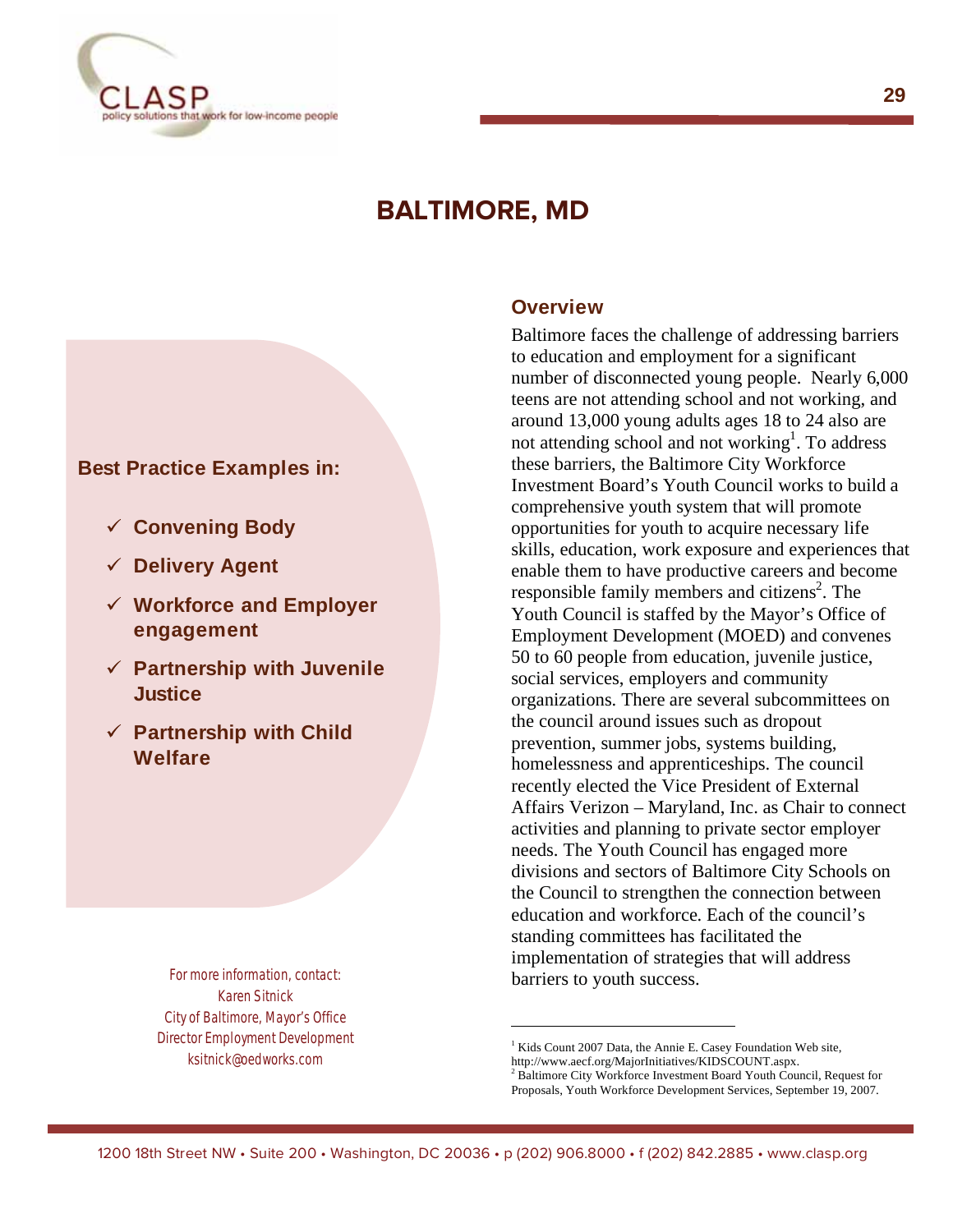

#### **Major Accomplishments**

In 2000, Baltimore received a national Youth Opportunity Grant funded by the U.S. Department of Labor to increase the long-term employability of youth residents in the Empowerment Zone. Baltimore sought to implement a comprehensive youth service, yet seamless system for out-of-school and disconnected youth. The Baltimore Youth Opportunity System (BYOS) was created to offer youth comprehensive, coordinated programs, which build on youths' strengths, increasing their development and competency. The initiative addresses Baltimore's youth dropout rate, disconnection, high unemployment rate, secondary education completion rate, and linkage to postsecondary education. Although Department of Labor funding ended in 2006, Baltimore's mayor and city council elected to sustain funding for two Youth Opportunity (YO!) centers based on positive impact data documenting success in decreasing recidivism and early pregnancy as well as increases in educational attainment and wages.

The YO! System provides a broad network through which employers can access untapped, skilled youth workforce resources. BYOS developed a continuum of training to prepare youth for the workplace, beyond just summer employment. This includes job readiness training, job shadowing, paid public/private sector internships, employer-based training, and occupational skills training.  $\frac{3}{2}$ 

The Mayor's Office of Employment Development (MOED) serves as the grant administrator, convenes community organizations and businesses with a goal of creating a coordinated, comprehensive, and seamless service delivery system for youth. It also supports a management structure and electronic tracking system to evaluate the performance. MOED, in partnership with the Youth Council, is

 $\overline{a}$ 

responsible for the initiative's oversight and direction and serves 7,000 young people during the summer and nearly 2,400 in a host of year-round programming. The city also serves nearly 1,400 18 to 21-year-old young adults in its One Stop System.

The Youth Council, supported by MOED, sponsors an annual technical assistance and capacity building conference for educators, employers, case workers, for profit and non-profits, which provides services to youth and young adults. In addition, the council sponsors several youth practitioner seminars and summits that featured speakers to share best practices for issues such as gang intervention and prevention and dropout prevention and alternative education options. The Youth Council funds education and workforce programs for disconnected youth. The current programs include the Baltimore Career Academy, Health Care Careers Alliance and the Urban Alliance.

*Health Care Career Alliance* is a partnership between Johns Hopkins Hospital, Sinai Life Bridge, University of Maryland Medical Systems, Genesis HealthCare and Civic Works that annually serves 75 youth ages 18 to 21. The program focuses on academic advancement and occupational training in the health field. When the work-based learning, internship and training phase of the program concludes, youth are placed in regular full-time positions at one of the partnership institutions at a minimum of \$8.50 per hour.

*The Urban Alliance's* core service is a partnership between corporations and Urban Alliance that provides positive youth development opportunities through internships. The goal is to engage youth year-round through meaningful, paid internships while providing ongoing support services, which include mentoring, life-skills instruction, post-high school planning, and financial literacy training. Once placed, the students work at their job sites part-time during the school year starting at \$7.55 per hour.

<sup>&</sup>lt;sup>3</sup> Baltimore community page, CCRY Network Web site, http://www.ccrynetwork.org.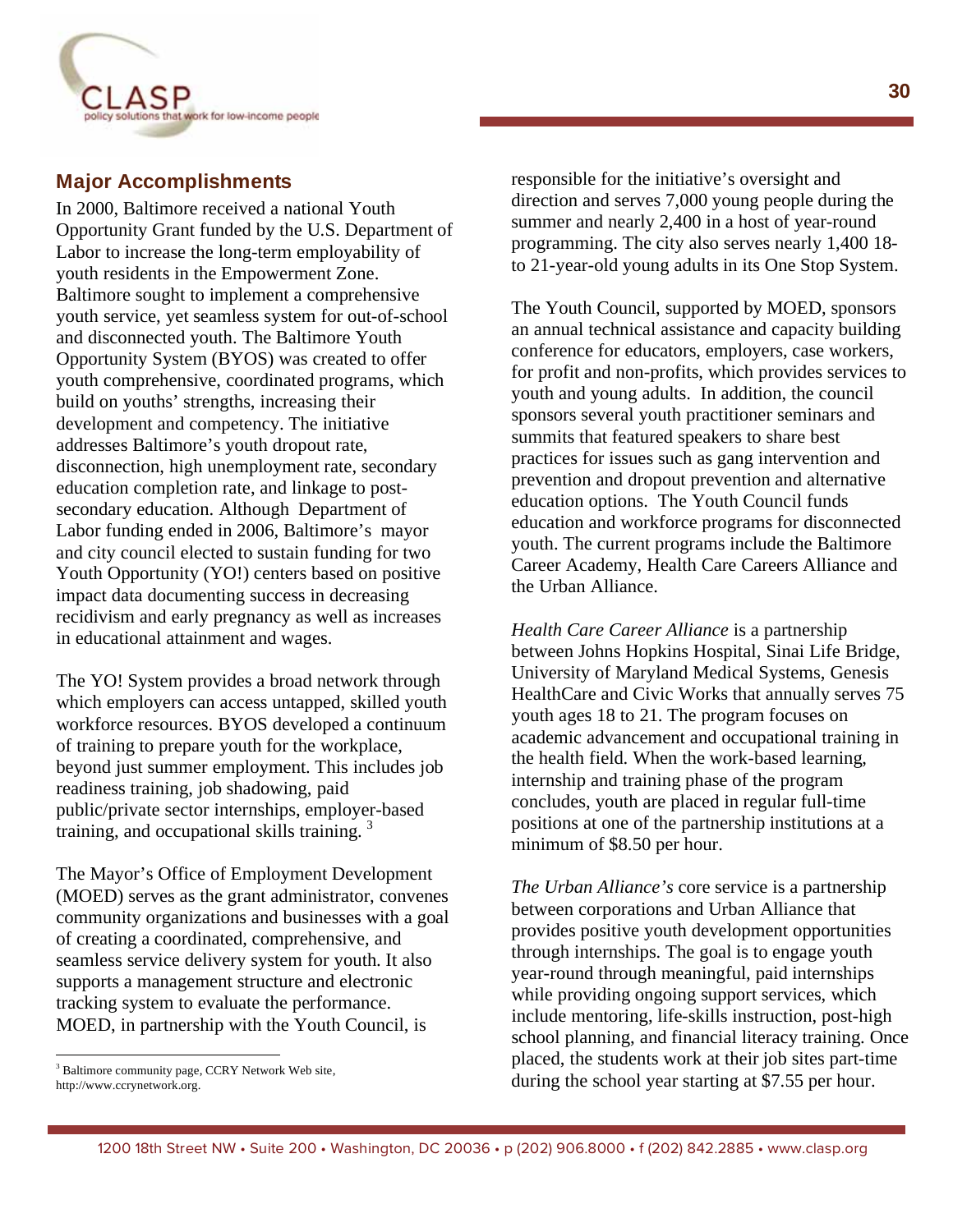Students are eligible for raises up to \$10 an hour based on performance.

Baltimore has a contingent of homeless youth that at one time were not being served. The council developed the Transitional Housing Committee and it received a \$750,000 Compassion Capital grant to implement a Baltimore Homeless Youth Initiative. The Initiative selected partners to build a 43-unit permanent housing facility with support services for homeless and unstably housed youth to be completed in summer 2010.

MOED works with Baltimore City Public Schools (BCPP) to create pipelines that link to workforce opportunities. High schools refer students to the BCPP's Alternative Options Program Office (AOP) due to a myriad of academic and personal reasons. AOP reviews and determines to which alternative site the youth will go.

MOED supports several initiatives, including:

*YO! Baltimore* provides job readiness training, job shadowing, paid public/private sector internships, employer-based training, and occupational skills training and GED classes. YO! Baltimore uses Novell Stars Program which is the approved Maryland Department of Education online program. The programs also collaborate with Baltimore City Community College to provide career training and certification in high growth industries such as, certified nursing assistant, cable installation and banking. BCCC provides curriculum for specific programs.

*YO Academy* serves youth in 9th through 12th grade and is a high school diploma program staffed by the Baltimore Public School System. Students come in and complete a needs assessment that identifies their academic and other needs. Individual plans are

determined for students so that they complete the appropriate coursework and receive the support services they need. YO Academy has credit recovery and accelerated learning, career and college readiness skills training.

*Career Academy* is an alternative education center directly administered by the MOED and the Baltimore City Workforce Investment Board. CA provides GED preparation, and intensive career exploration, skills training, and employment readiness, and is funded jointly by WIA dollars, Baltimore City Public Schools and Job Corps. It offers a diploma plus model where students are working on getting their diploma while enrolling in BCCC (Baltimore City Community College) in the Early College Enrollment program. This program helps students transition into postsecondary education. Students must take at least one class at BCCC. Career Academy also offers the Woodstock Job Corps Center, the only non-residential Job Corps in Maryland, on-site.

The Career Academy is a structured program that implements a multiple pathway approach for obtaining an academic credential. Students ages 16 to21 may take the traditional approach to obtaining a high school diploma, enroll in the General Education Development program to prepare to take the state test for obtaining a high school diploma and/or enroll in the Diploma Plus model. Youth may simultaneously enroll in Job Corps to take the Business Technical course, leading toward MOUS and  $IC^3$  certification. The Career Academy has a more than 90 percent graduation rate. Many of its graduates pursue postsecondary education or employment upon graduation.

*FUTURES Works* is an innovative, youth development and dropout prevention initiative focusing on education, personal growth and teamwork. FUTURES is a comprehensive program supporting students in eighth and ninth grades who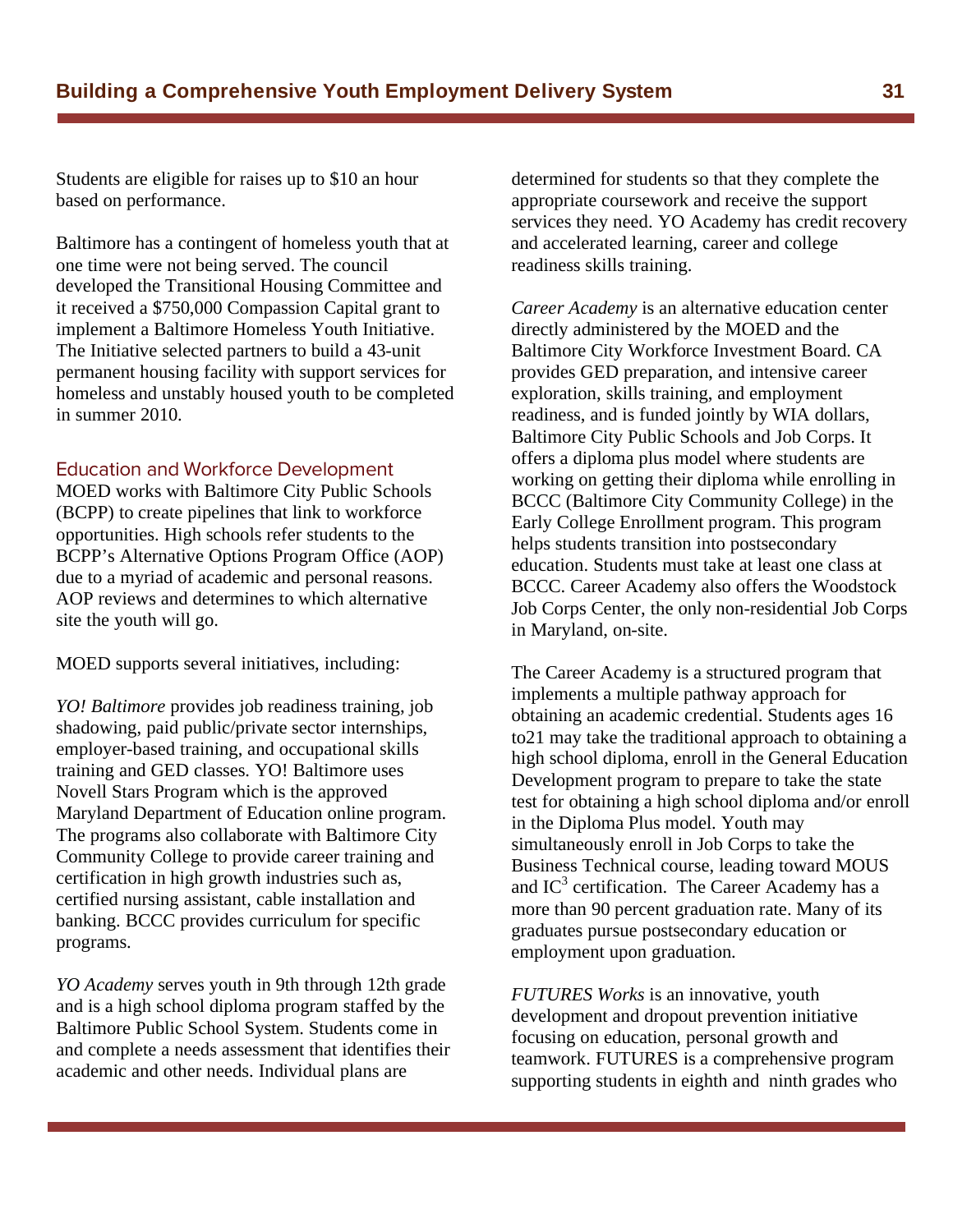

are at risk of academic failure based on indicators identified by Baltimore City Public Schools staff, including reading level and attendance.

*Afterschool Matters,* sponsored by MOED, Mayor Sheila Dixon and the Baltimore City Council, is a work program designed to support at-risk students after school. The program provides increased life and employability skills, exposes and trains youth in workplace career skills, provides employment during the school year and summer months and ensures that students remain academically successful. Students work eight hours a week while in school and are placed in careers of interest. Employer partners are sports management, fire safety, hospitality and child care.

*Try Out Employment* is an internship program for 16 to 22-year-olds in the YO! Baltimore centers to work up to 25 hours for three months. Roughly 75 young people are in this program and about 75 percent of the youth get hired. YO! subsidizes the wages for employers who have been identified by their job developers.

*YouthWorks Summer Employment Program* is the Mayor's campaign to engage employers to hire young people. Employers, community organizations, foundations, state and city agencies, and individual citizens are being asked to build upon the success of YouthWorks 2008 in hiring 6,500 teens and invest in Baltimore's teens by connecting them to meaningful summer activities. Mayor Dixon asks everyone in the city to become involved to identify enough job opportunities and allocate sufficient funds so that every Baltimore City youth who wants a summer job will have that opportunity<sup>4</sup>.

Through federal recovery funding received in 2009, YouthWorks provides summer employment

opportunities to at least 100 22- to 24-year-olds. These young adults serve as Team Leaders for the more than 500 worksites that have committed to host city teens. The program assigns team leaders to worksites that host at least 10 other youth. Additionally, YouthWorks has implemented its first Mayor's Green Jobs Youth Corps for 350 youth. The program uses a work and learning model to education youth on green jobs. This is a partnership between the city's Department of Recreation and Parks, MOED, and the BWIB Youth Council. Instructors and Teams Leaders coordinate with worksite supervisors to deliver instructions and practical application of works and lessons learned around the green job industry.

#### Juvenile Justice

Baltimore City Schools contracts with the Mayor's Office of Employment Development, YO! Baltimore and the Department of Juvenile Services (DJS) to support the Building School District-Based Strategies For Reducing Baltimore's Workforce Development Initiative to Reduce Youth Gangs and Violent Crime discretionary grant awarded by The U.S. Department of Labor to curb gang violence and crime by reducing the number of youth who drop out of school, increasing school reengagement, providing educational and workforce training and supporting youth in the city who are most likely to become victims and perpetrators of violence and crime. The initiative supports the following objectives: 1) prevention and intervention; 2) recovery and remediation, and 3) reintegration efforts. The grant provides tutoring to in-school youth in math and reading and GED preparation at the YO! Baltimore Centers along with workforce development and support services.

There are two components to the grant subcontracted to MOED. The FUTURES Works program serves eighth- and ninth-grade students who are at least two years behind grade level and who are returning from

<sup>4</sup> Baltimore Office of the Mayor Web site,

http://www.ci.baltimore.md.us/mayor/.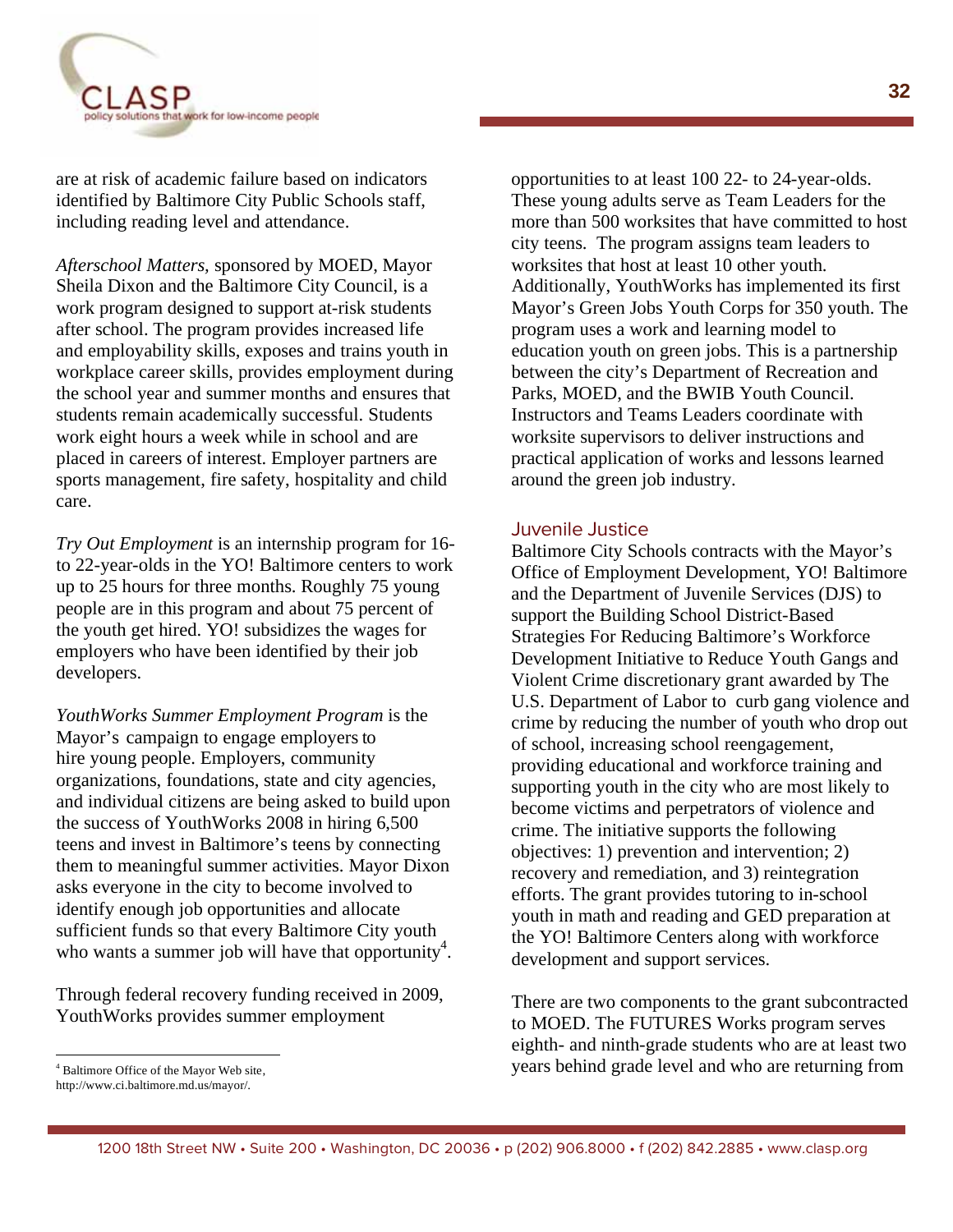detention with the Department of Juvenile Services (DJS). Youth receive follow-up support provided by the Baltimore City Public School System. Youth Opportunity (YO!) Baltimore provides GED and pre-GED classes on-site, careers screenings, classes and on-line courses to help these youth earn a diploma, life skills, job readiness and placement services, and career training in high growth industries.

Other grant partners include Baltimore Mental Health Systems, New Vision Youth Service, Inc (Violence Free Zone Implementation) and Community Law in Action (mentoring component) to round out and support services to youth in Baltimore.

#### Child Welfare

The Mayor's Office of Employment Development also partners with Baltimore City Department of Social Services (BCDSS) and YO! Baltimore to support a grant from the Department of Labor, Licensing and Regulation to use Temporary Assistance to Needy Families (TANF) funds to serve foster youth aging out of the system. The grant funds a program liaison position to work closely with BCDSS case managers to identify foster care youth for targeted recruitment. The Youth Opportunity Bridge to Career Success program provides a comprehensive menu of career development, job readiness, literacy and support services to 200 Baltimore City out of school Foster Care youth ages 16 to 21 over a 16-month period. The Youth Opportunity Bridge to Career Success program works to create a realistic "individual opportunity plan" for academic and employment goals, expanded life skills, including nutritional basics, communication skills, personal responsibility, and financial literacy as well as job readiness, physical and mental health services, GED preparation and

support for college placement. Youth also acquire career preparation and work experience in several occupational areas with a focus on high growth industries<sup>5</sup>.

<sup>&</sup>lt;sup>5</sup> Youth Opportunity, YO! Highlights, New Grant to Serve Foster Care Youth, December, 2008.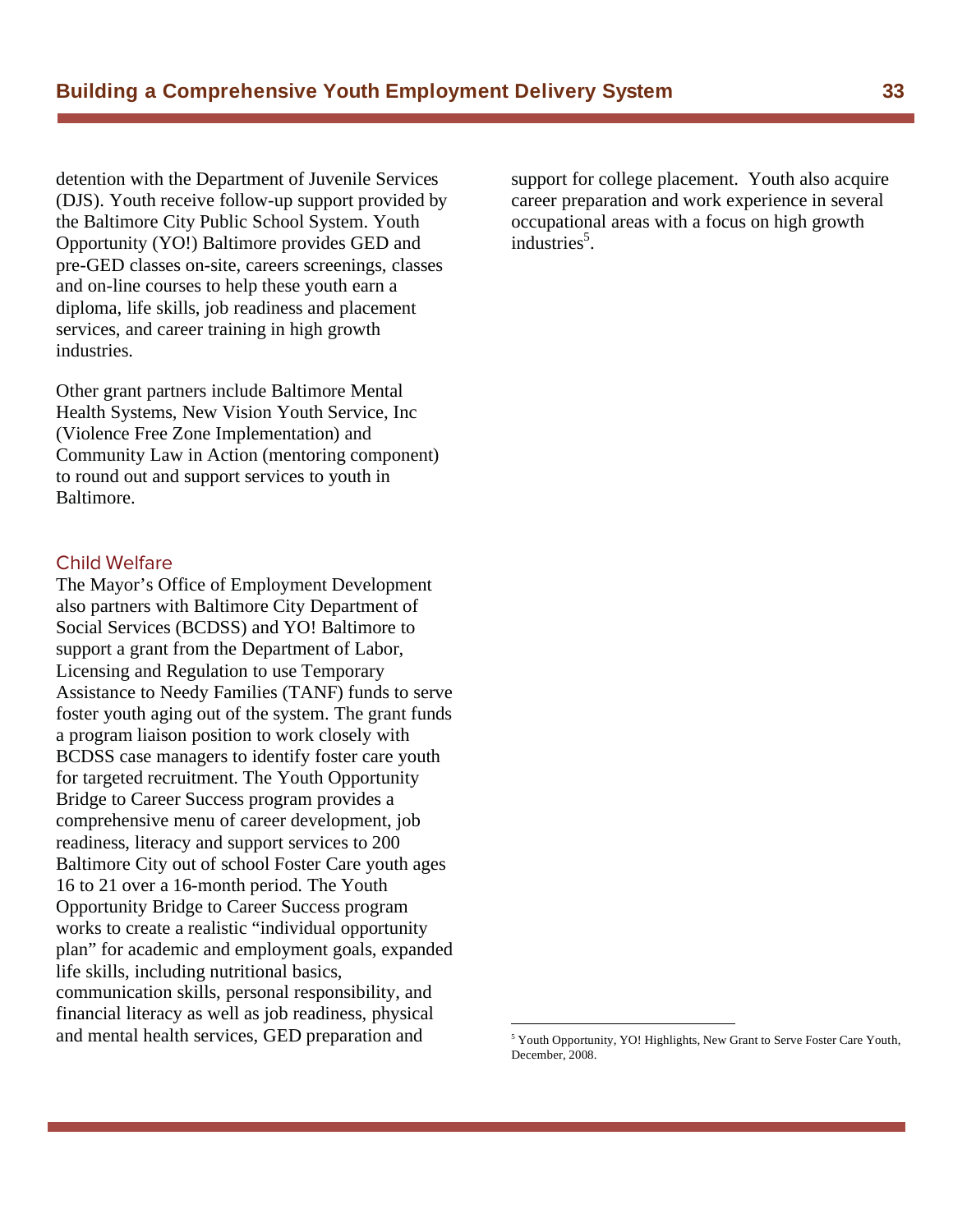

# **BOSTON, MA**

#### **Overview**

#### Boston faces the challenge of addressing barriers to education and employment for a significant number of disconnected youth. Every year between 1,500 and 2,000 youth drop out of school and approximately 11,000 youth ages 16 to 24 also are not attending school and not working<sup>6</sup>. Boston, however, is a strong example of strategic planning, capacity and partnerships supporting a comprehensive workforce development system for youth to help prepare them for successful adulthood. In Boston, the strategic planning around youth service delivery occurs within the Workforce Investment Act Youth Council, which is supported by the Boston Private Industry Council (PIC). The PIC is the intermediary organization connecting education, workforce development and business. A subcommittee or partner to the Council is the Youth Transitions Task Force. The Youth Transitions Task Force is focused on an overall goal of lowering the high school dropout rate and could be seen as the research body for youth development and service delivery in Boston. The WIA Youth Council advises the Youth Transitions Task Force through collaborative strategic planning and assessments on overall youth service delivery. The Youth Transitions Task Force, organized by the PIC, is made up of state agencies, local alternative education and youth development providers, and state and school officials working to raise awareness of the dropout crisis and its impact on youth and the  $community^7$ .

The Mayor's Office of Jobs and Community Services (OJCS) is the City's workforce

#### **Best Practice Examples in:**

- **Convening Body**
- **Partnership with Education**
- **Workforce and Employer engagement**
- **Partnership with Juvenile Justice**

For more information, contact: Conny Doty City of Boston Mayor's Office Director, Office of Jobs and Community Services Conny.doty.jcs@cityofboston.gov

 $^6$  American Community Survey, 2006, http://www.census.gov/acs/www/...<br><sup>7</sup> Hestings, S., *Hamaggius, the Day on a f.A. Juggage Maggaghy atta*<sup>2</sup> Effects Hastings, S., *Harnessing the Power of Advocacy: Massachusetts' Efforts to Increase State Resources for Youth*, CLASP, December 8, 2008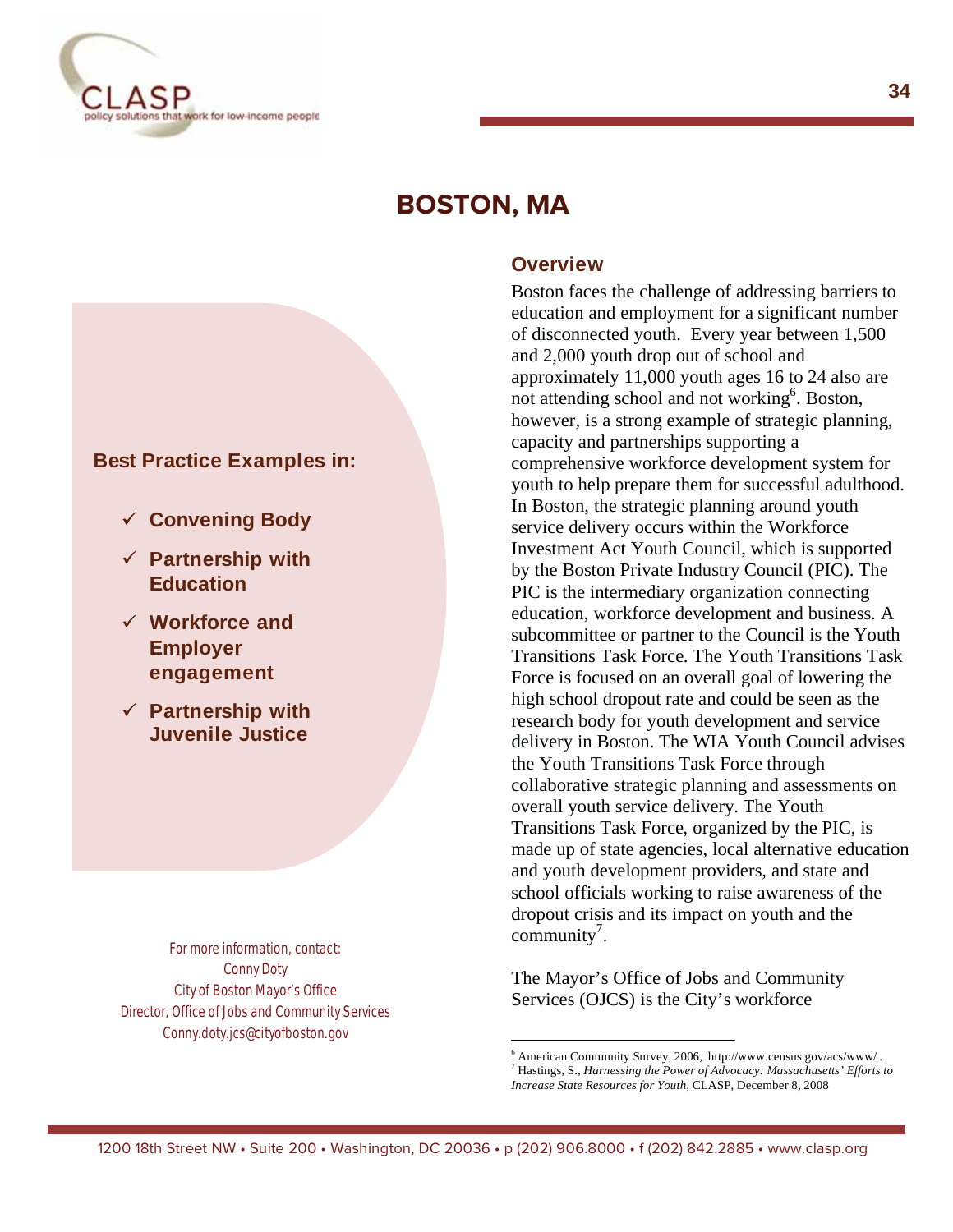development agency responsible for administering a number of federal, state and local grant programs. OJCS manages the grants, and monitors and provides technical assistance for alternative education, career exploration, summer employment, and youth development providers funded by the federal WIA, the HUD-funded Community Development Block Grant, state Youthworks, and City funds. OJCS also operates programs that provide direct service to young people, including Youth Options Unlimited, which serves young adults involved in the juvenile justice system, and Read Boston and Write Boston, programs designed to improve the reading and writing skills of youth in the public school system. Approximately 400 youth are enrolled in education and workforce development contracts administered by OJCS. About 10,000 youth are connected with summer employment through a combination of city, state, federal, and private funds. OJCS' Youth Options Unlimited program serves approximately 350 young people involved in the juvenile and adult justice systems. Finally, an additional 49,000 youth are served by the Community Development Block Grant, Read Boston, and Write Boston.

OJCS embeds case management into its education and workforce development contracts, including summer jobs. Whether the grant is for alternative education, career exploration, training or other workforce development activities, case management is a strong component within each contract. Programs funded with federal workforce funds have designated case management staff who work with youth to develop individual case plans articulating personal, education, and career goals. These programs are required to provide ongoing follow-up service for at least 12 months after program completion. In Boston, a host of community providers are vendors for OJCS and provide comprehensive workforce and youth development services at their sites. The Boston Youth Service Network (BYSN) is the network of non-profit

service providers who offer alternative education, career exploration, and summer job programs for youth at risk. OJCS funds these organizations and works with them on program development and policy development<sup>8</sup>. Three one-stop career centers in the city staff one person in each center devoted to working with young adults to provide information and support in accessing education and career development opportunities, including secondary and postsecondary options and skills training programs.

#### **Major Accomplishments**

#### Education

Education The Task Force has been working hard to raise awareness of and develop solutions to the dropout crisis. The Task Force began an advocacy campaign, informing key decision makers and the public on the issue by releasing the publication *Too Big to Be Seen: The Invisible Dropout Crisis in Boston and America*. The Task Force also drafted and helped pass legislation that addresses dropout prevention and recovery. The creation of such an effective coalition required collaboration among key state agencies, such as Public Health, Public Safety, Labor and Workforce Development and Education, and local school officials and community organizations<sup>9</sup>. The Task Force, in partnership with the school system, created a dropout recovery program in which dropout outreach specialists get a list of all the youth in the city who have dropped out, find them and reconnect them to education or training opportunities.

Within Boston's leadership, the Mayor's commitment to education was made clear by his declaration of support to double the college graduation rate for Boston Public Schools and is devoting funding to support this new goal. The

<sup>&</sup>lt;sup>8</sup> City of Boston, Office of Jobs and Community Development Web site, .http://www.cityofboston.gov/jcs/youth.asp..

<sup>9</sup> Hastings, S., *Harnessing the Power of Advocacy*.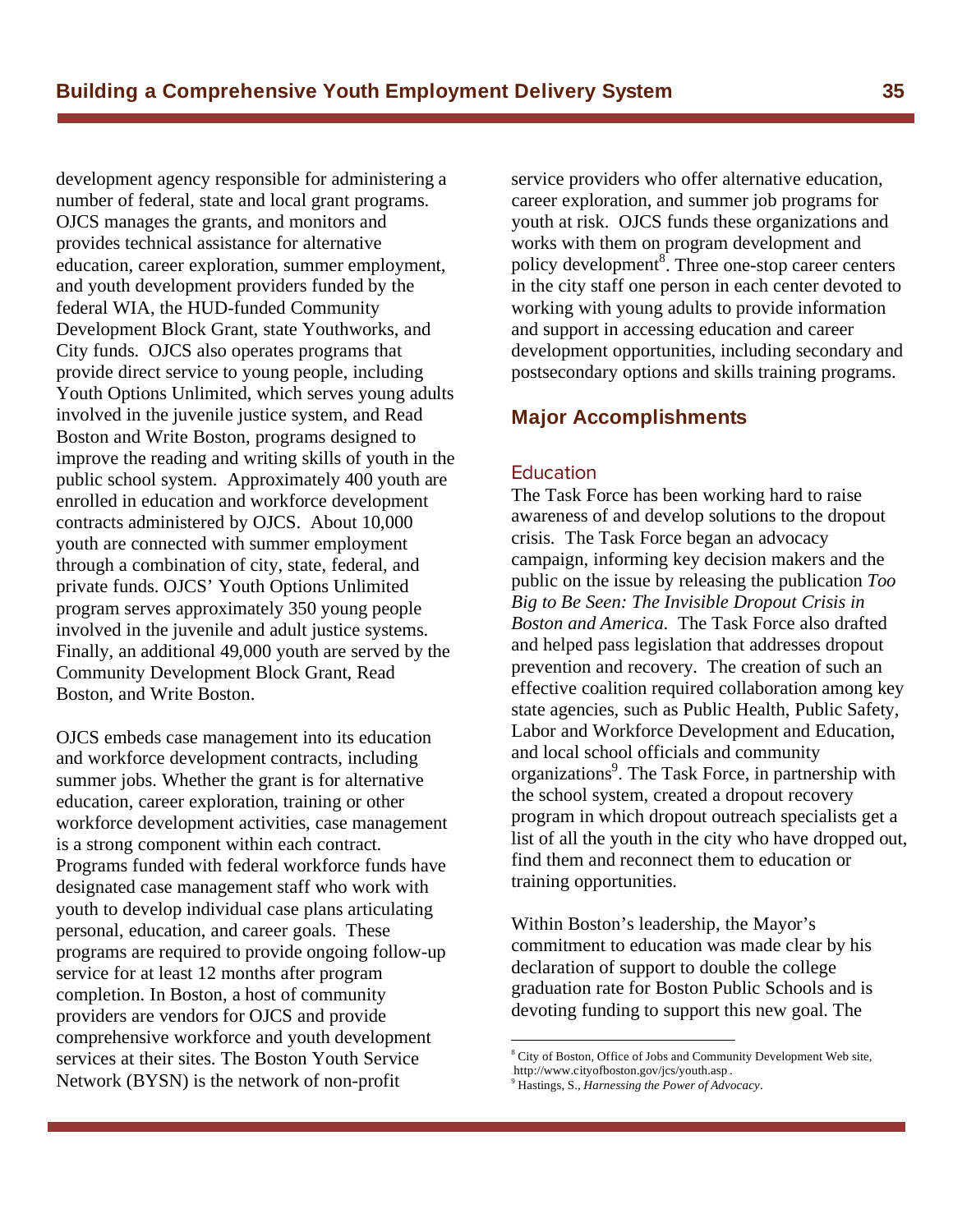

Youth Council Chair was strategically appointed by the mayor to also sit on the school committee fostering an important relationship that brings workforce development knowledge into educational decision making. Also, the new superintendent of Boston Public Schools has reorganized her cabinet and has three deputies, one focused solely on high schools. The high school deputy understands the importance of the alternative education system and offering more vocational programs and activities. The school system has a history of supporting alternative education options, but with new leadership it has renewed energy.

#### Workforce Preparation and Employer Engagement

There are several layers to employer engagement in Boston. Within Boston's School-to-Career (STC) strategy, the Boston Private Industry Council places a career specialist in every school to work with high school students year-round to prepare them for paid employment. PIC career specialists identify students' interests, develop job descriptions with employers, and facilitate the interview and matching process. PIC staff support students and their supervisors on the job<sup>10</sup>. The relationship with the career specialist is a key component to the summer youth employment program, Summer of Work and Learning, and makes a strong effort to match student's career interests with their summer job placement.

Also, every high school (as well as elementary and middle school) has at least one corporate or employer partner that sponsors the school and supports workforce preparation and career development by supporting job shadow days and career fairs, serving on advisory panels, organizing volunteers to tutor or mentor students. Employer

 $\overline{a}$ 

engagement in education and workforce preparation for youth is now institutionalized in the city.

Youth Options Unlimited (YOU), Boston's comprehensive reentry program supported by the Mayor's Office, offers a Multi-Tier Transitional Employment Approach to gaining workforce skills and employment.

*Level One (Pre-Placement):* The first level job readiness training and professional development track is offered for youth during summer and for year round groups. This paid two-week preemployment series focuses on communication (with peers and supervisor) decision-making, conflict resolution, team work, maintaining a positive attitude, and defining success. These topics are explored and examined through role plays and an interactive curriculum based on the issues youth struggle with when in the work environment and other areas of their lives. The completion of the Pre-Placement curriculum is critical to future retention within the YOU employment continuum.

*Level Two (Bridge):* This second level gives young people a chance to improve workplace behavior and their academic skills. The Bridge Program takes a small group of youth, partners with agencies/ organizations to help young people develop in a particular skill area, continues to develop youth professionally and adds an academic component. Reading and math skills development is infused into the TES model.

*Level Three (Individual Placement-IP):* The third level offers employment placement and career counseling support once young people have acquired the fundamentals. Individual youth are matched with a community partner in a position that allows for more independence than the Bridge team and the opportunity for increased hours (up to 25 per week). YOU, with the support of its partner agencies, offers GED classes and a high school diploma curriculum

<sup>&</sup>lt;sup>10</sup> City of Boston, Office of Jobs and Community Development Web site, http://www.cityofboston.gov/jcs/youth.asp.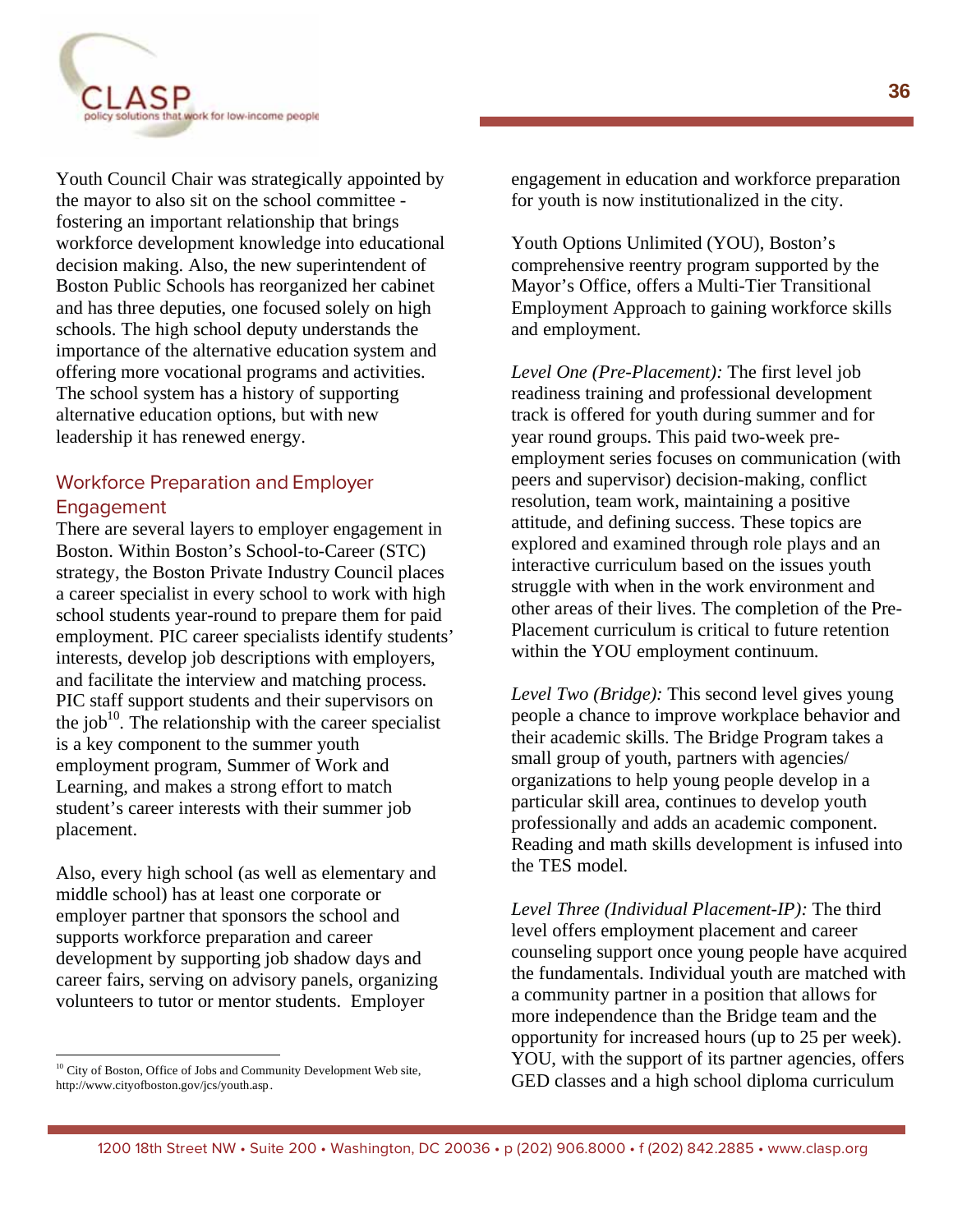at the YOU Center. The GEDPlus program is housed at YOU, as is the Community Transition School, a collaboration between the Boston Public Schools and the Department of Youth Services offering education services to young people re-entering the community from long-term treatment.

Level three also provides youth placement in entry level employment with support from career development staff that help youth focus on increasing skill development, acquiring further credentials and placement in positions that allow for personal growth and expanding opportunities. Placements for older youth are in primary labormarket positions in the private sector or long-term occupational skills training programs. Career Specialists provide advice and support to individuals at this level, with a view to bringing youth to a point where they can compete independently in the labor marketed $^{11}$ .

#### Juvenile Justice

The Mayor's Office of Jobs and Community Services, and the City of Boston have made consistent decisions to focus service provision on the most disconnected youth, specifically targeting juvenile justice involved youth. The partnerships required to effectively serve these youth have been developed over time and are key to creating a comprehensive system of supports and services for youth involved in the juvenile justice system. The partners in Boston's justice initiatives include the Boston Private Industry Council, Mayor's Office of Jobs and Community Services, Youth Options Unlimited Boston, Boston Police Department, Boston Redevelopment Authority, Department of Probation, Suffolk County House of Correction, Boston's Center for Youth and Families, Department of Youth Services, Boston Public Schools, and the Department of Children and Families.

YOU is an example of a city-wide program helping young court-involved and gang-affiliated young people turn toward a positive, self-sufficient future. It is a strong example of partnerships among workforce development, juvenile justice, law enforcement, and other youth serving systems described above. YOU connects youth with intensive case management, educational opportunities and support, and employment year-round. It has a threepart service system: (1) intervention in detention facilities and referrals from law enforcement partners; (2) stabilization, case management and support services provided by YOU staff; and (3) education and employment readiness and placement support to get youth on the path to skill development and self-sustainability. Since 2005, YOU has served exclusively court-involved youth and is sustaining its efforts with the support of the state Shannon Anti-Gang grant - a program that requires multidisciplinary approaches to combating gang violence through law enforcement initiatives such as the targeting of enforcement resources to programs aimed at successful reintegration of released inmates and youth from juvenile detention, and programs that provide youth with supervised out-of-school activities, among others.

<sup>&</sup>lt;sup>11</sup> Youth Options Unlimited,

http://www.bostonredevelopmentauthority.org/yoboston/en/tes.asp...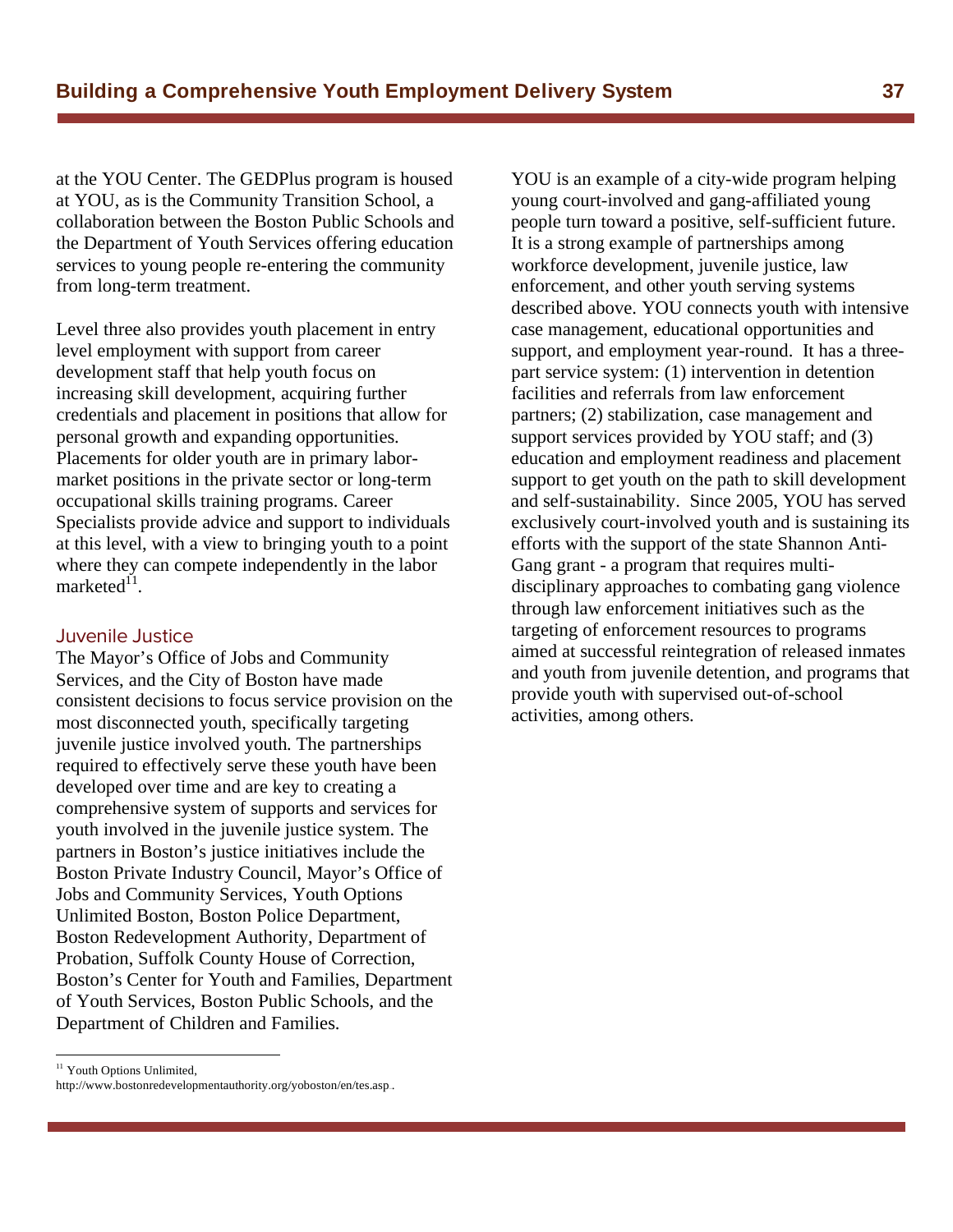

# **HARTFORD, CT**

#### **Best Practice Examples in:**

- **Delivery Agent**
- **Workforce and Employer engagement**
- **Partnership with Education**
- **Partnership with Juvenile Justice**
- **Partnership with Child Welfare**

 For more information, contact: Jim Boucher Director of Youth Services Capital Workforce Partners jboucher@capitalworkforce.org

#### **Overview**

The Future Workforce Committee (the Youth Council) is led by Capital Workforce Partners (the region's Workforce Investment Board) and is comprised of a youth services division representative, other governmental agency representatives, employers, youth serving organization representatives and others. The Committee faces the challenge of addressing barriers for a significant number of disconnected young people - nearly 3,000 young adults 18-24 are not attending school and not working $12$  and many more younger youth have dropped out or are at-risk of dropping out of high school. The Committee is tasked with developing the strategic plan to address these issues. The Plan is then implemented by Capital Workforce Partners (CWP). CWP is the local workforce investment board for North Central Connecticut and coordinates comprehensive workforce development programming for youth provided through contracted private and public partners and service providers. CWP works to create a "workforce of the future" through the implementation of strategies and programming geared toward meeting the needs of youth, employers and the local economy for more than 3,000 young people served in a given year through summer youth employment, year-round employment programming, WIA youth programming, Job Corps and other programming.

The focus of CWP's Youth Council is to increase the number of in-school youth graduating from high school with a full set of career competencies. It does this by targeting resources to major municipalities in the Capitol Region of Connecticut. A primary

 $12$  Kids Count 2007 Data, the Annie E. Casey Foundation Web site, http://www.aecf.org/MajorInitiatives/KIDSCOUNT.aspx.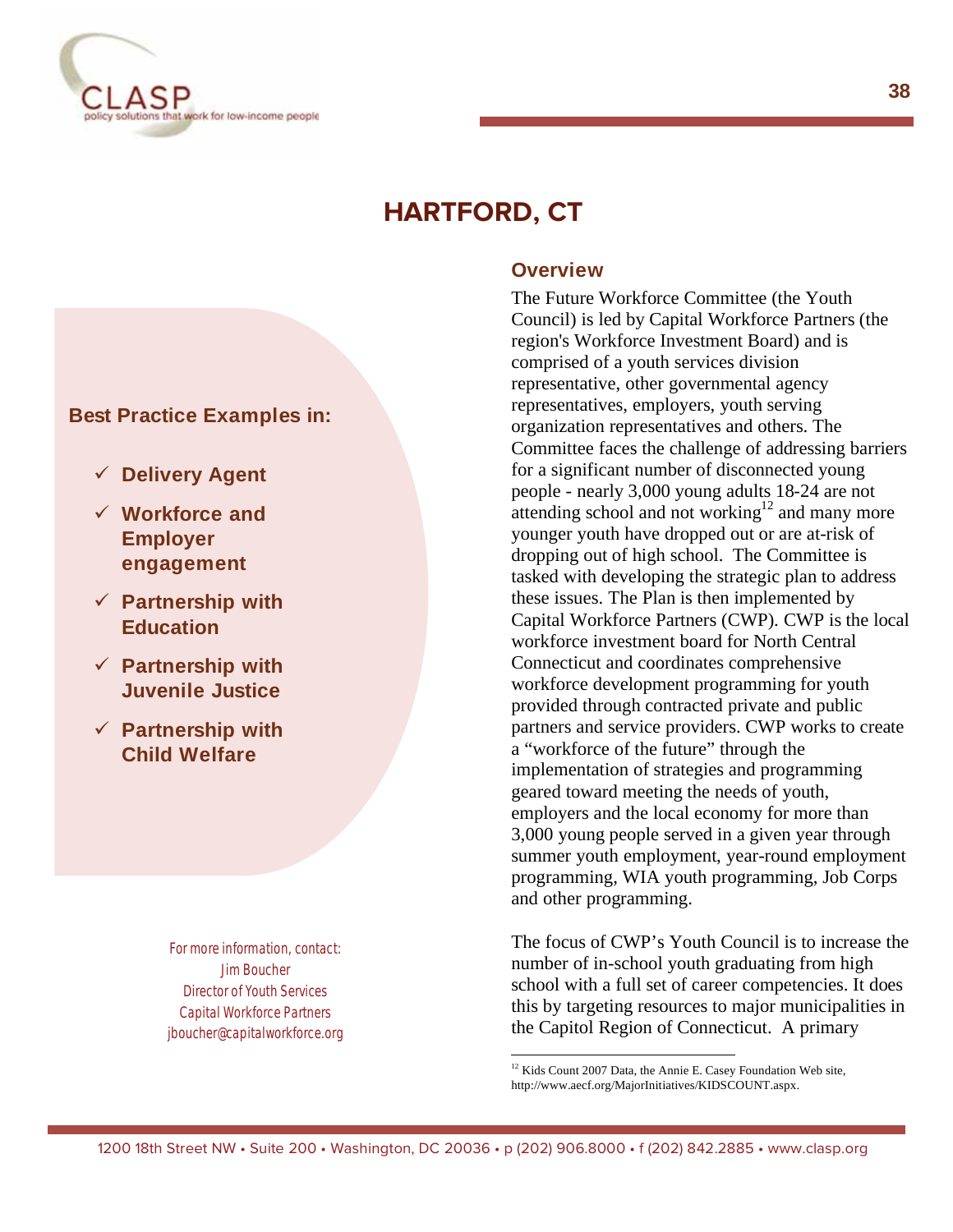example of this in Hartford is Capital Workforce Partners' work with the Hartford Office of Youth Services (HOYS), which funds positive youth development programming and special initiatives to address current community needs and coordinate with state and foundation partners to maximize the effectiveness of dollars invested in Hartford youth. Established in fall 2006, HOYS focuses on coordination, capacity building and strategic partnerships with key stakeholders to address the needs of all Hartford Youth. Our Piece of the Pie® (OPP®), a youth development organization in Hartford, is a key provider of services for both inschool and out-of-school youth in Hartford, and it closely partners with CWP and HOYS. Up to 15 to 20 agencies form the nucleus of youth-serving organizations that compose the entire future workforce development system in Hartford. Special emphasis is placed on professional youth development training, program development and tracking of outcomes through Hartford Connects.

#### **Accomplishments**

#### Workforce and Employer Engagement

CWP runs a four-tiered, age appropriate set of strategies that focuses on job readiness, placement, and preparedness at different age brackets. Tier I is traditionally designed for the youngest students, ages 14-15. This tier is strongest in learning and development. Tier II adds more real work and jobreadiness components to the work experience. Tier III is often comprised of high school juniors who have already experienced this type of program and are further developed. Tier IV is for those ready to enter the Career Connections IV program and to seek out partially or unsubsidized "work and learn" experiences.

CWP developed a comprehensive framework for competency attainment called the Career Competency System as the foundation for all youth programming. It is a required model for all providers who are contracted through CWP. The Career Competency System is a "work and learn" tier design approach to competency development to help provide young people exposure to careers and career competencies, to design youth workforce development services that reflect the needs of regional growth industries, to document work readiness skills and collect data for outcomes analysis, and for use as a model for quality and developmental service provision used by all providers $^{13}$ .

Capital Workforce Partners, Hartford Office of Youth Services and its partners are able to track progress for youth through Hartford Connects II - a web-based, program management tool for youth service organizations that captures data and reports information. It has a multiple entity data sharing mechanism, which allows for better sharing, tracking and correlation of educational and youth development data $14$ .

As Capital Workforce Partners works to create a "workforce of the future", it targets training resources toward occupations in the region that have sustainable wages and high growth potential. CWP has identified clusters of industries in their area, which includes allied health, financial and insurance services, high technology manufacturing and retail/ hospitality. It has begun to develop relationships with these industry leaders to craft appropriate training and programming that will prepare youth for these industries and arrange formal and informal ways for employers to engage.

The Capital Workforce Partners Career Competency System was developed with extensive input from employers to define not only the skills required for

<sup>&</sup>lt;sup>13</sup> Capital Workforce Partners, Career Competency System, PowerPoint presentation.<br> $\frac{14}{14}$  *H* 

Hartford Connects, A Budding ETO City, Capital Workforce Partners, Hartford Office of Youth Services, PowerPoint presentation.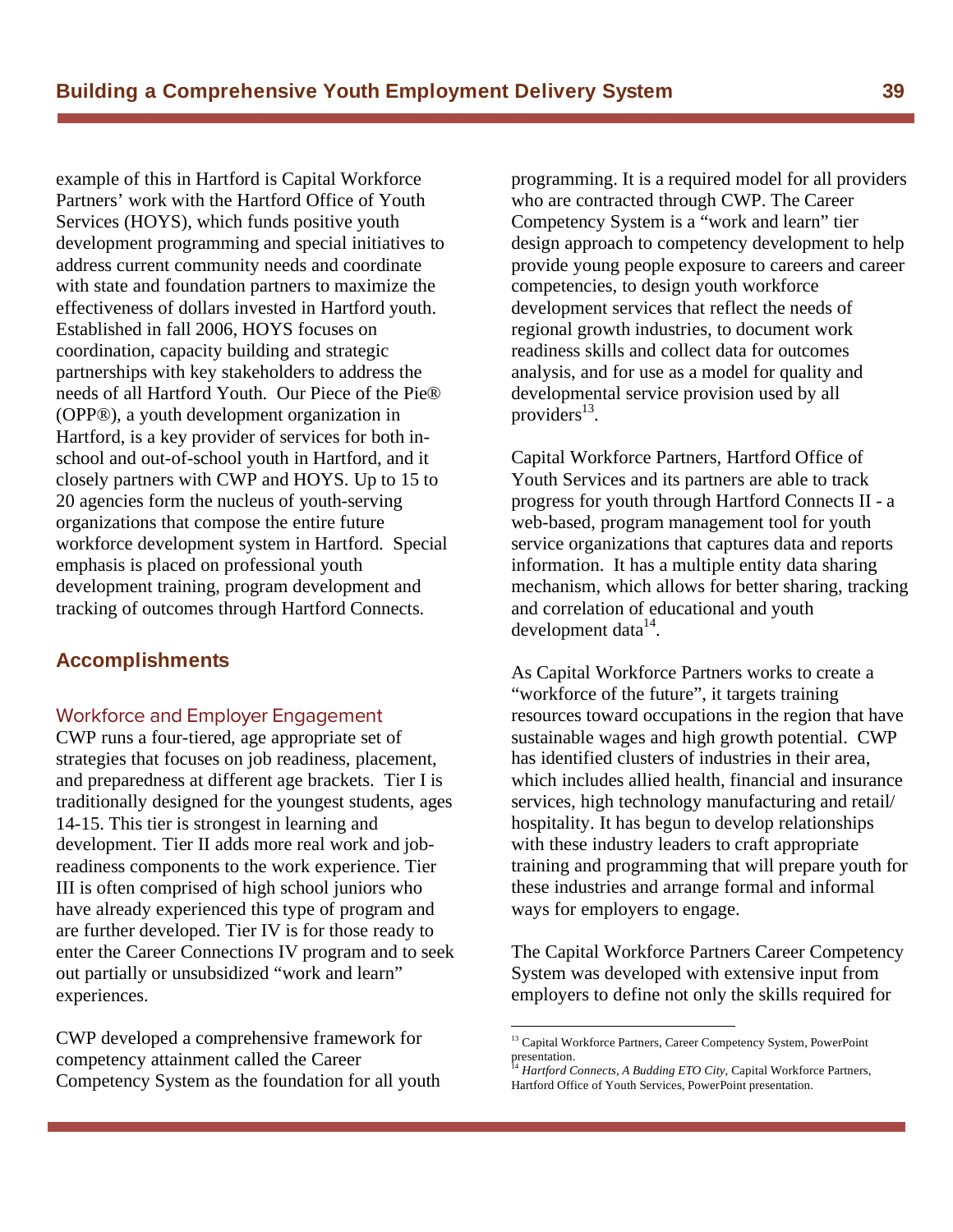

success in entry-level employment and postsecondary education but also to define how and at what stage employers should be involved. CWP integrated employer engagement activities into its four-tiered Career Competency System.

In addition to the Career Competency System, Our Piece of the Pie (OPP®), along with all other contracted youth delivery organizations who receive funding from CWP, work with youth to create a "Dream Resume" where they explore future career options and possibilities as well as a real-time resume so that when they leave the program after the summer they will know what it takes to get the jobs they want and they have an action plan for how to get there. Through the training sessions at OPP®, youth receive solid links from school to career. Youth must also create a "portfolio" before they exit the program demonstrating goals, financial literacy, communication and other skills.

At OPP®, youth can participate in "Youth Businesses" for 20 hours over a six-week period. This opportunity includes 10 hours of hands-on experiential learning in arts, environmental sciences, woodworking, community advocacy, multi-media or computer science, and 10 hours of Integrated Learning Training - life and career skill building where youth work on resumes, interviewing and time-management. These youth (depending on age and experience and where they fall in the Tier System) receive either stipends or minimum wage while completing their project. Recent projects have included: a citywide lead-poisoning awareness campaign aimed at educating elementary school students and their families; an anti-violence themed CD written, recorded and produced by OPP® youth, and collaboration with National Geographic to study snapping turtles in the Connecticut River $1<sup>5</sup>$ .

Our Piece of the Pie (OPP®) helps youth ages 14 to 24 become successful adults. The two primary goals of the program are to complete college or receive a postsecondary vocational credential, and find longterm employment. The cornerstone of OPP® programs and services is its signature Pathways to Success approach. Pathways to Success is a youth development strategy designed to help youth access and attain education, employment and personal skills. Together, youth and their Youth Development Specialists create individualized plans that map a realistic path to reach their goals.

A crucial component to the Pathways to Success program is the role of its Youth Development Specialist (YDS) – a guide to the services OPP® offers and a caring and consistent adult who advises and supports youth as they work to accomplish their goals. When a young person enters OPP®, they are matched with a YDS, beginning the trust-building process. The YDS assesses the young person's status and needs and works with them to determine a pathway to a long-term educational and/or employment outcome. Together, they build an Individualized Service Plan broken down into practical steps to achieve larger goals, such as graduating from high school or improving school attendance. The YDS supports youth as they participate in educational, training or employment activities and helps them to navigate the systems and services in which they are involved in. An average caseload for a YDS is between 60 to 70 youth with conscious thought about balancing case loads by assessing the level of need of each youth.

OPP® and the Pathways to Success approach stays with youth up until age 24. Should a young person enter OPP® at age 14, they could potentially have that caring and consistent adult with them for up to ten years. Because transitioning to adulthood is a critical time in a young person's life, maintaining

<sup>&</sup>lt;sup>15</sup> Our Piece of the Pie Web site, http://www.opp.org/youth\_businesses.asp.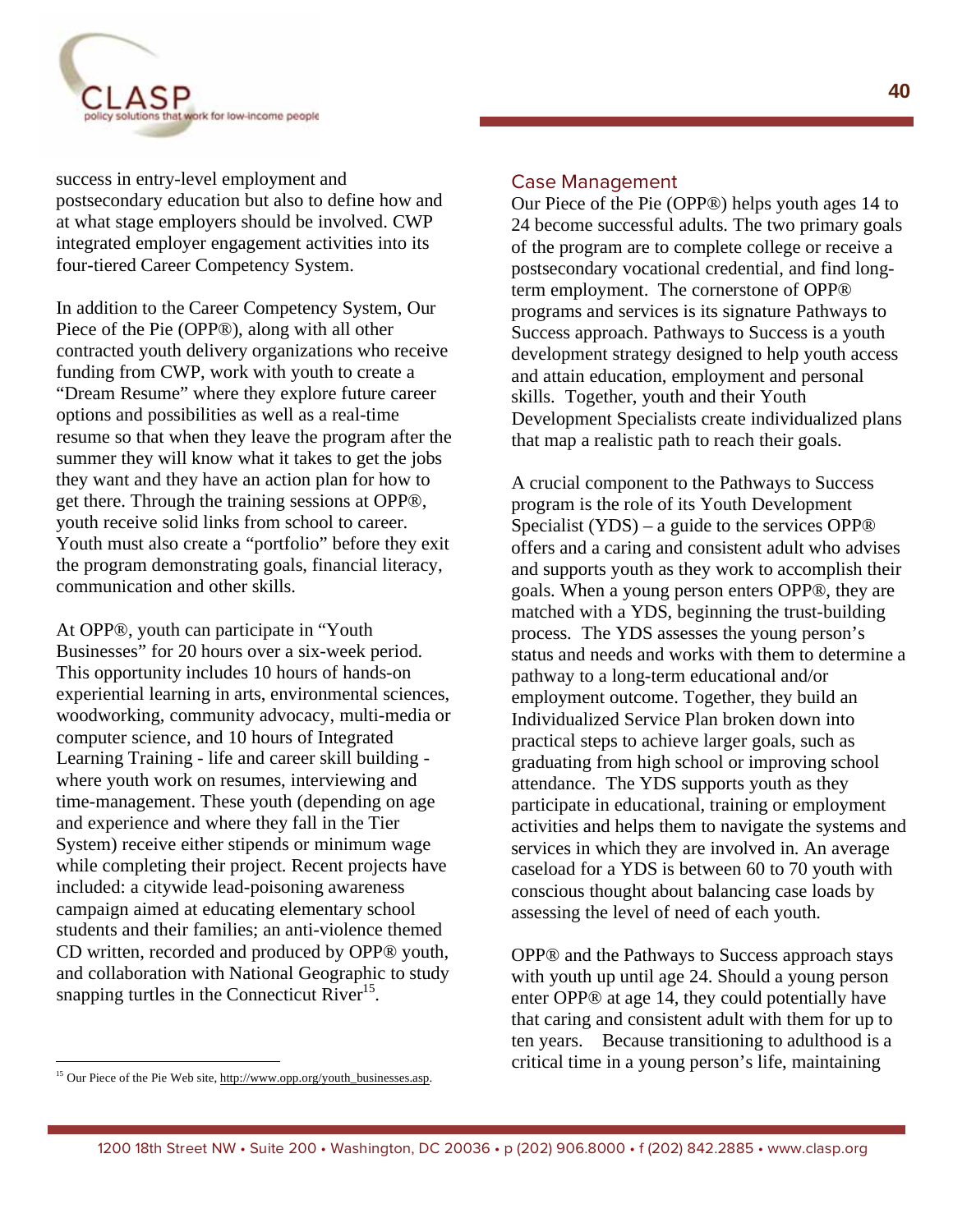that support and guidance beyond the period he/she enters into employment or postsecondary education is essential.

#### Education

The Hartford Public School system is in the midst of a transformation to become a system composed of small learning communities that provide a variety of options to students throughout the school system. At the high school level, the system created new schools that appeal to different career interests of youth and provide the rigor necessary to them excel.

Opening in fall 2009, OPPortunity High School will be the first partnership school in Hartford. Based on a model initiated in New York between Good Shepherd Services and the New York Department of Education, OPPortunity High School will provide the three R's necessary for success: Rigor, Relevance and Relationships. The school will be a small, academically rigorous diploma-granting high school that combines the expertise of Our Piece of the Pie® - best practices in the youth development and workforce development fields - along with the skills of Hartford Public Schools - the rigor of the classroom and high school requirements. School governance will be shared equally between the school system and OPP®. OPPortunity High School enrolls over-aged and under-credited youth, those who are 18 or younger, have at least one year of high school, but not enough credits to go on to 10th grade, and are motivated to get a high school diploma<sup>16</sup>.

There are additional small learning communities/academies with which CWP and HOYS work, such as the Hartford High School Government and Law Academy designed for

 $\overline{a}$ 

students with an interest in pursuing a career in law, government or community leadership $17$ .

OPP® has a strong working relationship with the Department of Children and Families helping youth aging out of the foster care system through a program called the Connecticut Youth Opportunity Strategy. OPP®'s Pathways to Success program is designed to insure that youth aging out of foster care have increased opportunities to provide for a successful transition to adulthood in the following areas: youth leadership, youth engagement, employment, housing, and physical and mental health. Community-based agencies are contracted by the Department of Children and Families to provide various services to foster care youth. OPP®'s youth development specialists and DCF workers work collectively to provide updates and progress reports as well as overall general case management support. The youth development specialist's role also is to provide DCF worker and other care providers an assessment of career skills, interests and aptitudes of the youth to better assist in goal planning. This working relationship between the youth development specialist and DCF worker continues to play an integral role in making sure foster care youth are successful in terms of reaching their outcome goals.

The CT Youth Opportunity Strategy offers youth ages 14 to 21 with present involvement in foster care the opportunity to be part of a major national effort to help youth in foster care make a successful transition to adulthood by providing them with opportunities through Opportunity Passport™. Through the Opportunity Passport<sup>™</sup> program, participants receive a match savings account, known as an Individual Development Account (IDA), to be used for purchasing specific assets. The participants

<sup>&</sup>lt;sup>16</sup> OPPortunity High School summary document, provided by Bob Rath, OPP®, March, 2009.

<sup>&</sup>lt;sup>17</sup> Hartford Public Schools, Hartford High School Government and Law Academy Web site, http://www.hartfordschools.org/schools/Hartford-Public-High-School-Law-and-Government-Academy.php.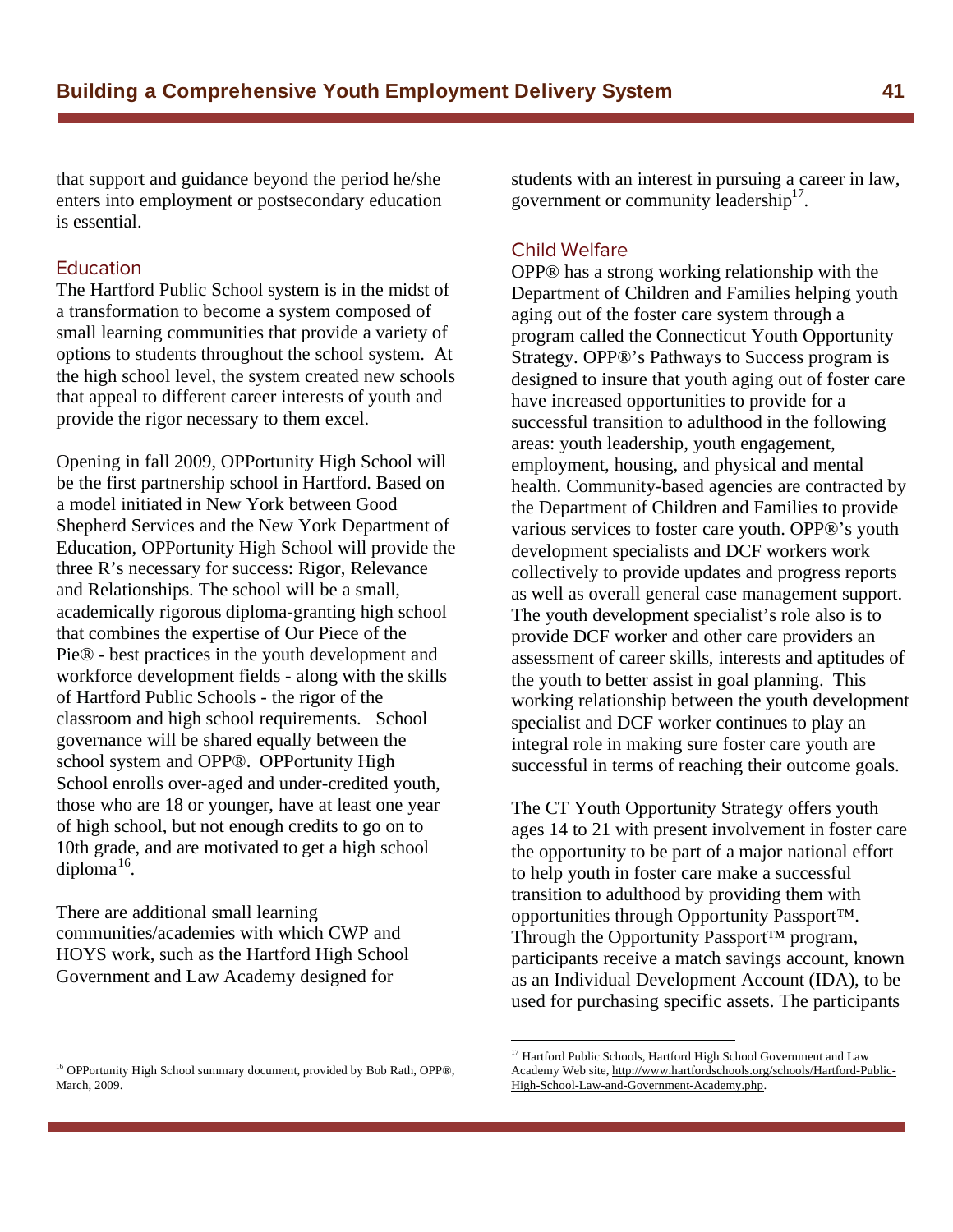

also receive a 1:1 match up to \$1,000 and all participants receive financial literacy training, which helps the youth become financially literate by gaining experience with the banking system, and saving money for education, housing, healthcare, and other life expenses.

The participants enrolled in OPP®'s CT Youth Opportunity Strategy program benefit from a menu of services and supports such as health care, housing, transportation assistance, health and wellness and mental health referrals, educational planning, connection to caring adults, community service opportunities, case management services, financial counseling, referrals for internal and external programming, job placement assistance, preemployment training, work readiness, internships and job retention with on-site job support, and monetary incentives for positive participation. These services enhance life chances of foster youth transitioning from care and prepare them for the future workforce and adulthood.

#### Juvenile Justice

To address the issue of youth violence in Hartford, The Hartford Office of Youth Services (HOYS) implemented an initiative called Peacebuilders, which is a collaborative effort of OPP®, Compass, The Village and the City of Hartford. Peacebuilders' staff partner with the Hartford Police Department and St. Francis Hospital to work with families in the emergency room and treatment settings. Because of OPP®'s experience working with the Court Support Services Division and the Prisoner Reentry Program and the deep connections the Peacebuilders have with the community, they are able to work on a street level to quell violence, prevent retaliation and help youth and families process grief in the immediate aftermath of an incident. They also work to connect families to additional community services and supports. The trust that Peacebuilders' staff have built often provides them with access to information

about violent acts and allows them to intervene and prevent additional acts of violence. Since the initiative began in 2007, Peacebuilders have engaged 358 youth in the program and have mediated 44 conflicts involving youth on the caseload and in almost all of those instances, have prevented additional retaliation and/or violence<sup>18</sup>.

Also supported by HOYS is Street Smarts to Business Smarts grant program where 14 to 19 year old disconnected youth who are truant, deemed at risk for violence or delinquency activity, and/or has been identified as needing intervention, participate in a community-based training program and are linked to a small businessperson in a mentor/mentee relationship with the potential of a paid internship. With GED, academic and youth development support and entrepreneurial training and guidance as key components to the program, HOYS' expectation is that all grantees prepare youth for success in postsecondary and the workforce<sup>19</sup>.

<sup>&</sup>lt;sup>18</sup> Peacebuilders Report, *Year One*, provided by Hartford Office of Youth, February 2009.

<sup>&</sup>lt;sup>19</sup> Street Smarts to Business Smarts, Request for Proposal, 2008.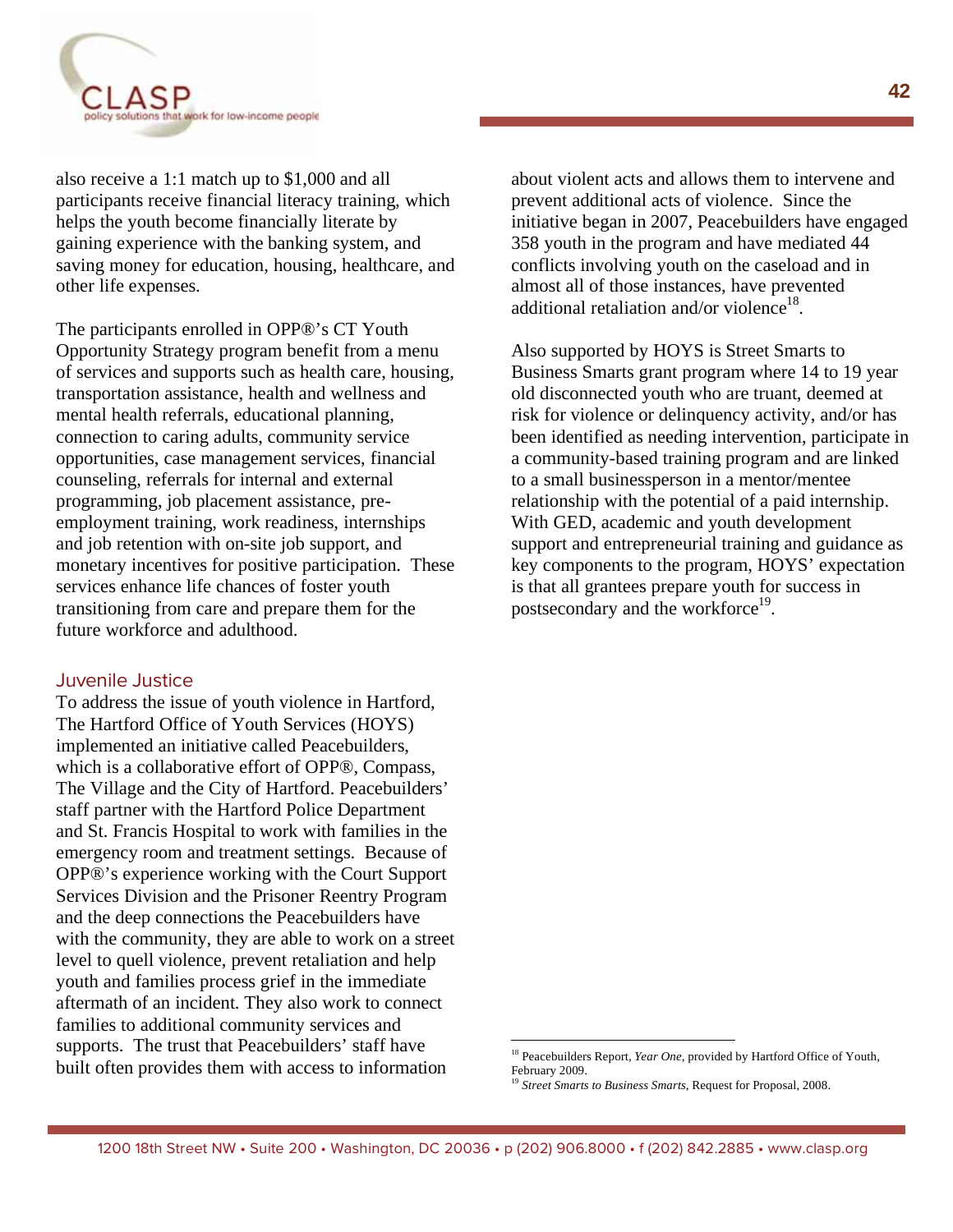## **PHILADELPHIA, PA**

#### **Best Practice Examples in:**

- **Convening Body**
- **Delivery Agent**
- **Workforce and Employer engagement**
- **Partnership with Education**
- **Partnership with Juvenile Justice**

 For more information, contact: Jenny Bogoni Director of Out-of-School Youth Initiatives Philadelphia Youth Network jbogoni@pyninc.org

#### **Overview**

Thousands of young people in Philadelphia are disconnected from employment, education and social support systems. For example, the Center for Labor Market Studies reports that more than 52,000 Philadelphians ages 16 to 24 are unemployed and not in school. At least 30,000 of them have not earned either a high school diploma or a GED. Philadelphia puts youth education and workforce development at the top of its agenda and is working hard to address these issues.

Over the last ten years, the City of Philadelphia, the School District of Philadelphia, the Youth Council and the Workforce Investment Board (WIB) have analyzed data, designed models and built systems to address the needs of youth and young adults for high-quality education, training and employment opportunities. These efforts continue to flourish.

In his inauguration speech in January 2008, Mayor Michael A. Nutter directly confronted issues of education and career preparation, pledging to reduce the high school dropout rate by 50 percent in 5 to7 years (or inversely raising the graduation rate to 80 percent), and to double the baccalaureate attainment rate of Philadelphians in eight to ten years $^{20}$ .

To lead these efforts, Mayor Nutter re-constituted the Youth Council as the Philadelphia Council for College and Career Success, appointed representatives from strategically important sectors in the Greater Philadelphia region to serve on the body, and made the Council responsible for leading efforts to accomplish the City's high school graduation and college completion goals. The

<sup>&</sup>lt;sup>20</sup> Philadelphia Council for College and Career Success, First Meeting document, December 17, 2008.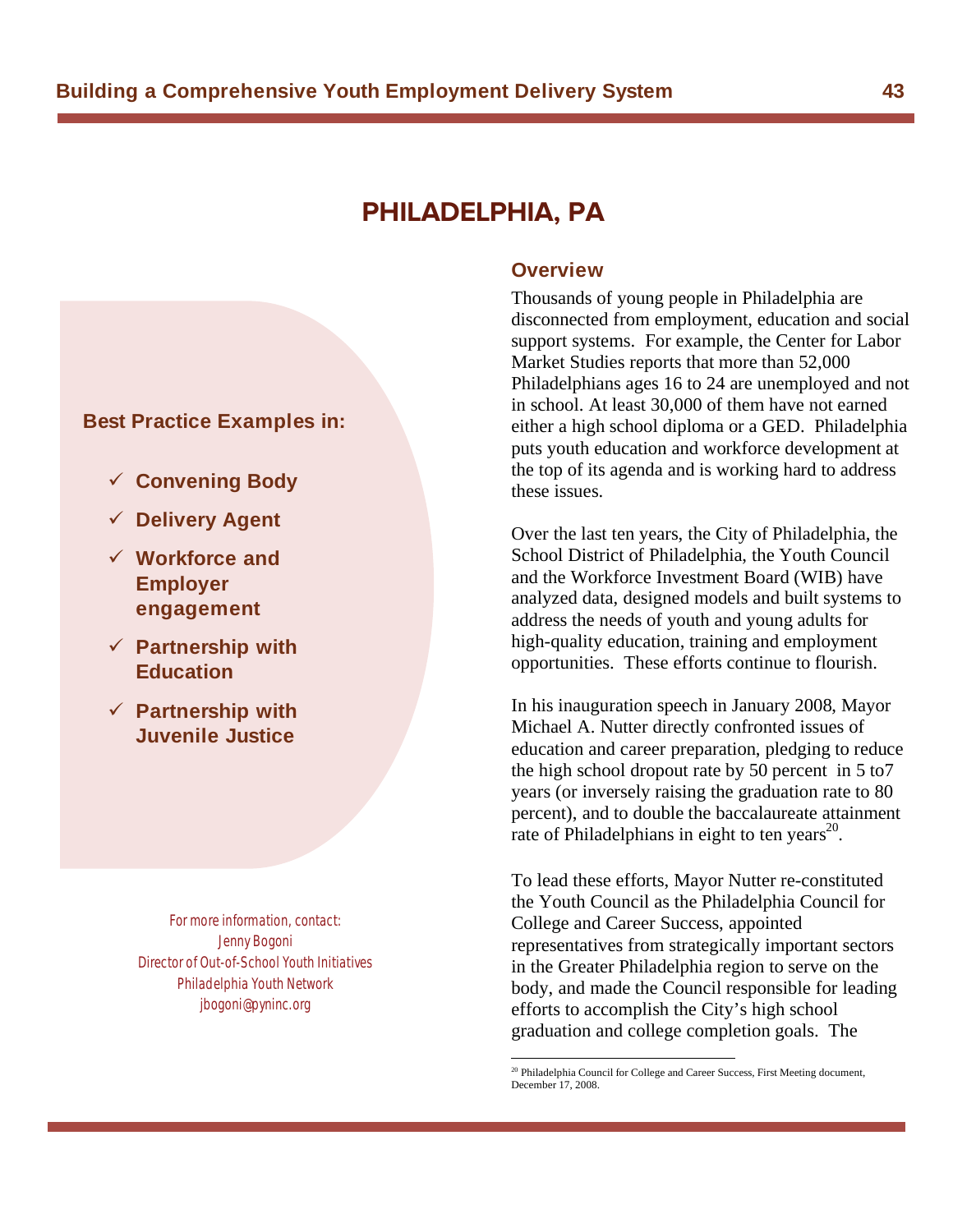

Council is now actively engaged in a variety of strategies designed to build cross-sector approaches that address the needs of youth and young adults, and is also developing, leveraging and aligning resources from diverse funding streams to support them.

The new council is directed by a four-person Leadership Team, comprised of the mayor's chief education officer, a leading private sector employer, the superintendent of the School District of Philadelphia, and a president or provost of a local higher education institution<sup>21</sup>. Council members include leaders in secondary education, higher education, the business community, public care systems like foster care and juvenile justice, nonprofit youth serving agencies, youth advocates and other representatives from municipal government. The council works through three subcommittees that address critical elements of the city's goals: addressing the needs of disconnected and out-ofschool youth; creating strategies to increase the work readiness and career preparation of Philadelphia's young people, and improving college preparation, access and success. The strength and breadth of council membership helps to foster strong relationships among systems and stakeholders across the city and to build consensus approaches to address the city's goals.

The Council is staffed and supported by the Philadelphia Youth Network (PYN), a youth intermediary organization dedicated to ensuring that Philadelphia youth take their rightful places as full and contributing members of Philadelphia's regional economy. PYN also manages federal funds available to the Council, based on a competitively procured contract with the Philadelphia Workforce Investment Board.

#### **Major Accomplishments**

After several years of experience overseeing youth workforce preparation programs funded through investments from government sources (the Workforce Investment Act, Temporary Assistance for Needy Families, the School District of Philadelphia and the Philadelphia Housing Authority), the Youth Council established WorkReady Philadelphia in 2003 to coordinate and expand opportunities for academically enriched summer and year-round career preparation experiences for young people. WorkReady Philadelphia offers a variety of program models, including private sector internships, service learning, subsidized employment in nonprofit organizations, and academic support, including college awareness exposure. Depending on funding levels, WorkReady annually offers opportunities for between 7,500 and 9,000 young people. WorkReady programs are administered by the Philadelphia Youth Network, and are supported by hundreds of employers, youth-serving organizations, public agencies, foundations and individuals.

Philadelphia also operates five community-based  $E<sup>3</sup>$ Power (Education, Employment and Empowerment) Centers, which offer skill-building experiences for out-of-school and other disconnected 14- to 21-yearold youth, and help them to achieve long-term goals in the areas of education, occupational skills, life skills and employment. The Philadelphia Youth Network contracts with youth-serving organizations to operate the centers, which are expansions of the city's three original Youth Opportunity Centers.  $E<sup>3</sup>$ Centers offer GED preparation, job readiness, occupational skills training, job referral and placement, as well as a schedule of diverse activities.<sup>22</sup> Advisors help center youth to stay focused on meeting their goals, and to address any other challenging issues, such as child care, system involvement, and health care.

<sup>&</sup>lt;sup>21</sup> Philadelphia Council for College and Career Success, First Meeting document, December 17, 2008.

 22 Philadelphia's E3Power Centers Web site, http://www.e3philly.org/.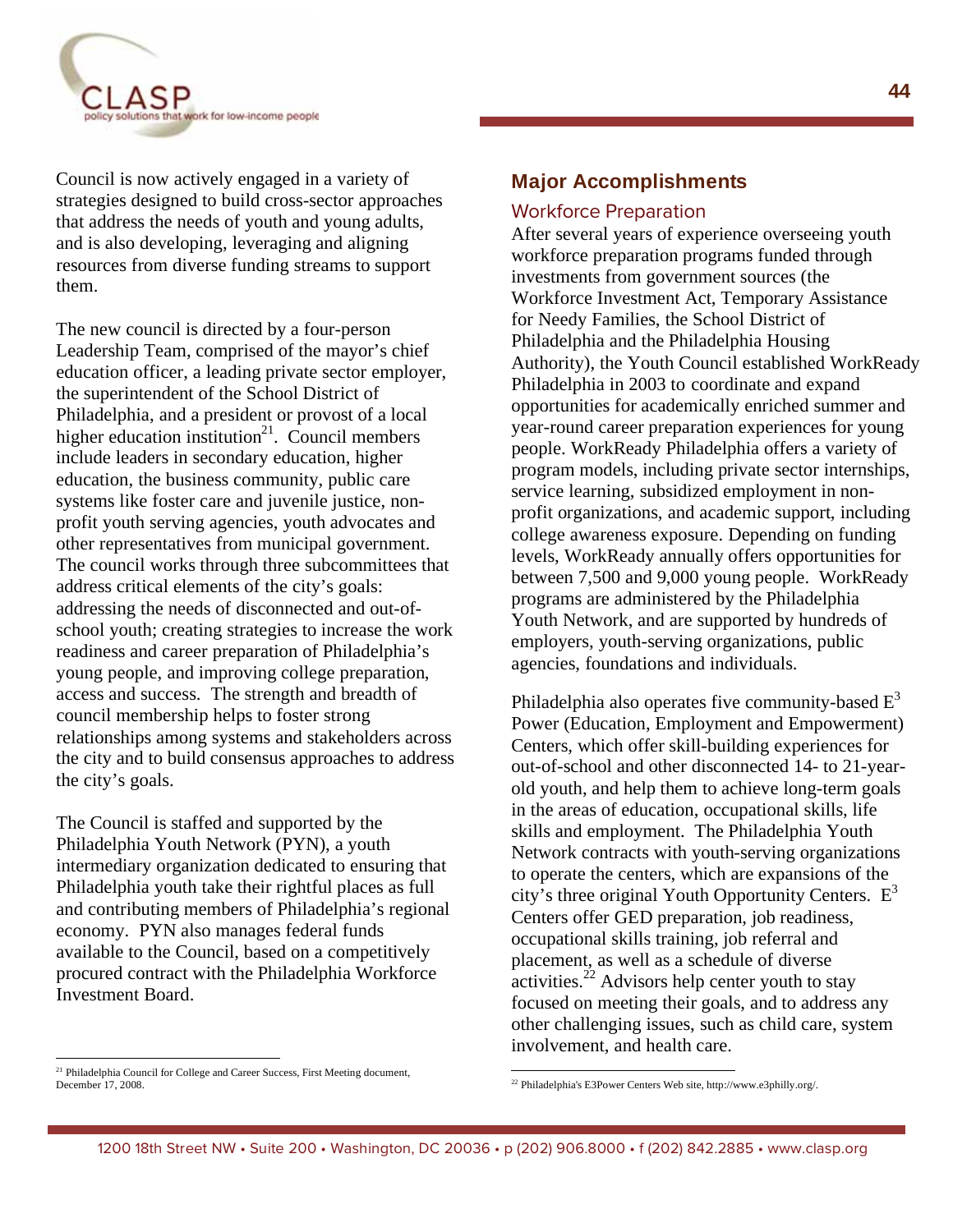#### Education

Due in part to the success of Philadelphia's nationally recognized school-to-career system developed in the 1990s, the Youth Council from its inception was keenly interested in promoting career preparation and academic achievement for all young people in Philadelphia. Over time, this interest in school-based connections grew to include young people who were struggling academically and who had already dropped out of high school. After a careful analysis of its efforts on behalf of out-ofschool youth, Youth Council in 2003 took two important steps: (1) establishing a formal committee focused squarely on dropout recovery; and (2) increasing its Workforce Investment Act funding for out-of-school youth from the statutory floor of 30 percent to 50 percent. Based on this work and on major matching support from the William Penn Foundation, Philadelphia in 2004 became one of only five cities nationally to receive support from the Youth Transition Funders Group, a set of national and regional philanthropies dedicated to enhancing opportunities for struggling students and out-ofschool youth. After 18 months of data collection, analysis and discussion, Philadelphia launched Project U-Turn - a citywide campaign to build public will to resolve the City's dropout crisis. Since its launch in Fall 2006, Project U-Turn has brought together more than 60 partners and stakeholders to work collaboratively on the dropout crisis.<sup>23</sup> Through these efforts, Project U-Turn has helped to create nearly 3,000 new high-quality education opportunities for over-age and under-credited youth; design and implement a new system for reconnecting dropouts to educational options including a reengagement center jointly staffed by the School District and the City Department of Human services, and develop and leverage more than \$50 million to support re-engagement strategies.<sup>24</sup> Project U-Turn

1

continues to work with the school district to support the establishment and support of high-quality educational options for all Philadelphia students, and to promote related aspects of the School District's new strategic plan.

Youth advocates and public officials in Philadelphia understand that youth involved in the juvenile justice system need specialized services, supports and tools to transition successfully back into their communities for school, rehabilitation and work. To that end, a strong partnership has developed between the workforce, education and juvenile justice systems to support youth leaving delinquent placement by connecting them to the  $E^3$  Centers and the City's Reintegration Initiative.

In the last several years, Philadelphia's juvenile justice work has focused on aligning and strengthening the career and occupational skills curricula at juvenile placement sites. Attention has been paid to program of study for youth and a system through which they can continue their studies when they return to the community. Much of this is being done in partnership with the  $E^3$  Centers (serving as "step-down" programs to offer academic support, GED training, workforce preparation and job referral and placement, and life-skills training) and through a grant from the U.S. Department of Labor.

Based largely on the successes of the Youth Council's focus on struggling students and out-ofschool youth, Philadelphia received two Department of Labor grants in 2007 that support the creation of academic and occupational skill pathways for youth returning from delinquent placement to augment their core academic skills, and to support a variety of educational and employment interventions for youth who are at high risk of being involved in gangs or the juvenile justice system.

<sup>&</sup>lt;sup>23</sup> Philadelphia Council for College and Career Success, First Meeting document, December 17, 2008.

<sup>&</sup>lt;sup>24</sup> Project U-Turn, "Where Are We Now? An Update to the Community," November 2007, http://www.projectuturn.net/downloads/pdf/WhereAreWeNow\_hi\_res.pdf.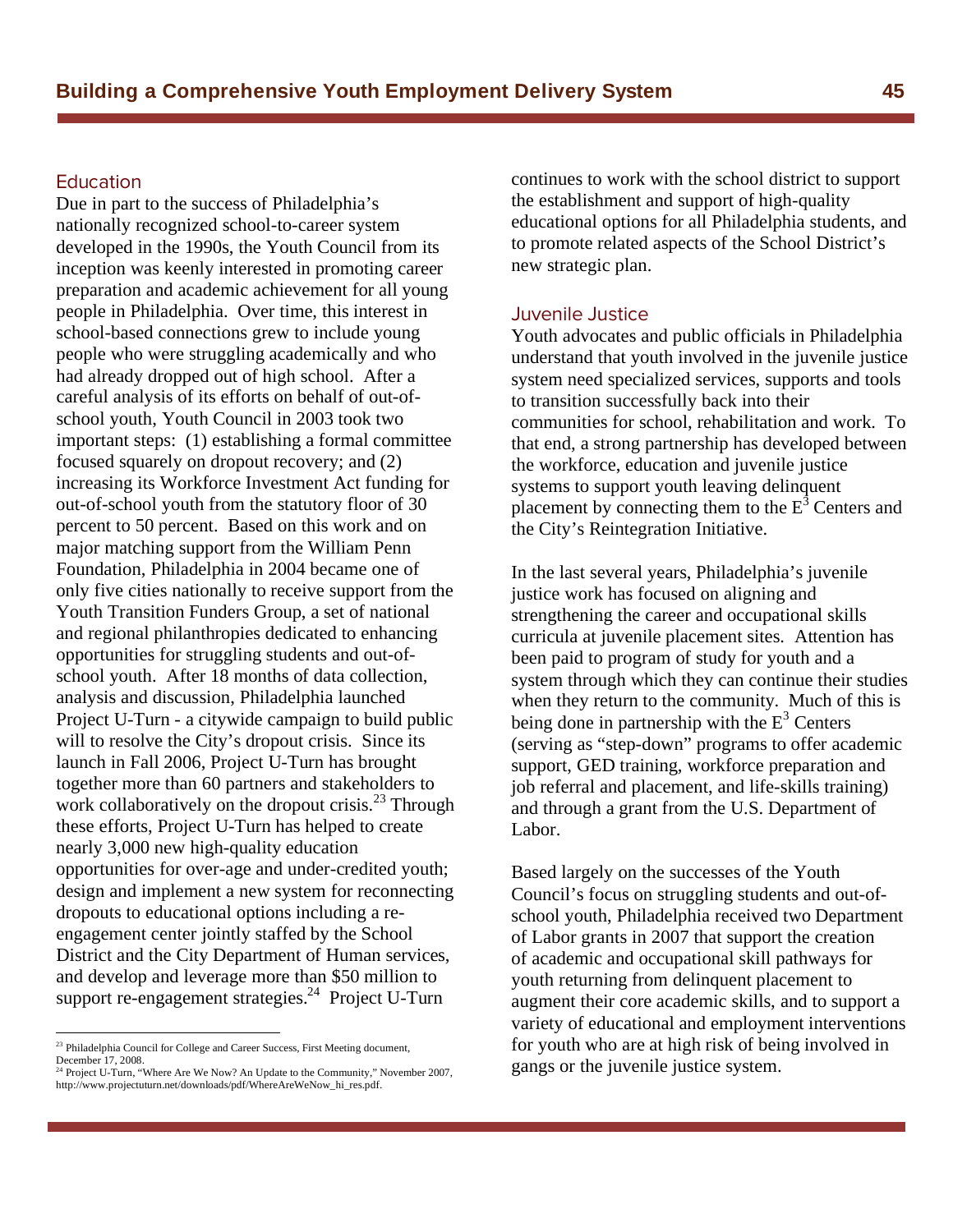

# **SAN DIEGO, CA**

#### **Best Practice Examples in:**

- **Convening Entity**
- **Delivery Agent**
- **Partnership with Education**
- **Partnership with Child Welfare**

For more information, contact: Margie De Ruyter Youth Programs Manager San Diego Workforce Partnership MargieR@workforce.org

#### **Overview**

The San Diego School-to-Career Youth Council is the primary policy body that addresses youth issues under the Workforce Investment Act. The Council faces the challenge of addressing barriers for a significant number of disconnected young people. Nearly 4,000 teens are not attending school and not working and around 15,000 young adults 18-24 are also not attending school and not working<sup>25</sup>. The Council reports to the Workforce Investment Board and is staffed by the San Diego Workforce Partnership. The Council is the driving force behind emerging or youth workforce development, and is a collaborative partnership among employers, educators, community-based organizations, parents and youth. The Council has three standing committees – the Capacity Building committee, the Executive Committee and the Youth Advisory committee – and often forms committees on a timesensitive or as-needed basis.

The Youth Council's mission is to build and support a regional youth workforce system and to manage state and federal workforce development funds on behalf of vulnerable youth throughout San Diego County. Its three overarching goals are: to provide quality training programs to the most needy youth, to build a bridge between the local workforce system and stakeholder groups and to build and sustain a strong governing body and structure<sup>26</sup>.

The San Diego Workforce Partnership staffs and supports the San Diego Youth Council and works to implement the youth workforce system strategic plan developed and guided by the council. The Workforce

http://www.aecf.org/MajorInitiatives/KIDSCOUNT.aspx.

http://www.sandiegoatwork.com/.

<sup>&</sup>lt;sup>25</sup> Kids Count 2007 Data, the Annie E. Casey Foundation Web site,

<sup>&</sup>lt;sup>26</sup> San Diego Workforce Partnership Web site,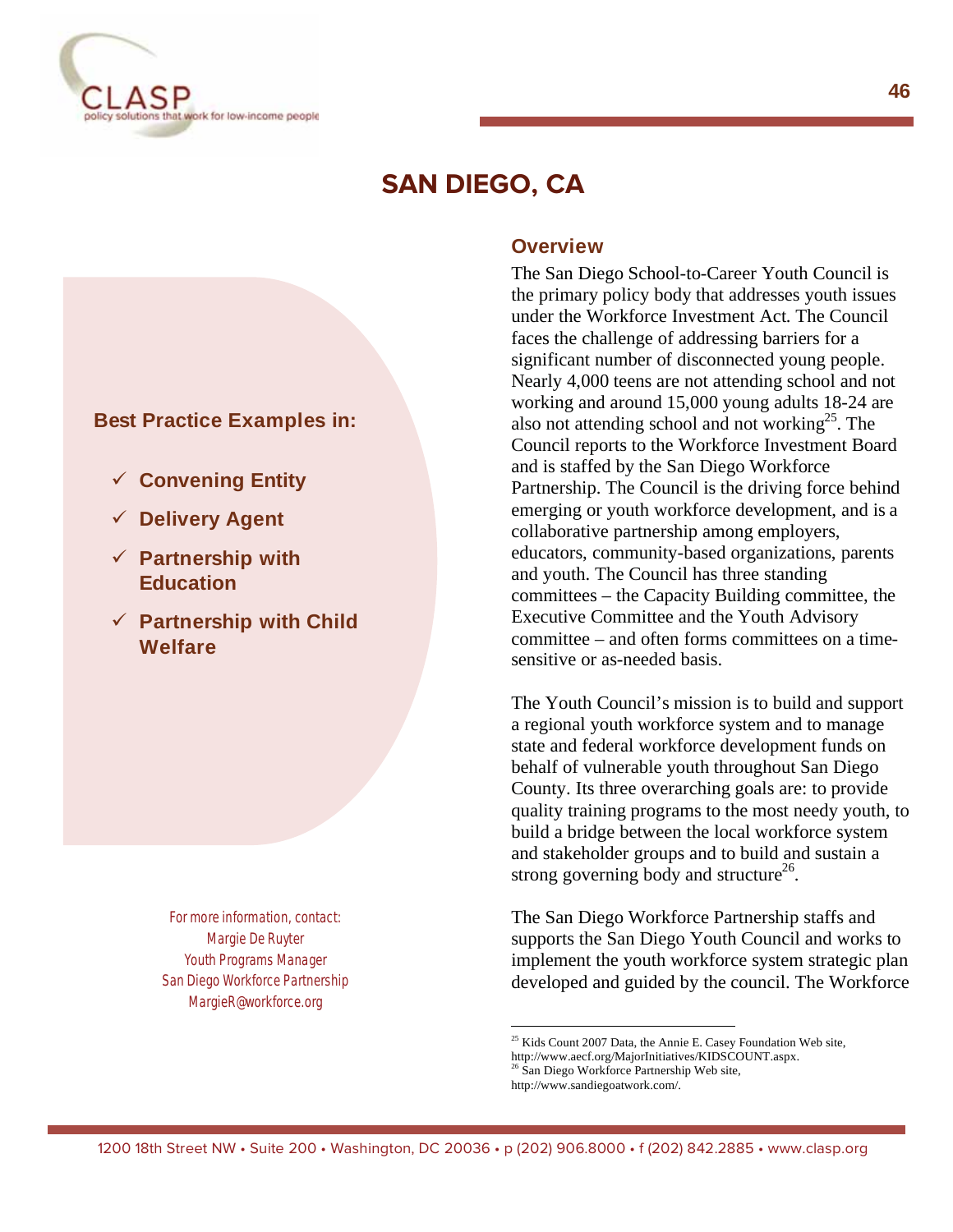Partnership oversees programs that help at-risk youth plan and achieve their educational goals and secure employment through a network of community-based, youth-service providers. The Workforce Partnership provides a comprehensive, countywide system of services to youth through a network of youth services agencies, schools and the One-Stop Career Center Network. Roughly 1,000 youth receive services through WIA funding.

#### **Major Accomplishments**

The leadership of the San Diego Youth Council and the Workforce Partnership has made a strategic choice to concentrate funding and programming on targeted groups of at-risk youth, including foster and former foster youth transitioning to self-sufficiency and youth returning from juvenile facilities or those involved in the juvenile justice system. The council was able to do this by bringing the "right" people to the table. In the last four years, council leadership revamped the membership to include strategic leaders that represent these targeted youth populations within other systems. Together, these leaders assessed what the collective group was funding and how they could maximize their resources. With the appropriate buy-in, the Youth Council was able to "change the funding map" to target dollars specifically to programs that serve the most needy and least served youth in San Diego County.

One example of the "right" person sitting at the table is the Chair of the Youth Council. She brings a comprehensive understanding of youth issues and also sits on San Diego's Juvenile Justice Coordinating Council (a state-mandated body), is the executive director of the Children's Initiative, the chair of the state Disproportion Minority Contact Commission, the chair of the Governor's Afterschool Advisory Board for California and is a Workforce Investment Board member. Because of her role, she

is able to strategize how these entities can partner better and how resources can be effectively leveraged. Other examples of leaders sitting at the table are the chief probation officer for the county, the dean of Economic & Workforce Development at San Diego Community College District and the executive director of the Commission on Gang Prevention and Intervention. All bring a unique, yet essential perspective into the decision-making process.

Among other accomplishments, the Youth Council spearheaded the San Diego Youth Resource Mapping Project, which is a user-friendly database of organizations that provide services core to the local youth system to improve the education and employment services available for youth across San Diego County. The purpose of the database is to improve the responsiveness of workforce preparation programs to better serve youth, build toward a comprehensive system that is responsive to needs identified by the community, educate the community about the value of youth workforce preparation services, increase the availability and access of youth workforce preparation services, and increase community and youth participation in youth workforce preparation program design $2^7$ .

 $\overline{a}$ 

Education San Diego Community College District has recently developed a Career Pathways for After School Staff (CPASS), modeled after work around Career Advancement Academies, in partnership with San Diego Workforce Partnerships, Children's Initiative and San Diego City College (SDCC). CPASS is in the first year of this bridge program that offers basic skill remediation, college readiness courses, selected coursework in career pathways, along with work experience and employment in afterschool facilities. The courses are taught in cohorts that create learning

 $^{27}$  http://www.sandiegoatwork.com/generate/html/Youth/ youthmappingpage.html.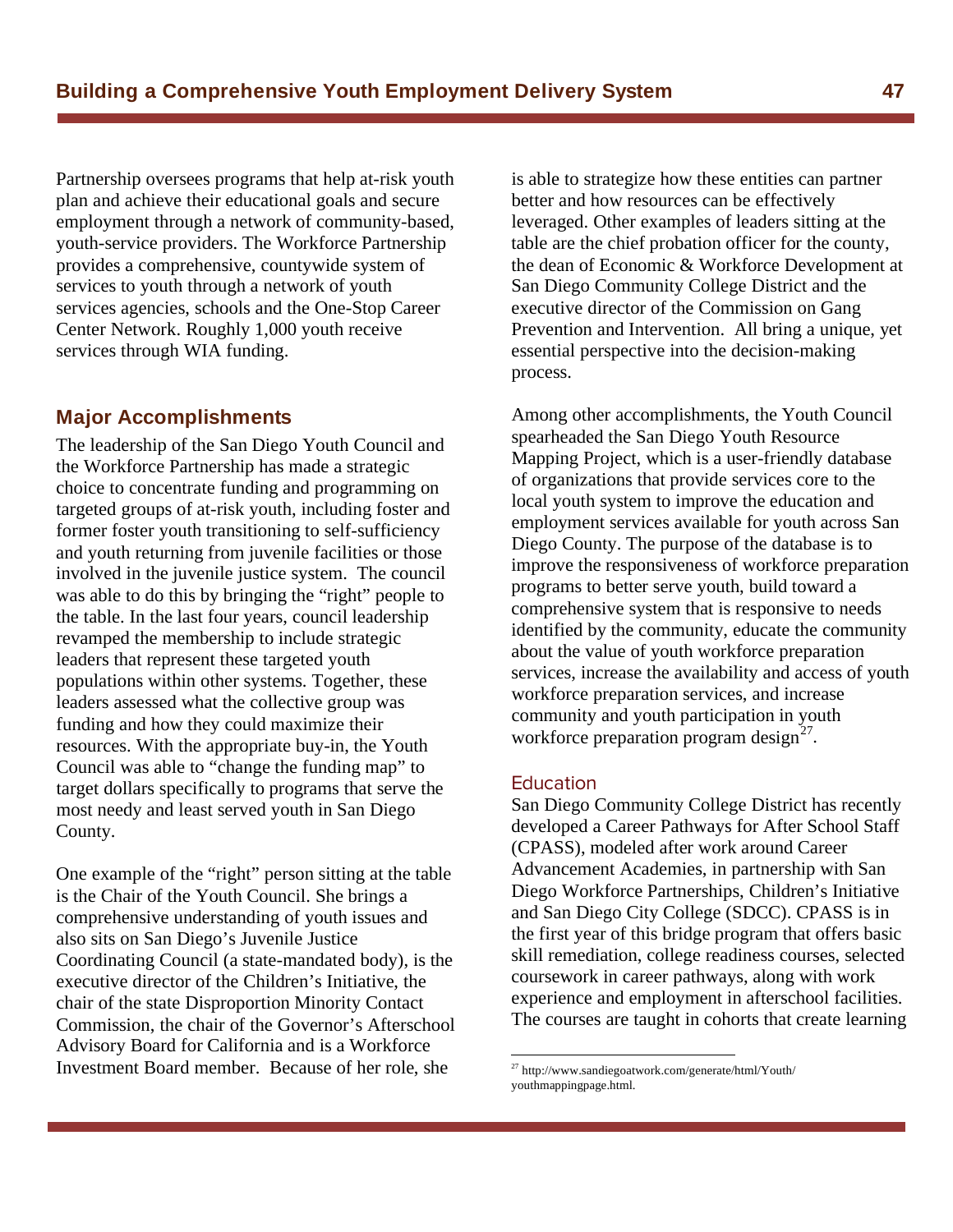

communities targeted at WIA eligible, young adults with an eighth grade competency. The program also offers a counselor throughout the entirety of the program to help navigate the system<sup>28</sup>. The Chancellor committed \$1.5 million statewide for a two-year project for five of these programs. SDWP is providing the planning and the development and used their provider network to help enroll their participants into community college and connect to employment. Youth maintain their case management from WIA program's supportive services component as well as receive counseling and support staff at the SDCC campus. Youth receive \$800 in support services to help pay for transportation, child care, and other living expenses.

#### **Child Welfare**

The San Diego Workforce Partnership awarded six community planning grants to help direct community investment strategies across systems, foster interagency agreements and relationships, and encourage the formation and the continued growth of collaboratives that focus on the development of coordinated educational and workforce strategies for youth. The Workforce Partnership staff as well as members of the Capacity Building Sub-Committee on the Youth Council are participating in each of the six collaboratives $^{29}$ .

One example of a community planning grant is the a large set-aside from SDWP's WIA formula dollars leveraged with the County's Child Welfare Services resources to provide Independent Living Services that have a strong workforce, education and youth development focus to current and former foster youth as they transition out of the foster care system.

ILS/WIA foster youth services is a partnership between San Diego County's Independent Living

 $\overline{a}$ 

Services with the Workforce Partnership to provide, under one joint contract, both independent living skills plus workforce development skills to youth transitioning from the system. Youth receive work readiness training, work preparation, employment opportunities, youth development services and independent living services such as identifying educational barriers, long-term mentoring, incentives to reinforce learning to encourage participation in activities and/or achievement of goals, individual service strategy with a youth-centered approach, and follow-up services to assist youth sustaining a successful transition $30$ .

Another example of collaboration in San Diego that enhances services for foster or former foster youth is one between the Workforce Partnership, the County Child Welfare Services, the nonprofit New Horizons, and the San Diego Office of Education to support San Pasqual Academy (SPA). SPA is a residential educational campus designed specifically for foster teens that live and learn at the academy as they prepare for college and/or a career path<sup>31</sup>. San Pasqual Academy is the first residential education campus for foster youth in the nation and was developed in response to the critical issues that many foster youth experienced such as high numbers of placements, lack of fully developed independent living skills and exiting the foster care system without earning a high school diploma<sup>32</sup>.

Another example of a community planning grant awarded by the Workforce Partnership is a large setaside from WIA formula dollars to serve adjudicated youth transitioning out of juvenile detention centers. This is a partnership between the Workforce Partnership and the County Probation Office. The San Diego County Office of Education, Juvenile

<sup>&</sup>lt;sup>28</sup> CCRY Network Winter 2009 Meeting Summary,

http://www.ccrynetwork.org/reports/winter2009summary.pdf.

<sup>&</sup>lt;sup>29</sup> San Diego Workforce Partnership Web site.

<sup>30</sup> San Diego Workforce Partnership Web site.

<sup>31</sup> San Pasqual Academy Web site, http://www.sanpasqualacademy.org/.

<sup>&</sup>lt;sup>32</sup> San Pasqual Academy Web site.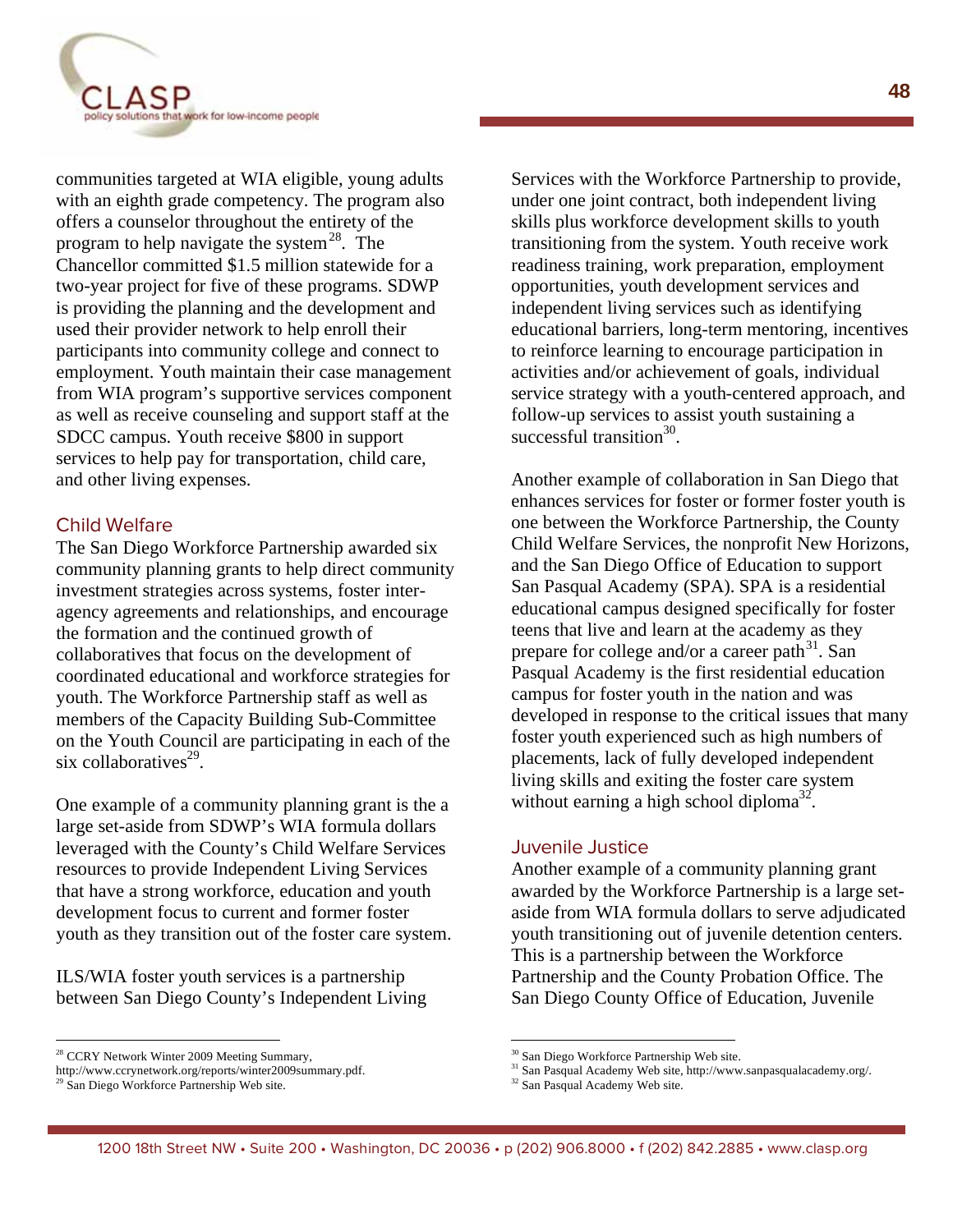Courts and Community Schools and Second Chance Strive were awarded this funding. The San Diego County Office of Education's (SDCOE) Juvenile Court and Community Schools (JCCS) Youth One-Stop Career Centers offer various programs to prepare JCCS students ages 16 to 21 for job and career prospects.

The Workforce Partnership also supports the Youthful Offender Re-Entry Program that provides assessment, work-readiness training, and behavior modification training while a young person is incarcerated. Subsequently, it provides post-release intensive case management, educational support and job placement. The program also helps identify employers, eliminate employment barriers, and help youth obtain a GED or diploma. The Work-force Partnership drafted the RFP based on specific recommendations from probation about their identified needs.

The Workforce Partnership is also an active partner with the City of San Diego Commission on Gang Prevention & Intervention and funds secondary school-based gang prevention programs that provide year-round work readiness and educational support to youth ages 14 to 16. The Commission's Strategic Action Plan works to bring cooperation and accountability within the city to quell gang-violence. The plan includes the use of technical teams composed of various city agencies, including a strong workforce component, that would meet monthly and be responsible for producing reports to the Commission on Gang Prevention that the action plan would create  $33$ .

<sup>&</sup>lt;sup>33</sup> CCRY Network 2008 Summer Meeting Summary, CCRY Network Web site, http://www.ccrynetwork.org/reports/BostonNewsletterFinal.pdf.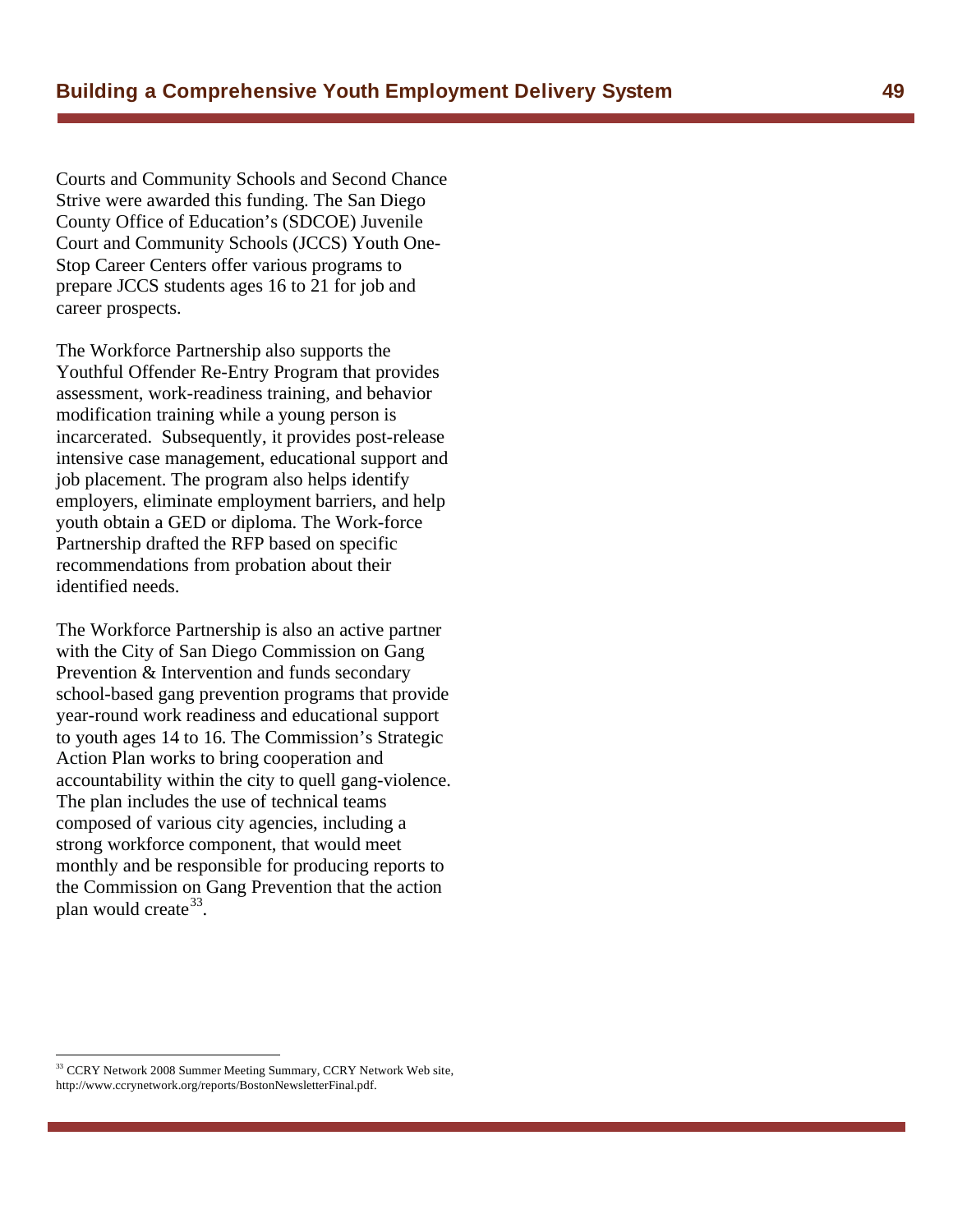

#### **ENDNOTES**

 $\overline{a}$ 

<sup>i</sup> EPE Research Center Web site,

http://www.edweek.org/apps/gmap/details.html?year=2009&zoom=6 &type=1&id=DC.

ii Kids Count Data Center, the Annie E. Casey Foundation Web site, http://datacenter.kidscount.org/data/bystate/stateprofile.aspx?state=DC  $\&cat=387\&$ group=Category $\&$ loc=10 $\&$ dt=1%2c3%2c2%2c4.

iii Callahan, J., and Pines, M. *WIA Youth Policy Councils: Key to the Future for a Generation of Challenge*. Baltimore, MD, Sar Levitan Center for Social Policy Studies, Johns Hopkins University, 1999, www.levitan.org/sumwiayouth.html.

iv "San Diego Youth Workforce System Strategic Plan" provided by San Diego Workforce Partners.

v Baltimore City Workforce Investment Board Youth Council, Request for Proposals, Youth Workforce Development Services, September 19, 2007.

vi Baltimore City Workforce Investment Board Youth Council, Request for Proposals, Youth Workforce Development Services, September 19, 2007.

vii Baltimore Office of the Mayor Web site, http://www.ci.baltimore.md.us/mayor/.

viii Boston Private Industry Council Web site, http://www.bostonpic.org/.

ix Boston Private Industry Council Web site, http://www.bostonpic.org/.

x San Diego Workforce Partnership Web site, http://www.sandiegoatwork.com/index.html.

xi San Diego Workforce Partnership, Year Long Youth Contract, Program Year 2007-2009.

xii San Diego School-to-Career Youth Council and Sub-Committee Structure document

xiii Philadelphia Youth Network Web site, http://www.pyninc.org/.

xiv Philadelphia Youth Network Web site, http://www.e3philly.org/.

xv CCRY Network Web site, http://www.ccrynetwork.org.

xvi Youth Options Unlimited Web site,

http://www.bostonredevelopmentauthority.org/yoboston/en/default.asp .

xvii Harris, Linda. *Making the Juvenile Justice–Workforce Connection for Re-entering Young Offenders: A Guide for Local Practice*. Center for Law and Social Policy, 2006,

http://clasp.org/publications/making\_connection.pdf.

xviii Youth Options Unlimited Web site,

.

http://www.bostonredevelopmentauthority.org/yoboston/en/default.asp

xix San Pasqual Academy Website, http://www.sanpasqualacademy.org/.

 $\overline{a}$ 

xx NYC Department of Education, APA Conference Site Visits document, March 5, 2009.

xxi Good Shepherd Services Web site, http://www.goodshepherds.org/programs/community/transferschools/schools/wbchs.html.

xxii National League of Cities, "Beyond City Limits: Cross-System Collaboration to Reengage Disconnected Youth," 2007.

xxiii The Conference Board, Corporate Voices for Working Families, the Partnership for 21<sup>st</sup> Century Skills, and the Society for Human Resources Management, *Are They Really Ready to Work? Employers' Perspectives on the Basic Knowledge and Applied Skills of New Entrants to the 21st Century US Workforce*, 2006, 1-64, http://www.conference-board.org/pdf\_free/BED-06-Workforce.pdf.

xxiv NYC Department of Education, Office of Multiple Pathways to Graduation Web site, http://schools.nyc.gov.

xxv Philadelphia Council for College and Career Success, First Meeting document, Dec.  $17<sup>th</sup>$ , 2008.

xxvi Project U-Turn, "Where Are We Now? An Update to the Community", November 2007,

http://www.projectuturn.net/downloads/pdf/WhereAreWeNow\_hi\_res. pdf.

xxvii "Summary of Philadelphia's Reintegration Initiative," provided by Candace Putter, Philadelphia Reintegration Initiative.

xxviii "Summary of Philadelphia's Reintegration Initiative," provided by Candace Putter, Philadelphia Reintegration Initiative.

xxix "Summary of Philadelphia's Reintegration Initiative," provided by Candace Putter, Philadelphia Reintegration Initiative.

xxx Department of Labor, Employment and Training Administration, "School District Grant: Reducing Youth Involvement in Gangs," http://www.doleta.gov/PRI/PDF/City\_Schools\_One\_Pager\_Baltimore. pdf.

xxxi Department of Labor, Employment and Training Administration, "School District Grant: Reducing Youth Involvement in Gangs," http://www.doleta.gov/PRI/PDF/City\_Schools\_One\_Pager\_Baltimore. pdf.

xxxii Department of Labor, Employment and Training Administration, "School District Grant: Reducing Youth Involvement in Gangs," http://www.doleta.gov/PRI/PDF/City\_Schools\_One\_Pager\_Baltimore. pdf.

xxxiii Harris, Linda. *Making the Juvenile Justice–Workforce Connection for Re-entering Young Offenders: A Guide for Local Practice*. Center for Law and Social Policy, 2006.

http://clasp.org/publications/making\_connection.pdf.

xxxivLos Angeles Youth Opportunity Movement Web site, http://www.layo.org/.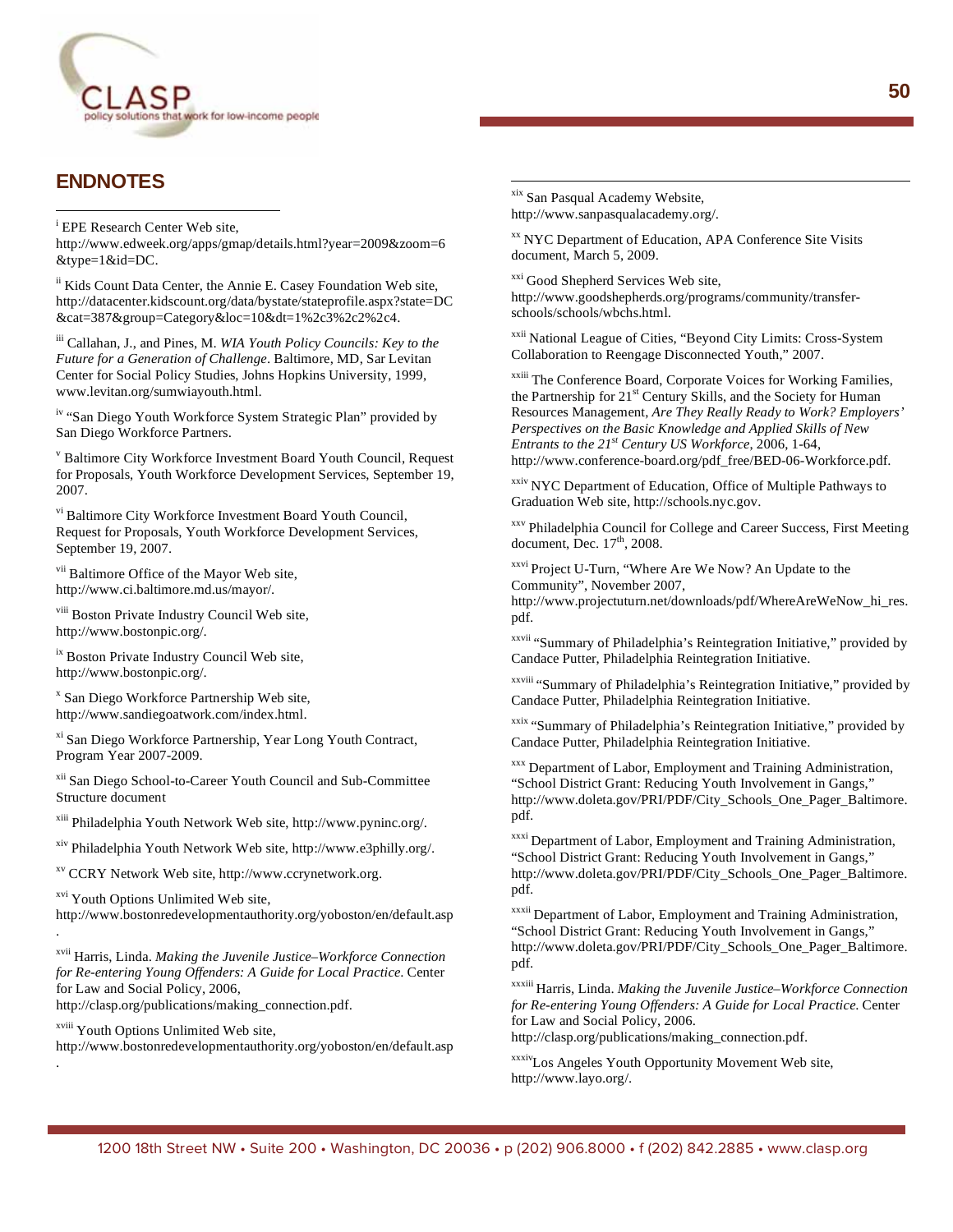xxxv Los Angeles Youth Opportunity Movement Web site, http://www.layo.org/.

xxxvi San Pasqual Academy Web site, http://www.sanpasqualacademy.org/.

 $\overline{a}$ 

xxxvii San Diego Workforce Partnership, San Diego Youth Contract, program year 2007-2009.

xxxviii San Diego Workforce Partnership, San Diego Youth Contract, program year 2007-2009.

xxxix Youth Opportunity, "YO! Highlights, New Grant to Serve Foster Care Youth," December, 2008

xl Our Piece of the Pie, "Opportunity Passport Program," provided by Our Piece of the Pie.

xli Foster Youth Summer Jobs Plus, Los Angeles Youth Transition Action Team, New ways to Work, 2009,

http://www.nww.org/documents/ytatdocuments/YTATFYSJPOvervie w.pdf.

xlii CCRY Network Summary of Employer Engagement Pipeline PowerPoint.

xliii Baltimore City Workforce Investment Board Youth Council, Request for Proposals, Youth Workforce Development Services, September 19, 2007.

xliv Civic Works Web Site, http://www.civicworks.com/programs.htm#hcca.

xlv ABC2 News Web site, Healthcare Careers Alliance, http://www.abc2news.com/content/health\_care\_fair/story/Healthcare-Careers Alliance/U80pzUVvXkeNDLkeZqVqeA.cspx

xlvi *About After School Matters II, 2007-2008 Academic Year* brochure, provided by YO! Baltimore.

xlvii Miramar Amgen Teacher Support Center (MATSC) Web site, http://www.matsc.org/.

xlviii Life Sciences Summer Institute (LSSI) summary, provided by San Diego Workforce Partnerships.

xlix San Diego Workforce Partnerships Web site, http://www.sandiegoatwork.com/generate/html/Youth/life\_sciences\_su mmer.html.

<sup>1</sup> Miramar Amgen Teacher Support Center (MATSC) Web site, http://www.matsc.org/.

li Boston Private Industry Council Web site, http://www.bostonpic.org/employers.

lii Boston Private Industry Council Web site, http://www.bostonpic.org/employers.

liii Boston Private Industry Council Web site, http://www.bostonpic.org/employers.

liv Boston Private Industry Council Web site, http://www.bostonpic.org/employers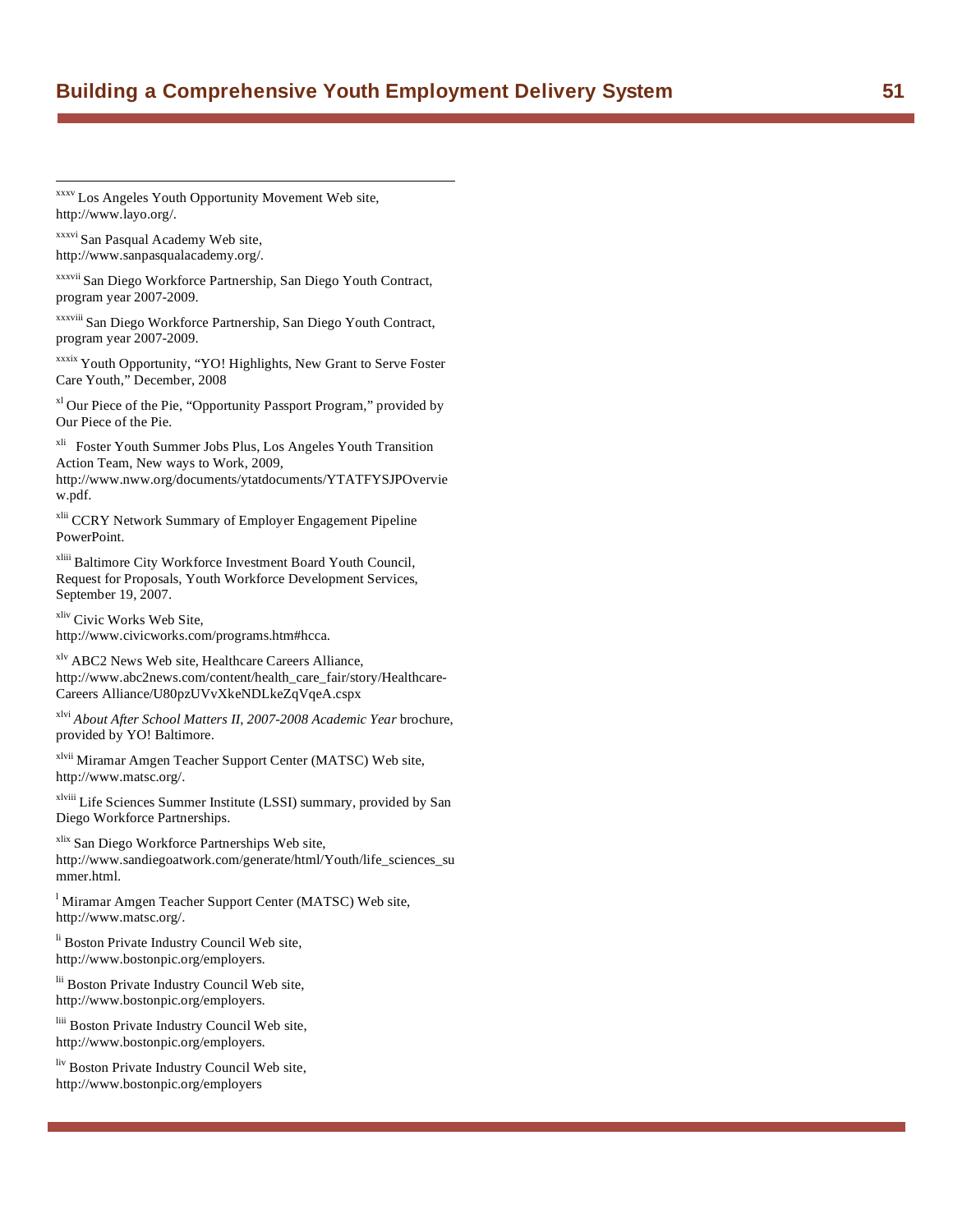## **About CLASP**

Since 1968, CLASP has been a trusted resource, a creative architect for systems change, and one of the country's most effective voices for low income people. CLASP's mission is to develop and advocate for policies at the federal, state, and local levels that improve the lives of low income people. In particular, we seek policies that work to strengthen families and create pathways to education and work.

# **Acknowledgements**

This paper was written in partnership with the DC Alliance of Youth Advocates and Greater Washington Research at Brookings, as part of a Brookings-led project to strengthen career and educational pathways for Washington, DC youth. We also wish to acknowledge the Charles Stewart Mott Foundation and The Atlantic Philanthropies for their ongoing support of our disadvantaged and disconnected youth work.

# **About the Authors**

Sara Hastings is a former CLASP Policy Analyst. Her work focused on supporting communities to create cross-system collaborations to serve disconnected youth.

Rhonda Tsoi-A-Fatt is a CLASP Senior Policy Analyst. She specializes in approaches to address the high school dropout issue. Her current work focuses on community and systemic solutions to support youth, with particular attention to youth of color in high poverty communities.

Linda Harris is the CLASP Director of Youth Policy. Her work focuses on ways communities, systems, and resources can come together to create solutions at scale for disconnected and disadvantaged adolescents and youth in high poverty communities.